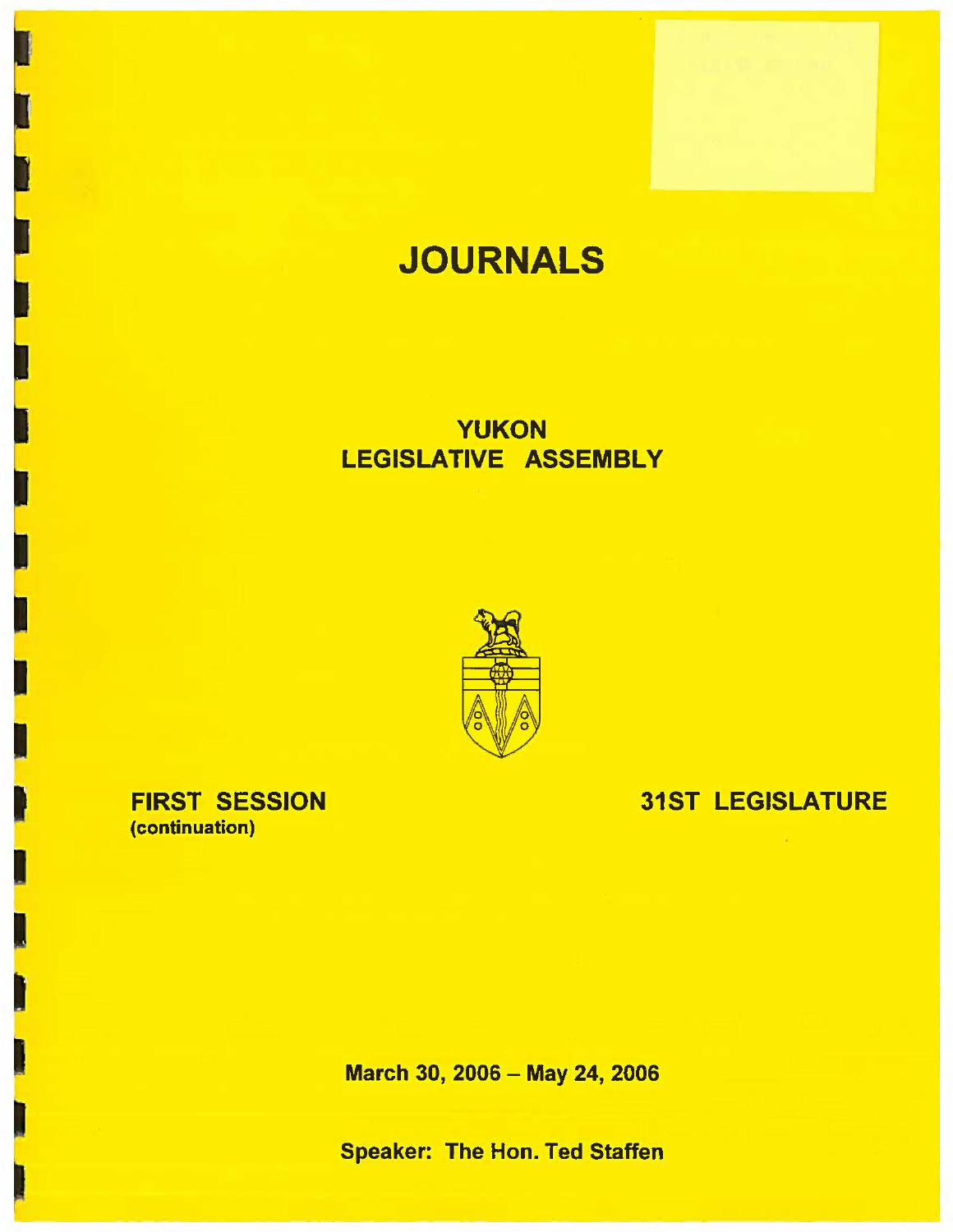### **VOTES AND PROCEEDINGS**

### **of the**

### **YUKON LEGISLATIVE ASSEMBLY**

### **31st Legislative Assembly First Session**

### Thursday, March 30, 2006

The Speaker took the Chair at 1:00 p.m.

#### **INTRODUCTION OF PAGES**

 The Speaker informed the Assembly that Craig Beauchemin, Lawrence Brennan, Patrick Docherty, Erin Eady, Craig Flaherty, Ryan Gerard, Sophie Knezacek and Ryan MacKinnon from Vanier Catholic School would be serving as Pages during the Spring Sitting. Patrick Docherty and Ryan MacKinnon were introduced and welcomed to the House.

#### **SPEAKER'S STATEMENT (Re: Changes to the Order Paper- withdrawal of Motions)**

 Prior to proceeding with the Daily Routine, the Speaker informed the House of changes made to the Order Paper. Motion numbers 199, 486, 581, 586, 588, 590 and 591, standing in the name of Mr. Hardy, Leader of the Official Opposition; Motion #577, standing in the name of Mr. Mictchell, Leader of the Third Party; Motion numbers 84, 87, 209, 321 and 429, standing in the name of Ms. Duncan, the Member for Porter Creek South; Motion #97, standing in the name of Mr. Fairclough, the Member for Mayo-Tatchun; Motion numbers 547, 548, 549, 554 and 579, standing in the name of Mr. Jenkins, the Member for Klondike; Motion numbers 499, 513, 582, 592 and 595, standing in the name of Mr. McRobb, the Member for Kluane; Motion #177, standing in the name of Mrs. Peter, the Member for Vuntut Gwitchin; Motion numbers 219, 493 and 528, standing in the name of Mr. Cardiff, the Member for Mount Lorne; and Motion numbers 331 and 351, standing in the name of Mr. Hassard, the Member for Pelly-Nisutlin, had been removed from the Order Paper as they were outdated. Motion #552, standing in the name of Mr. Mitchell, Leader of the Third Party, and Motion numbers 34 and 304, standing in the name of Ms. Duncan, the Member for Porter Creek South, had been removed from the Order Paper because the actions requested in the motions had been fulfilled. Motions for the Production of Papers #28 and #36, standing in the name of Mr. McRobb, the Member for Kluane, had been removed from the Order Paper at the request of that Member.

#### **TRIBUTES**

#### **National Epilepsy Awareness Month**

 The Hon. Mr. Cathers, Minister of Health and Social Services, on behalf of all Members, recognized the month of March as National Epilepsy Awareness Month.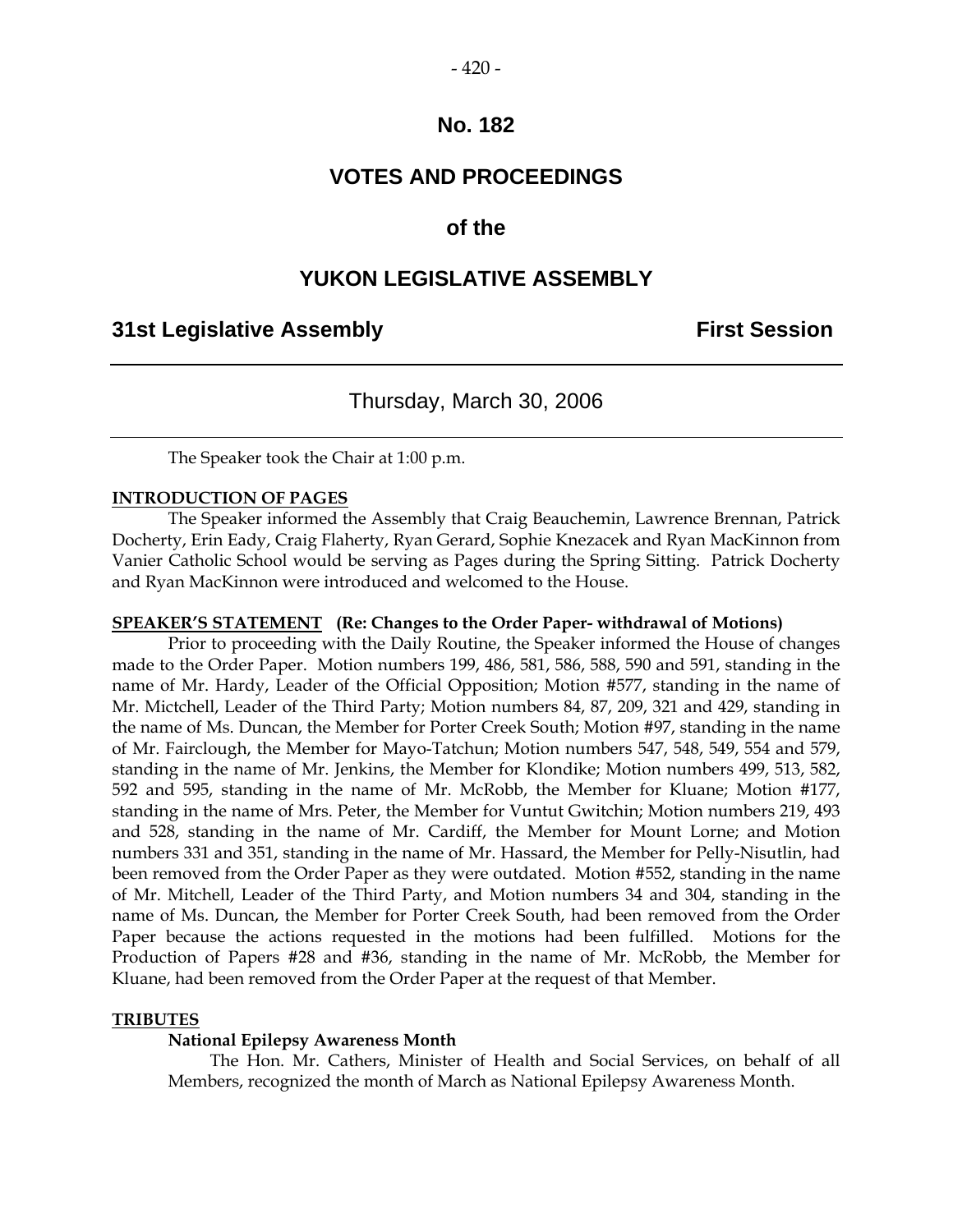#### **National Learning Disabilities Month**

 The Hon. Mr. Cathers, Minister of Health and Social Services, Mr. Hardy, Leader of the Official Opposition, and Ms. Duncan, Member for Porter Creek South, recognized the month of March as National Learning Disabilities Month.

#### **Aboriginal Languages Day**

 The Hon. Mr. Fentie, Premier, and Mrs. Peter, Member for Vuntut Gwitchin, recognized March 31 as Aboriginal Languages Day.

#### **TABLING RETURNS AND DOCUMENTS**

Hon. Mr. Staffen, Speaker

By-election in the Electoral District of Copperbelt, November 21, 2005: Report of the Chief Electoral Officer of Yukon **(Sessional Paper #207)** 

#### **PRESENTING REPORTS OF COMMITTEES**

Mr. Hardy, Chair, Public Accounts Committee

 - Public Accounts, Standing Committee on: Third Report (dated December 2005) Vol. 16 **(Sessional Paper #208)**

#### **INTRODUCTION OF BILLS**

- Bill #20 First Appropriation Act, 2006-07 -Hon. Mr. Fentie
- Bill #18 Interim Supply Appropriation Act, 2006-07 -Hon. Mr. Fentie
- Bill #19 Third Appropriation Act, 2005-06 -Hon. Mr. Fentie
- Bill #66 Act to Amend the Securities Act -Hon. Mr. Hart
- Bill #69 Canadian Blood Services Indemnification Act -Hon. Mr. Cathers

#### **MONEY MESSAGE**

 Bill #20, First Appropriation Act, 2006-07, Bill # 18, Interim Supply Appropriation Act, 2006-07, and Bill #19, Third Appropriation Act, 2005-06, were accompanied by a money message.

#### **GOVERNMENT BILLS (Second Reading)**

The following Bill was called for Second Reading:

Bill #20 - First Appropriation Act, 2006-07 -Hon. Mr. Fentie

Thereupon, the Hon. Mr. Fentie delivered the 2006-07 Budget Speech.

 Moved by Mr. Hardy, Leader of the Official Oppositon: THAT debate be now adjourned.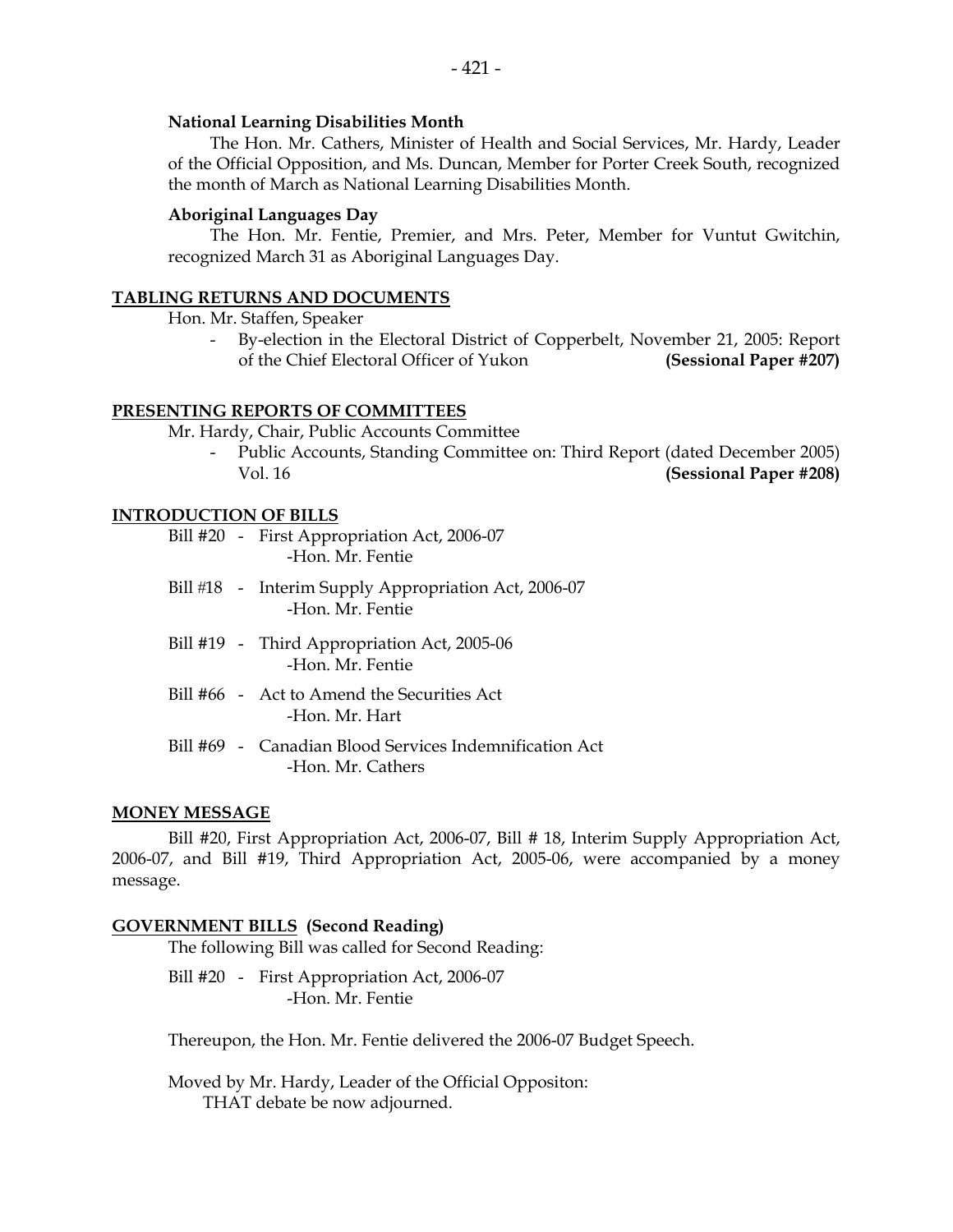The question being put on the motion to adjourn debate, it was agreed to.

The Assembly adjourned at 4:28 p.m. until 1:00 p.m. Monday, April 3, 2006.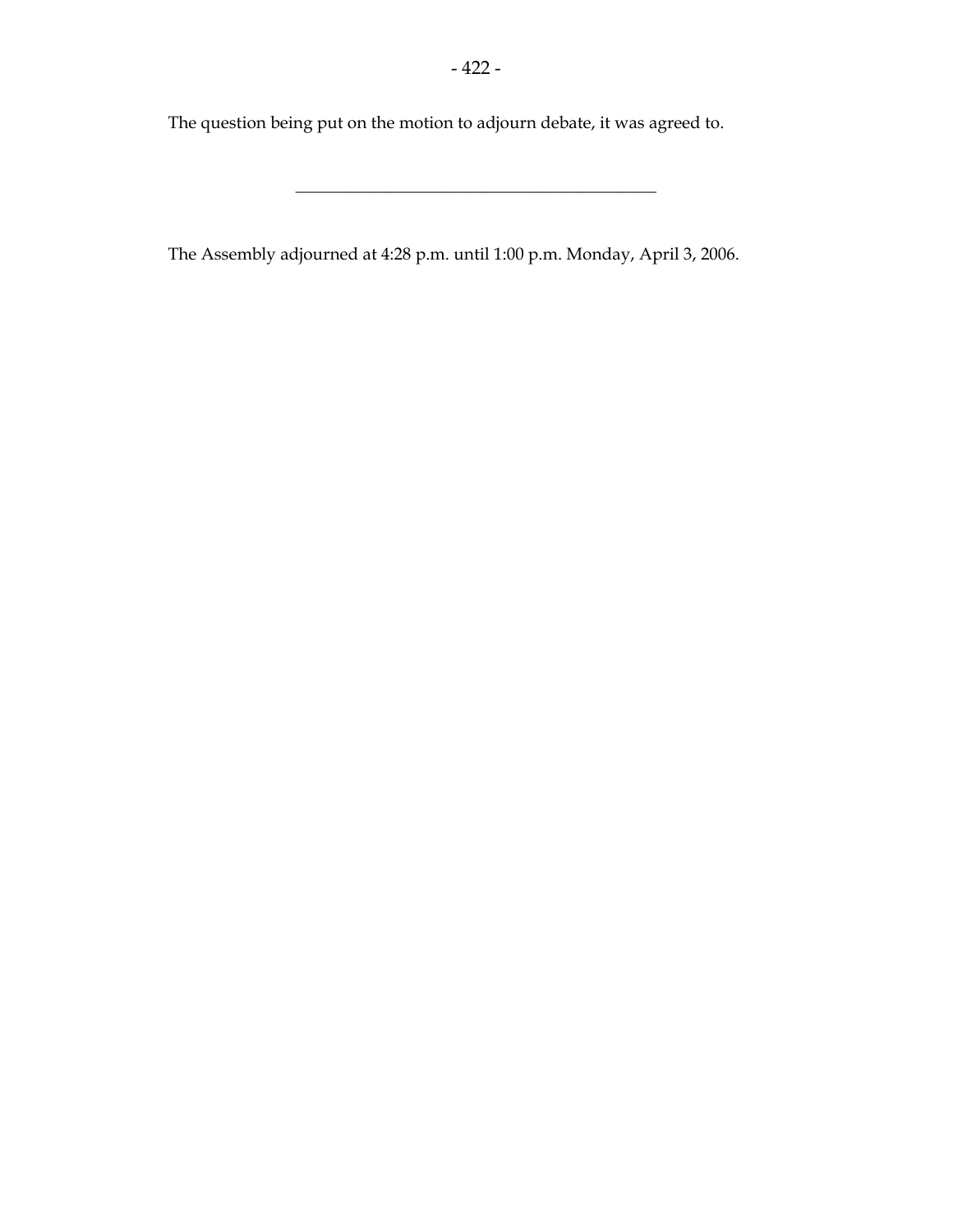### **VOTES AND PROCEEDINGS**

### **of the**

### **YUKON LEGISLATIVE ASSEMBLY**

### **31st Legislative Assembly First Session**

### Monday, April 3, 2006

The Speaker took the Chair at 1:00 p.m.

#### **TRIBUTES**

#### **Yukon Biodiversity Awareness Month and National Wildlife Week**

 The Hon. Mr. Fentie, Premier, Mr. Hardy, Leader of the Official Opposition, and Mr. McRobb, Member for Kluane, recognized the month of April as Yukon Biodiversity Awareness Month, and April 9, 2006 to April 15, 2006 as National Wildlife Week.

#### **Education Week**

 The Hon. Mr. Edzerza, Minister of Education, Mrs. Peter, Member for Vuntut Gwitchin, and Ms. Duncan, Member for Porter Creek South, recognized April 3 to 7, 2006 as Education Week.

#### **TABLING RETURNS AND DOCUMENTS**

Hon. Mr. Staffen, Speaker

Absence of Members from Sittings of the Legislative Assembly and its Committees: Report of the Clerk of the Legislative Assembly (dated March 30, 2006) **(Sessional Paper #209)** 

Hon. Mr. Kenyon, Minister of Economic Development

 - Community Development Fund Annual Report (June 23, 2003 to March 31, 2005) **(Sessional Paper #210)** 

#### **INTRODUCTION OF BILLS**

- Bill #71 Dawson Municipal Election Act (2006) -Hon. Mr. Hart
- Bill #68 Act to Repeal the Physiotherapists Act -Hon. Mr. Hart

#### **GOVERNMENT BILLS (Second Reading)**

The following Bill was called for Second Reading:

 Bill #20 - First Appropriation Act, 2006-07 -Hon. Mr. Fentie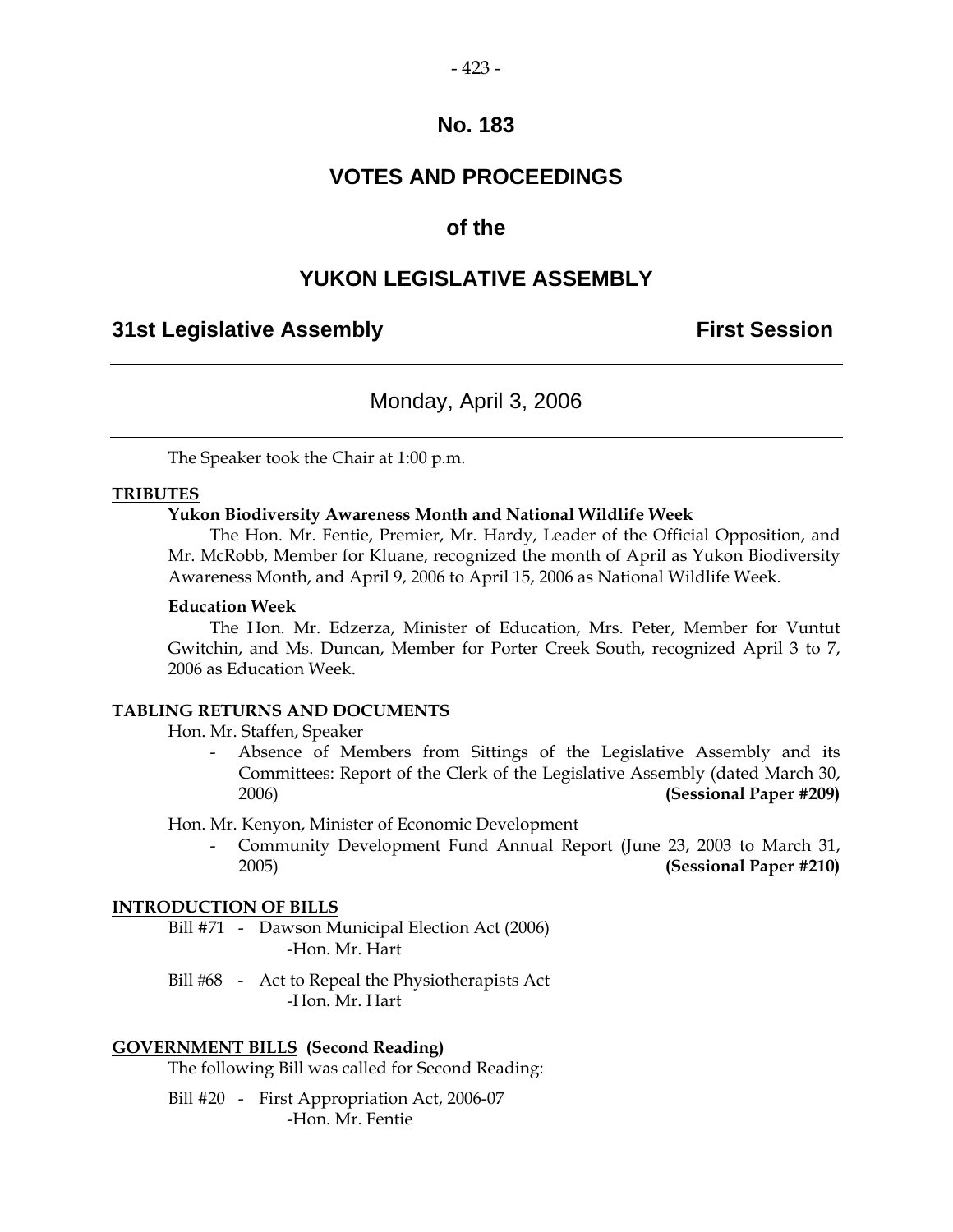The debate continuing on the motion for Second Reading of Bill #20, entitled First Appropriation Act, 2006-07, and the time approaching 6:00 p.m., it was moved by Mr. Cardiff, Member for Mount Lorne,:

\_\_\_\_\_\_\_\_\_\_\_\_\_\_\_\_\_\_\_\_\_\_\_\_\_\_\_\_\_\_\_\_\_\_\_\_\_\_\_\_\_\_

THAT debate be now adjourned.

The question being put on the motion to adjourn debate, it was agreed to.

The Assembly adjourned at 5:58 p.m. until 1:00 p.m. Tuesday, April 4, 2006.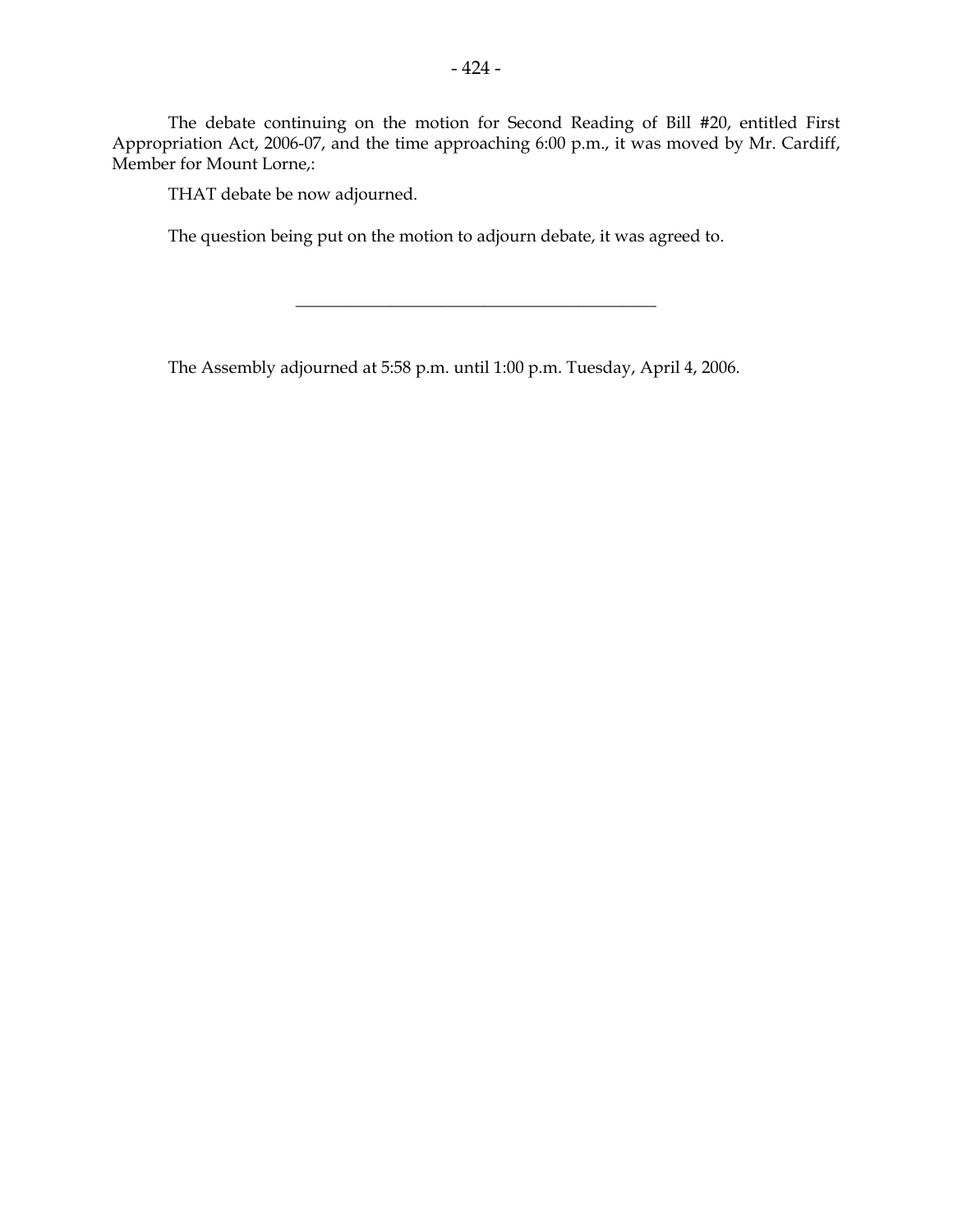### **VOTES AND PROCEEDINGS**

### **of the**

### **YUKON LEGISLATIVE ASSEMBLY**

### **31st Legislative Assembly First Session**

### Tuesday, April 4, 2006

The Speaker took the Chair at 1:00 p.m.

#### **TRIBUTES**

#### **Cancer Awareness Month**

 Mr. Hardy, Leader of the Official Opposition, on behalf of all Members, recognized the month of April as being Cancer Awareness Month.

#### **Girl Guide Cookie Week**

 Ms. Duncan, Member for Porter Creek South, on behalf of all Members, recognized April 3 to 8, 2006 as Girl Guide Cookie Week in Yukon.

#### **TABLING RETURNS AND DOCUMENTS**

Mr. Jenkins, Member for Klondike

 - Wastewater Treatment: Memorandum of Agreement (dated October 2005) between the Government of Yukon and the Town of the City of Dawson

**(Filed Document #125)** 

#### **INTRODUCTION OF BILLS**

Bill #70 - Act to Amend the Income Tax Act (2006) -Hon. Mr. Fentie

#### **NOTICE RE OPPOSITION PRIVATE MEMBERS' BUSINESS**

 Pursuant to Standing Order 14.2(3), Mrs. Peter, Official Opposition House Leader, identified Motion #568, and Motion #603, as being the items to be called during Opposition Private Members' Business on Wednesday, April 5, 2006.

 Pursuant to Standing Order 14.2(3), Ms. Duncan, Third Party House Leader, identified Motion #613, and Motion #616, as being the items to be called during Opposition Private Members' Business on Wednesday, April 5, 2006.

#### **GOVERNMENT BILLS (Second Reading)**

The following Bill was called for Second Reading:

Bill #20 - First Appropriation Act, 2006-07 -Hon. Mr. Fentie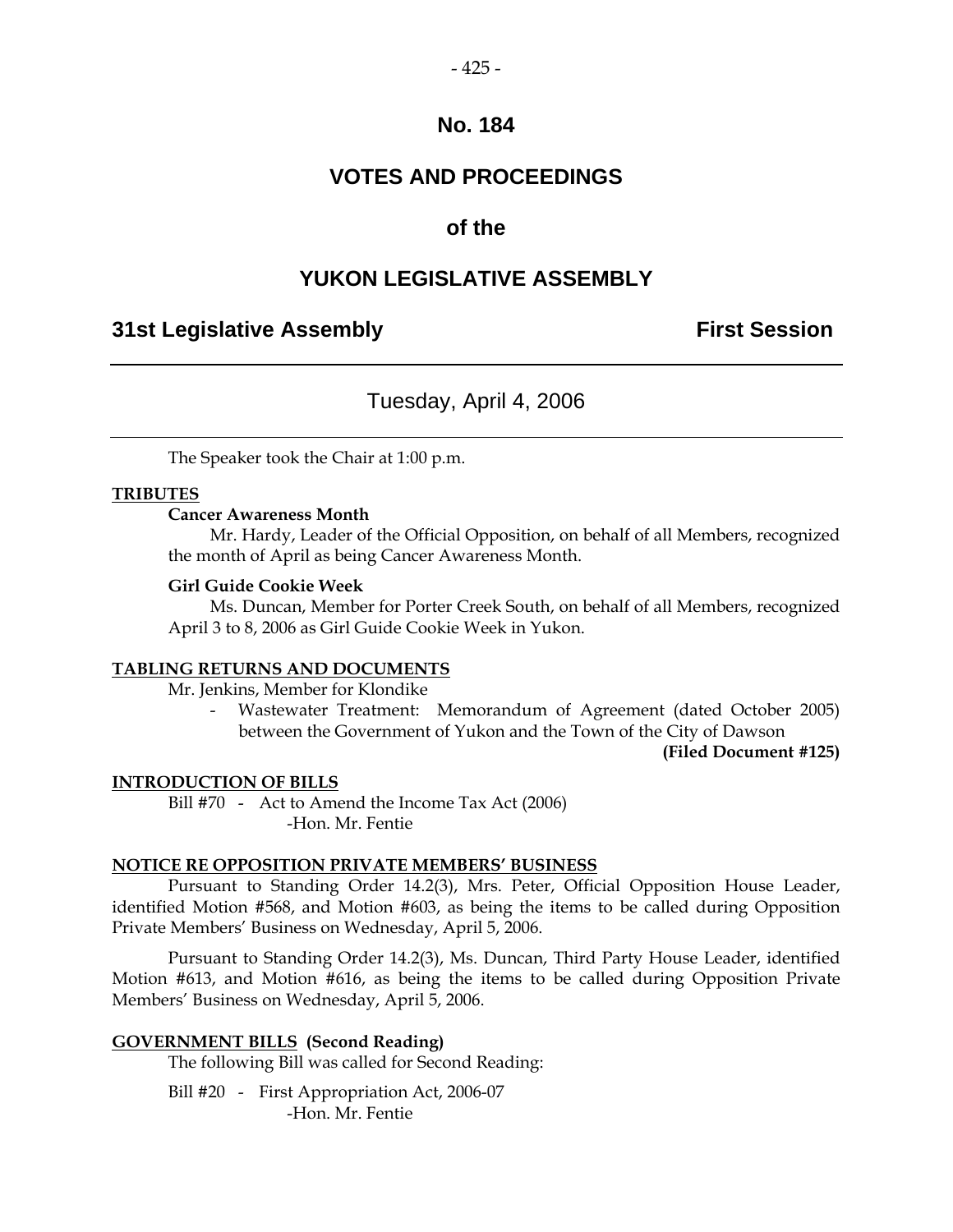The debate continuing (from March 30, 2006 and April 3, 2006) on the motion for Second Reading of Bill #20, and the time approaching 6:00 p.m., it was moved by Mr. Rouble, Member for Southern Lakes:

THAT debate be now adjourned.

The question being put on the motion to adjourn debate, it was agreed to.

The Assembly adjourned at 6:00 p.m. until 1:00 p.m. Wednesday, April 5, 2006.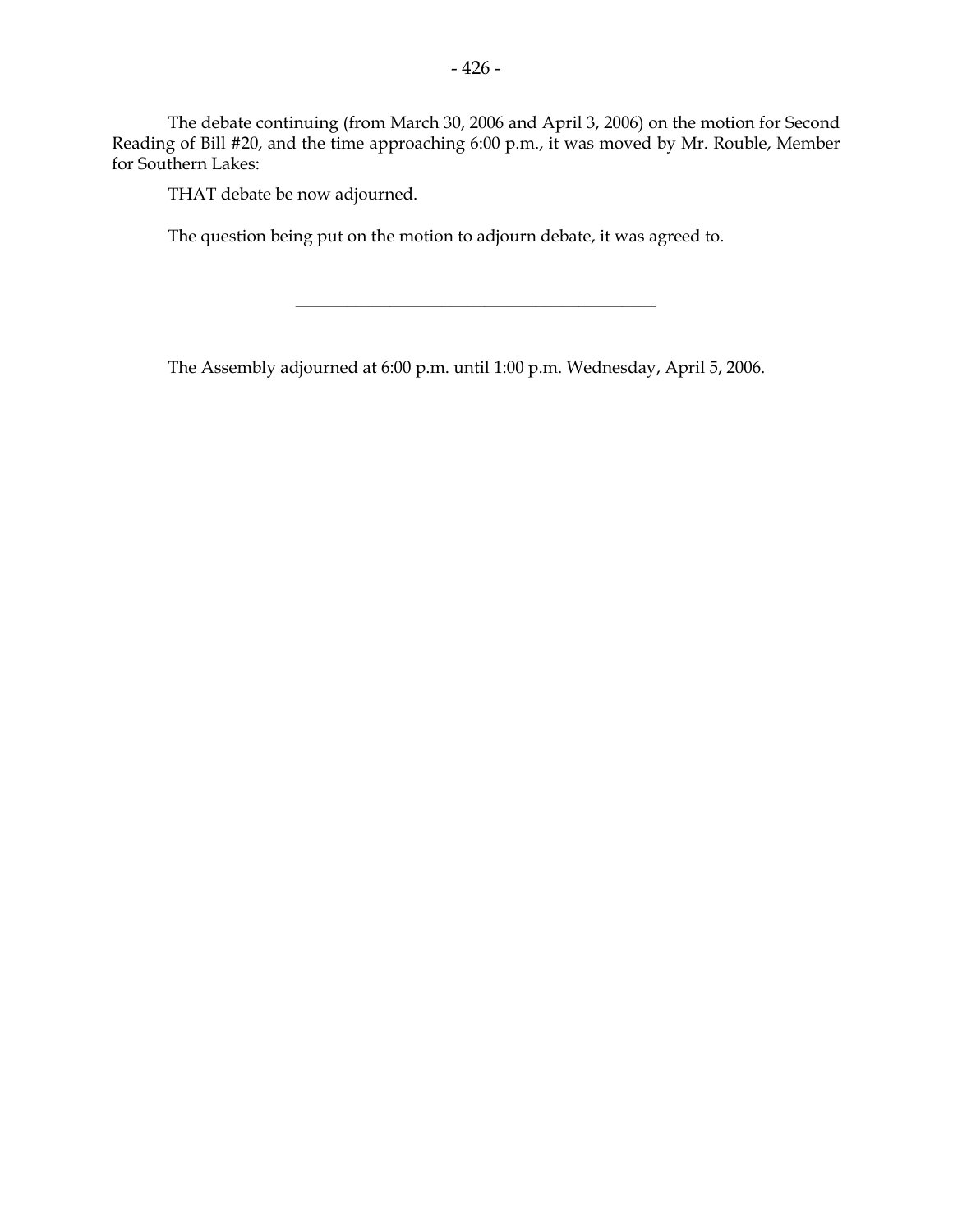### **VOTES AND PROCEEDINGS**

### **of the**

### **YUKON LEGISLATIVE ASSEMBLY**

### **31st Legislative Assembly First Session**

### Wednesday, April 5, 2006

The Speaker took the Chair at 1:00 p.m.

#### **TRIBUTES**

#### **Dental Health Month**

 Mr. McRobb, Member for Kluane, on behalf of all Members, recognized the month of April as Dental Health Month.

#### **TABLING RETURNS AND DOCUMENTS**

Hon. Mr. Cathers, Minister of Health and Social Services

 - Health Care Insurance Programs, Health Services Branch: Statement of Revenue and Expenditures for the years 1998/99 to 2004/05

**(Filed Document #126)** 

- Yukon Hospital Corporation Financial Statements (dated March 31, 2005)

**(Sessional Paper #211)** 

#### **INTRODUCTION OF BILLS**

 Bill #67 - Safer Communities and Neighbourhoods Act -Hon. Mr. Edzerza

#### **MINISTERIAL STATEMENT**

Hon. Mr. Edzerza, Minister of Justice

- Substance Abuse Action Plan

#### **FILED DOCUMENT**

 During Question Period, the Hon. Mr. Lang, Minister of Energy, Mines and Resources, filed the following document:

 - Holly Street lands, Reference Plan 51344 Canada Lands Survey Registration, 25445 Land Titles Office: letter from Archie Lang, Minister of Energy, Mines and Resources to Mayor Ernie Bourassa, Mayor of Whitehorse (dated March 29, 2006)

**(Filed Document #127)** 

#### **OPPOSITION PRIVATE MEMBERS' BUSINESS**

Moved by Mr. Cardiff, Member for Mount Lorne: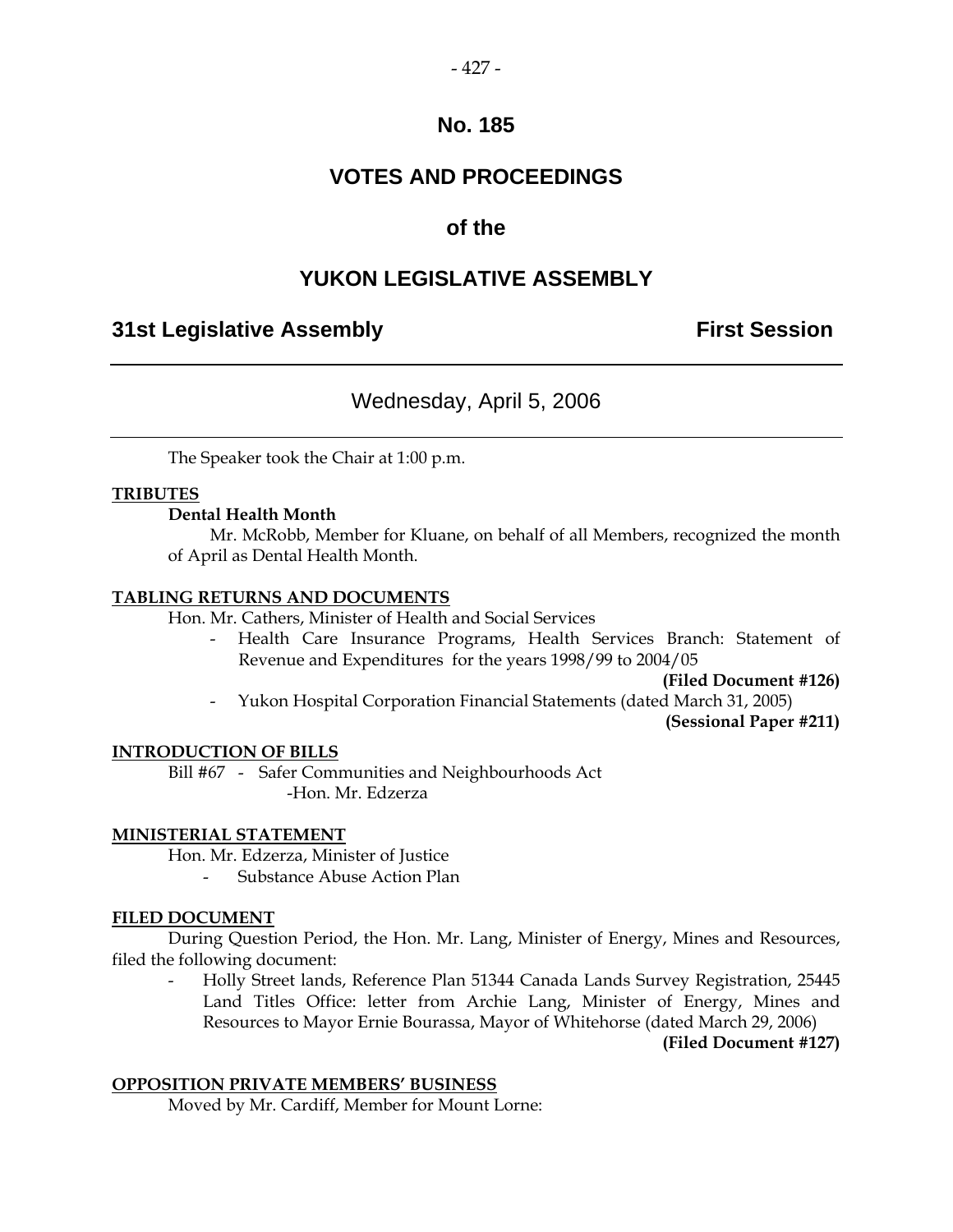THAT this House urges the Yukon Government to direct the Yukon Housing Corporation to adopt a clear definition of affordable housing based on what consumers can actually afford, rather than current market value. **(Motion #568)** 

 A debate arising on the motion, it was moved by Mr. McRobb, Member for Kluane, in amendment thereto:

 THAT Motion #568 be amended by inserting the following after the word Corporation: "to work with our Pan-northern neighbours to lobby the federal government for funding to improved affordable housing programs and"

A debate arising on the amendment and the question being put, it was agreed to.

 A debate arising on the motion as amended and the question being put, it was agreed to on the following recorded Division:

|                                       | YEA                                 |                                        |    |
|---------------------------------------|-------------------------------------|----------------------------------------|----|
| Fentie<br>Cathers<br>Taylor<br>Kenyon | Edzerza<br>Lang<br>Hassard<br>Hardy | Peter<br>Cardiff<br>Mitchell<br>McRobb | 12 |
|                                       | <b>NAY</b>                          |                                        |    |
|                                       |                                     |                                        |    |

\_\_\_\_\_\_\_\_\_\_\_\_\_\_\_\_\_\_\_\_\_\_\_\_\_\_\_\_\_\_\_\_\_\_\_\_\_\_\_\_\_\_

The Assembly adjourned at 6:03 p.m. until 1:00 p.m. Thursday, April 6, 2006.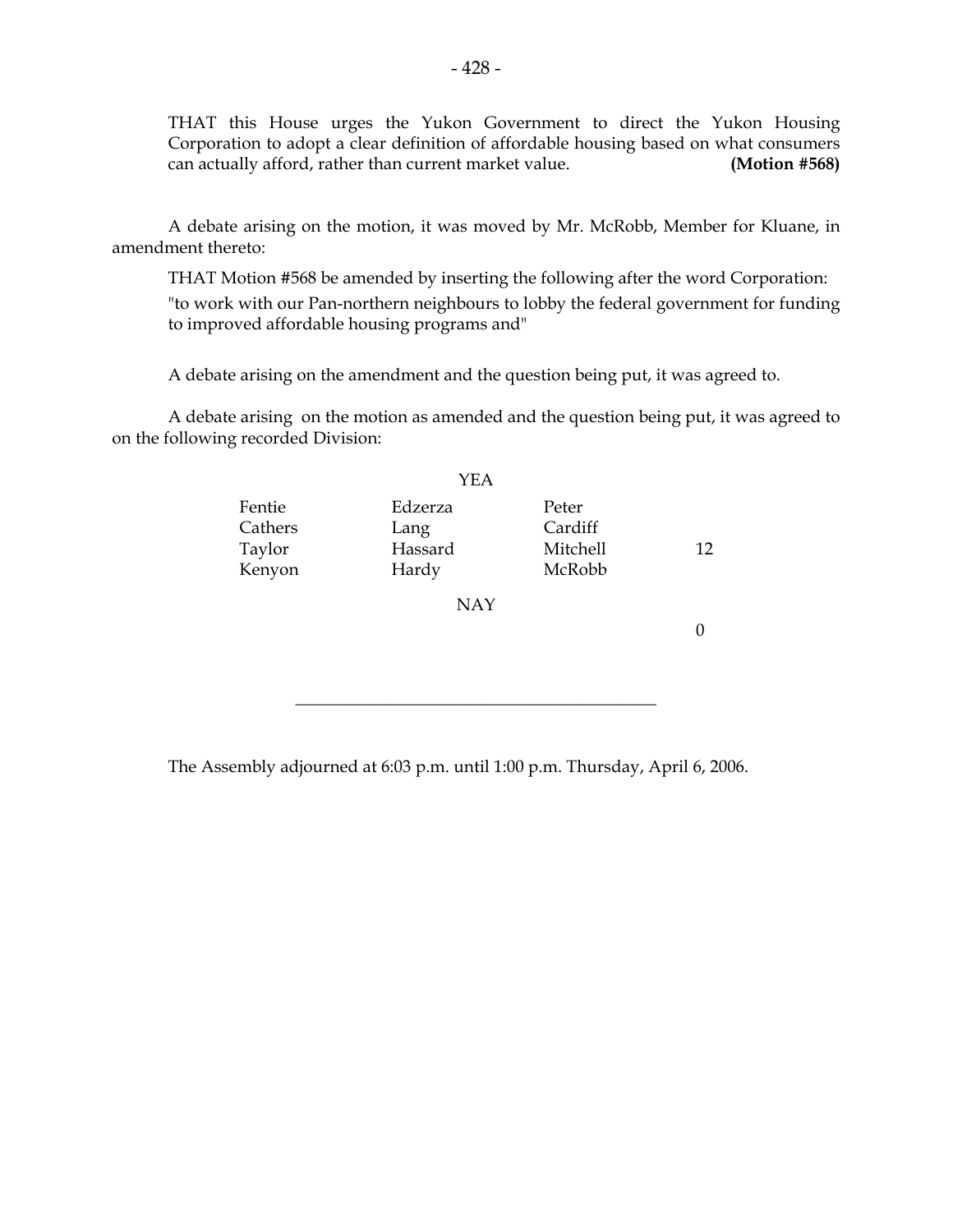### **VOTES AND PROCEEDINGS**

### **of the**

### **YUKON LEGISLATIVE ASSEMBLY**

### **31st Legislative Assembly The Contract Session**

### Thursday, April 6, 2006

The Speaker took the Chair at 1:00 p.m.

#### **TRIBUTES**

#### **World Health Day**

 The Hon. Mr. Cathers, Minister of Health and Social Services, Mr. Hardy, Leader of the Official Opposition, and Mr. McRobb, Member for Kluane, recognized April 6, 2006 as World Health Day.

#### **INTRODUCTION OF VISITORS**

 The Speaker introduced and welcomed the Yukon Youth Parliament participants from Whitehorse, Carmacks and Watson Lake. The first Yukon Youth Parliament since 1990 is taking place on Friday, April 7, 2006.

#### **GOVERNMENT BILLS (Second Reading)**

The following Bill was called for Second Reading:

 Bill #20 - First Appropriation Act, 2006-07 -Hon. Mr. Fentie

 The debate continuing (from March 30, 2006, April 3, 2006 and April 4, 2006) on the motion for Second Reading of Bill #20, and the question being put, it was agreed to on the following recorded Division:

|                             | YEA                       |                   |   |
|-----------------------------|---------------------------|-------------------|---|
| Fentie<br>Cathers<br>Taylor | Kenyon<br>Edzerza<br>Lang | Rouble<br>Hassard | 8 |
|                             | <b>NAY</b>                |                   |   |
| Hardy<br>Peter              | Cardiff<br>Mitchell       | McRobb            | 5 |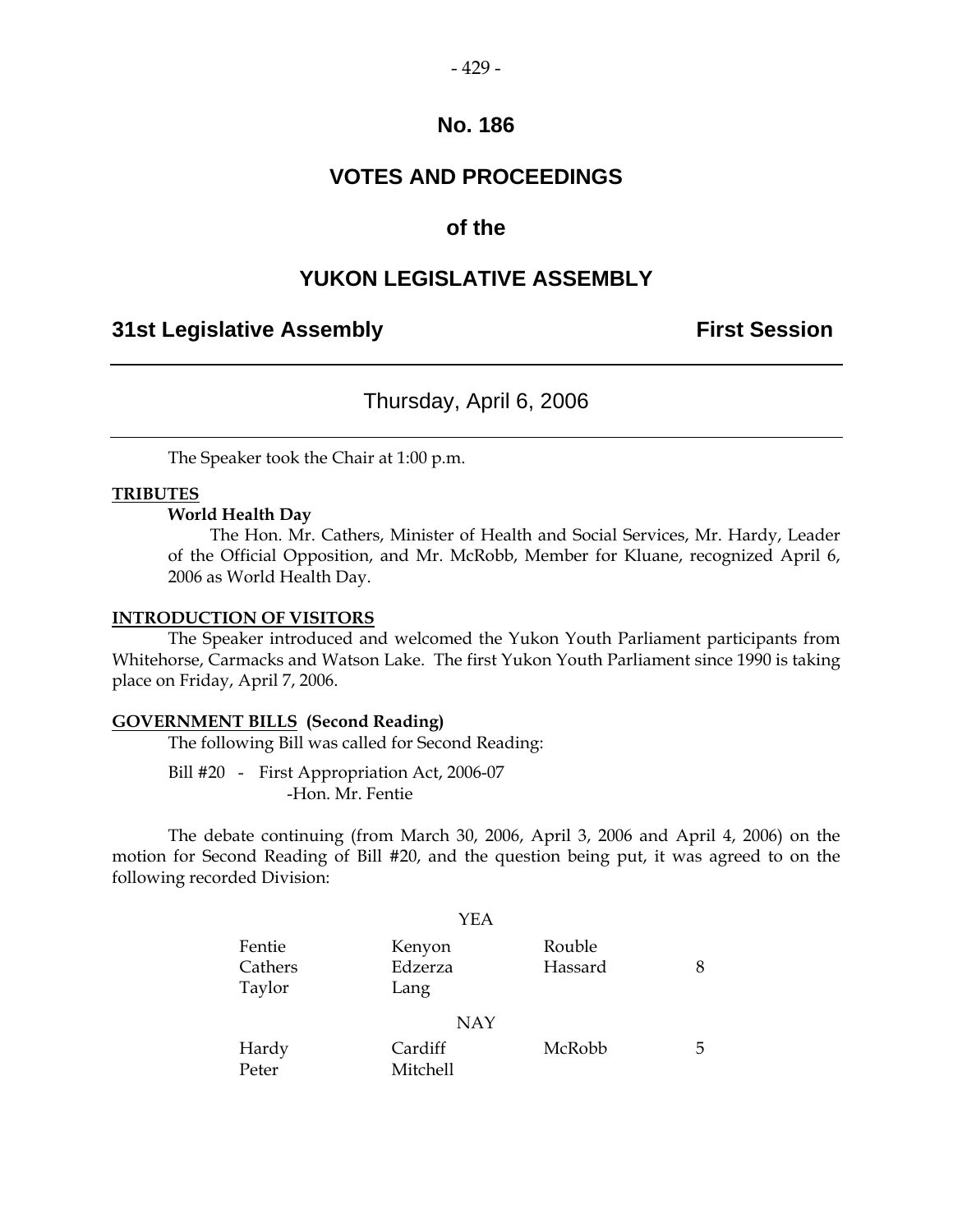The following Bill was called for Second Reading:

 Bill #18 - Interim Supply Appropriation Act, 2006-07 -Hon. Mr. Fentie

 A debate arising on the motion for Second Reading on Bill #18, and the question being put, it was agreed to on the following recorded Division:

|                                       | <b>YEA</b>                           |                                        |    |
|---------------------------------------|--------------------------------------|----------------------------------------|----|
| Fentie<br>Cathers<br>Taylor<br>Kenyon | Edzerza<br>Lang<br>Rouble<br>Hassard | Peter<br>Cardiff<br>Mitchell<br>McRobb | 12 |
|                                       | <b>NAY</b>                           |                                        |    |
|                                       |                                      |                                        |    |

\_\_\_\_\_\_\_\_\_\_\_\_\_\_\_\_\_\_\_\_\_\_\_\_\_\_\_\_\_\_\_\_\_\_\_\_\_\_\_\_\_\_

The Assembly adjourned at 6:04 p.m. until 1:00 p.m. Monday, April 10, 2006.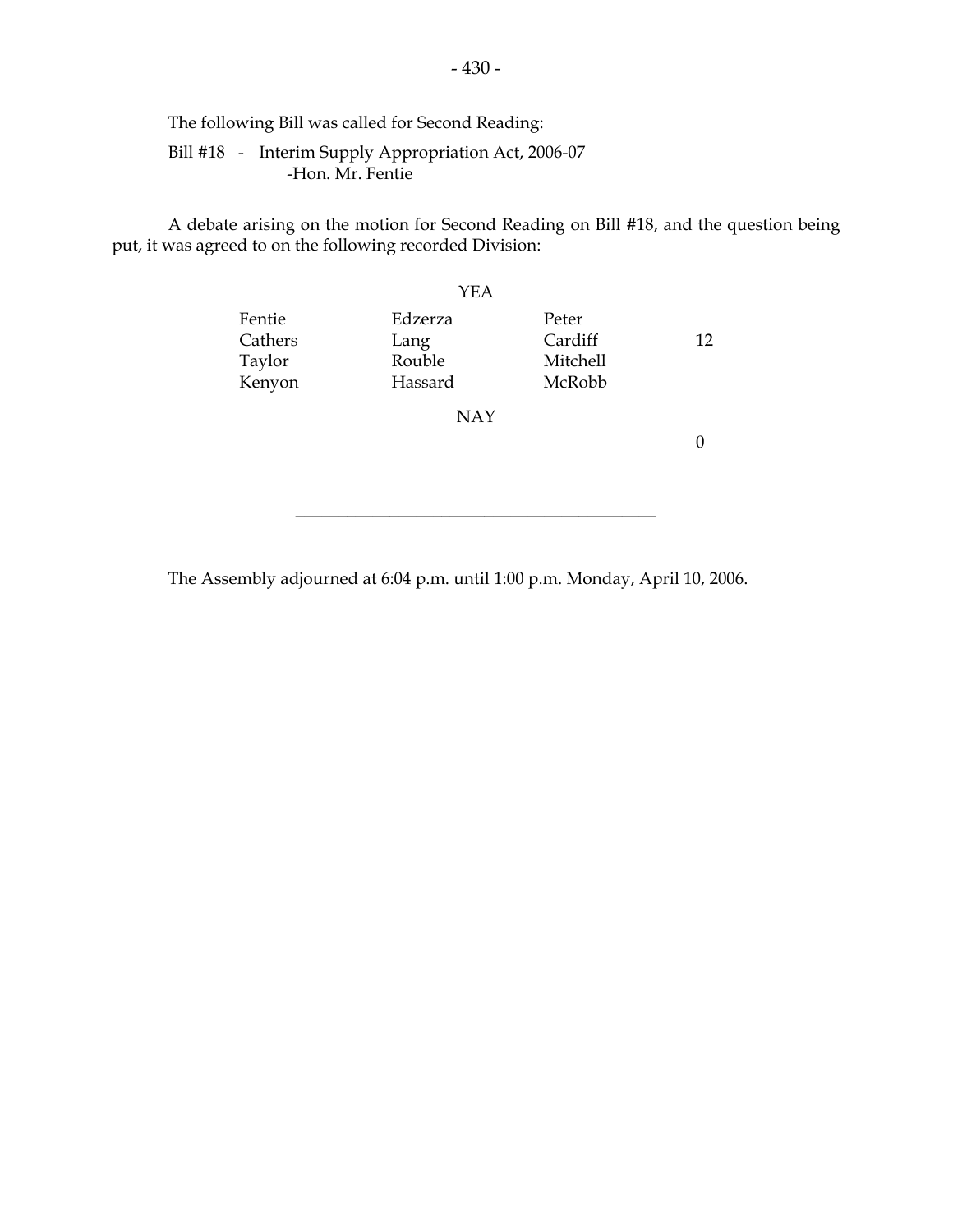#### $-431-$

### **No. 187**

### **VOTES AND PROCEEDINGS**

### **of the**

### **YUKON LEGISLATIVE ASSEMBLY**

### **31st Legislative Assembly First Session**

### Monday, April 10, 2006

The Speaker took the Chair at 1:00 p.m.

#### **SPEAKER'S STATEMENT (Re: Changes to the Order Paper – withdrawal of Motions)**

 Prior to proceeding with the Daily Routine, the Speaker informed the House of changes made to the Order Paper. Motion #557, standing in the name of Mr. Jenkins, the Member for Klondike, and Motion #631, standing in the name of the Hon. Mr. Cathers, Government House Leader, had been removed from the Order Paper as they were outdated.

#### **GOVERNMENT BILLS (Second Reading)**

The following Bill was read a second time and referred to Committee of the Whole:

 Bill #71 - Dawson Municipal Election Act (2006) -Hon. Mr. Hart

#### **COMMITTEE OF THE WHOLE**

According to Order, the Assembly resolved into Committee of the Whole.

Progress was reported on the following Bill:

 Bill #71 - Dawson Municipal Election Act (2006) -Hon. Mr. Hart

The report of the Chair was adopted.

The Assembly adjourned at 5:59 p.m. until 1:00 p.m. Tuesday, April 11, 2006.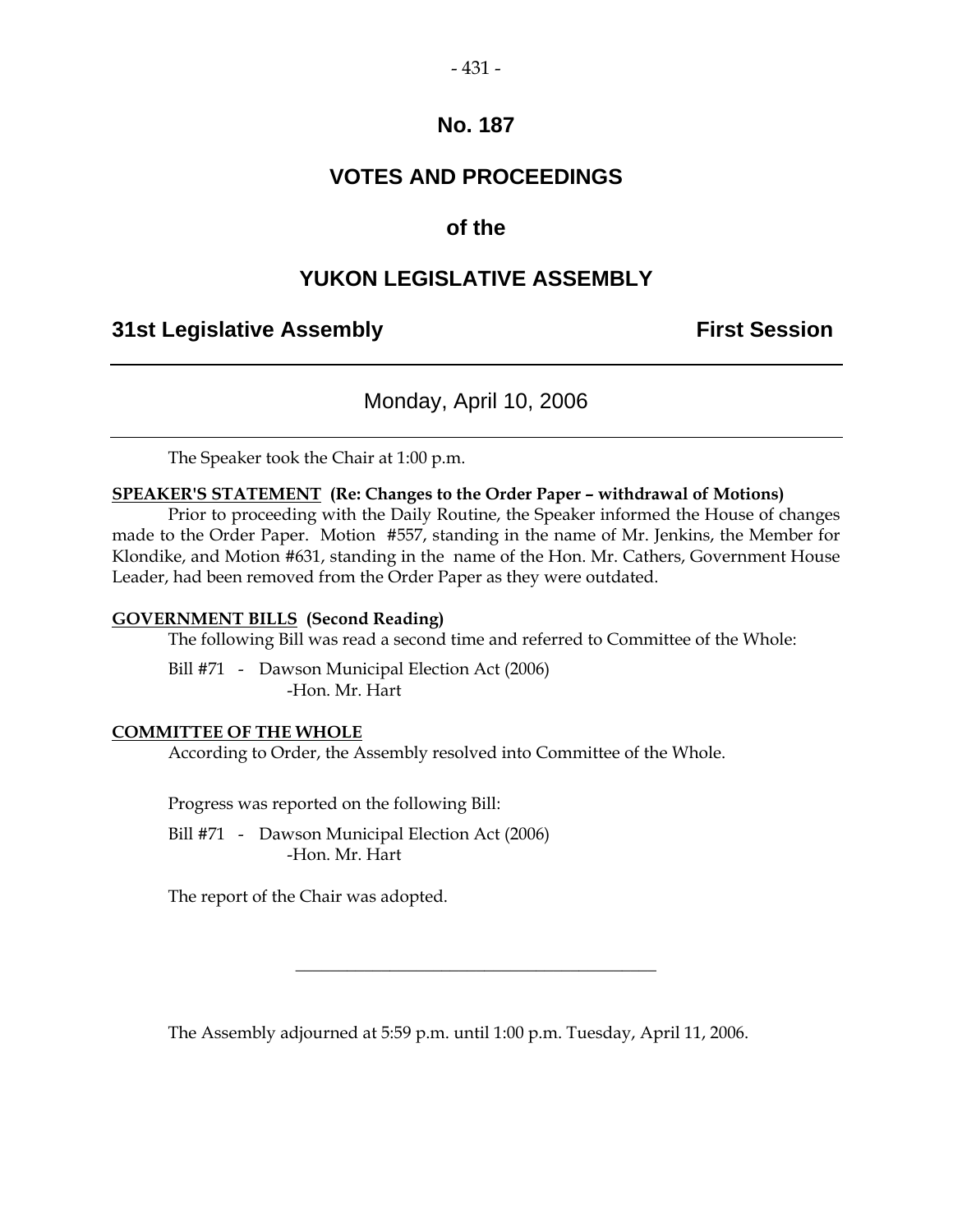### **VOTES AND PROCEEDINGS**

### **of the**

### **YUKON LEGISLATIVE ASSEMBLY**

### **31st Legislative Assembly First Session**

### Tuesday, April 11, 2006

The Speaker took the Chair at 1:00 p.m.

#### **TABLING RETURNS AND DOCUMENTS**

Hon. Mr. Edzerza, Minister of Justice

Correction in Yukon and the Corrections Consultation: Final Report (dated March, 2006) **(Sessional Paper #212)** 

#### **INTRODUCTION OF BILLS**

 Bill #111 - Act to Repeal the Dawson Municipal Governance Restoration Act -Mr. Mitchell

#### **MINISTERIAL STATEMENT**

Hon. Mr. Edzerza, Minister of Justice

- Corrections Reform Consultation and Final Report

#### **FILED DOCUMENT**

 During Question Period, Ms. Duncan, Member for Porter Creek South, filed the following document:

 - Holly Street East, letters regarding: from Lyle Henderson, Director of Lands Branch (dated November 4, 2005) to Dennis Shewfelt, Director of Operations, City of Whitehorse and from Dennis Shewfelt, Director of Operations, City of Whitehorse (November 10, 2005) to Lyle Henderson, Director of Lands Branch

#### **(Filed Document #128)**

#### **GOVERNMENT HOUSE LEADER'S REPORT (Length of Sitting)**

The Hon. Mr. Cathers, Government House Leader, rose pursuant to Standing Order 75(4) to inform the House that the House Leaders had met for the purpose of reaching an agreement on the number of sitting days for the current Sitting. Further, pursuant to Standing Order 75(4), the Hon. Mr. Cathers informed the House that the House Leaders had not reached an agreement.

 The Speaker, pursuant to Standing Order 75(3), declared that the current sitting would be a maximum of 30 sitting days, with the 30<sup>th</sup> sitting day being Wednesday, May 24, 2006.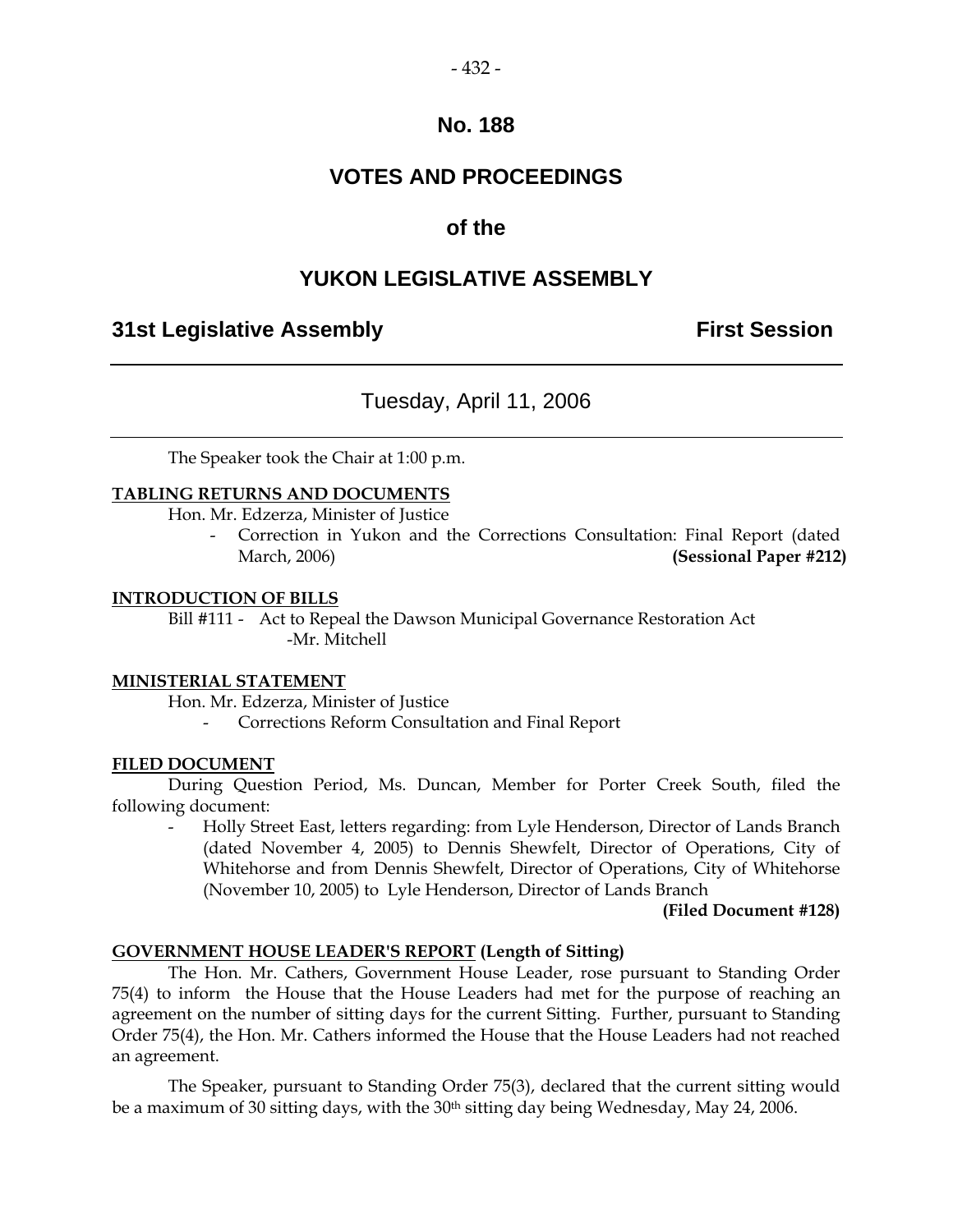#### **NOTICE RE GOVERNMENT PRIVATE MEMBERS' BUSINESS**

 Pursuant to Standing Order 14.2(7), the Hon. Mr. Cathers, Government House Leader, identified Motion #638, and Motion #639 as being the items to be called during Government Private Members' Business on Wednesday, April 12, 2006.

#### **COMMITTEE OF THE WHOLE**

According to Order, the Assembly resolved into Committee of the Whole.

The following Bills were reported without amendment:

 Bill #18 - Interim Supply Appropriation Act, 2006-07 -Hon. Ms. Taylor

 Bill #71 - Dawson Municipal Election Act (2006) -Hon. Mr. Hart

The report of the Chair was adopted.

#### **GOVERNMENT BILLS (Third Reading)**

The following Bill was read a third time and passed:

 Bill #18 - Interim Supply Appropriation Act, 2006-07 -Hon. Ms. Taylor

The following Bill was called for Third Reading:

 Bill #71 - Dawson Municipal Election Act (2006) -Hon. Mr. Hart

 The question being put on the motion for Third Reading of Bill #71, it was agreed to on the following recorded Division:

|                                                | YEA                                           |                                                   |    |
|------------------------------------------------|-----------------------------------------------|---------------------------------------------------|----|
| Cathers<br>Taylor<br>Kenyon<br>Edzerza<br>Lang | Hart<br>Rouble<br>Hassard<br>Peter<br>Cardiff | <b>Mitchell</b><br>Duncan<br>McRobb<br>Fairclough | 14 |
|                                                | <b>NAY</b>                                    |                                                   |    |
|                                                |                                               |                                                   |    |

Bill #71, entitled Dawson Municipal Election Act (2006), accordingly, passed the House.

#### **ASSENT TO BILLS**

 The Assembly received the Commissioner, the Hon. Geraldine Van Bibber, in her capacity as Lieutenant-Governor, to give Assent to certain Bills passed by the House.

The Commissioner, having entered the Chamber, took her seat in the Speaker's chair.

The Speaker, the Hon. Ted Staffen, addressed the Commissioner: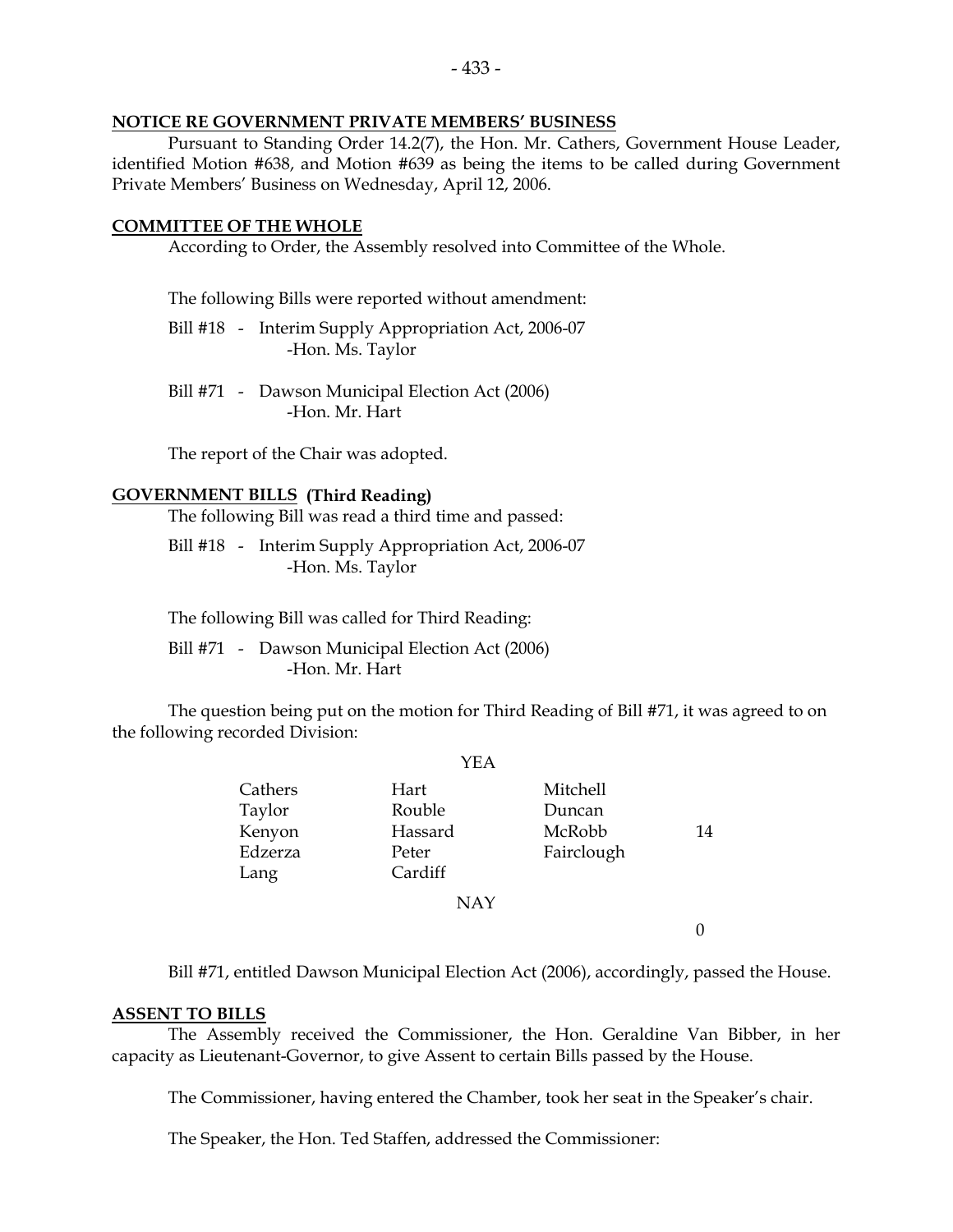"Madam Commissioner, the Assembly has, at its present Session, passed certain Bills to which, in the name and on behalf of the Assembly, I respectfully request your Assent."

 The Clerk of the Assembly, Patrick L. Michael, then read the titles of the Bills which had been passed severally as follows:

Interim Supply Appropriation Act, 2006-07

Dawson Municipal Election Act (2006)

 The Commissioner assented the Bills: "I hereby Assent to the Bills as enumerated by the Clerk."

#### **GOVERNMENT BILLS (Second Reading)**

The following Bill was read a second time and referred to Committee of the Whole:

 Bill #66 - Act to Amend the Securities Act -Hon. Mr. Hart

#### **COMMITTEE OF THE WHOLE**

According to Order, the Assembly resolved into Committee of the Whole.

The following Bill was reported without amendment:

 Bill #66 - Act to Amend the Securities Act -Hon. Mr. Hart

Progress was reported on the following Bill:

 Bill #20 - First Appropriation Act, 2006-07 -Hon. Mr. Fentie

The report of the Chair was adopted.

The Assembly adjourned at 5:55 p.m. until 1:00 p.m. Wednesday April 12, 2006.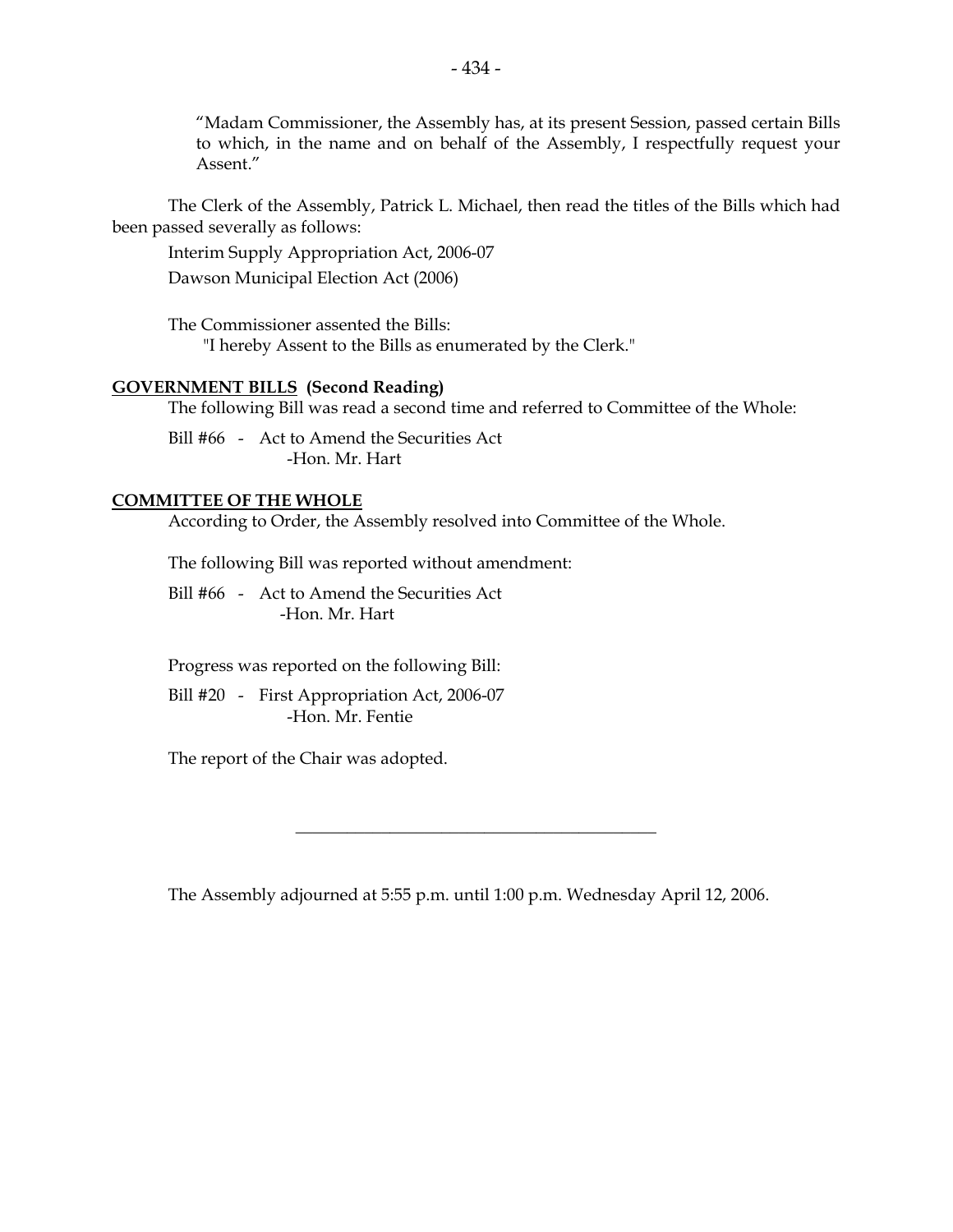#### $-435-$

### **No. 189**

### **VOTES AND PROCEEDINGS**

### **of the**

### **YUKON LEGISLATIVE ASSEMBLY**

### **31st Legislative Assembly First Session**

### Wednesday, April 12, 2006

The Speaker took the Chair at 1:00 p.m.

#### **SPEAKER'S STATEMENT (Re: Changes to the Order Paper- withdrawal of Motions)**

 Prior to proceeding with the Daily Routine, the Speaker informed the House of changes made to the Order Paper. Motion numbers 584, and 587, standing in the name of Mr. Hardy, Leader of the Official Opposition; Motion numbers 598 and 599, standing in the name of Mr. Cardiff, Member for Mount Lorne; Motion numbers 593, 594 and 637, standing in the name of Mr. McRobb, Member for Kluane; and Motion numbers 596 and 597, standing in the name of Mr. Fairclough, Member for Mayo-Tatchun, had been removed from the Order Paper as they were outdated.

#### **GOVERNMENT PRIVATE MEMBERS' BUSINESS MOTIONS OTHER THAN GOVERNMENT MOTIONS**

Moved by Mr. Rouble, Member for Southern Lakes:

 THAT this House urges the Yukon Government to continue to encourage the growth and diversification of the Yukon economy. **(Motion #638)**

 A debate arising on the motion, it was moved by Mr. McRobb, Member for Kluane, in amendment thereto:

 THAT Motion #638 be amended by deleting the word "continue" and replacing it with the word "begin".

The question being put on the amendment, it was negatived.

 Debate continued on the motion. The time approaching 6:00 p.m., Ms. Duncan, Member for Porter Creek South, moved:

\_\_\_\_\_\_\_\_\_\_\_\_\_\_\_\_\_\_\_\_\_\_\_\_\_\_\_\_\_\_\_\_\_\_\_\_\_\_\_\_\_\_

THAT debate be now adjourned.

The Assembly adjourned at 6:00 p.m. until 1:00 p.m. Thursday, April 13, 2006.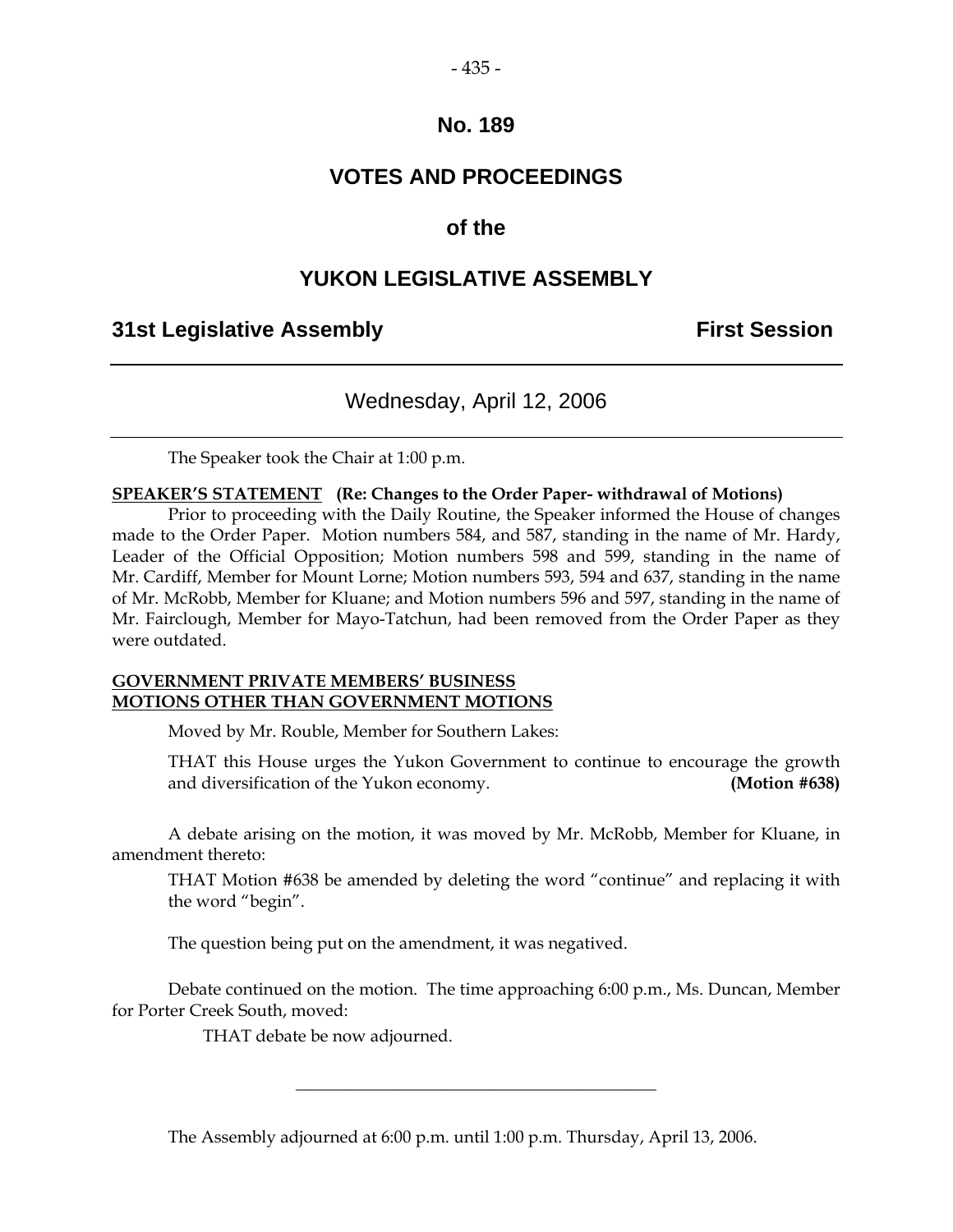#### $-436-$

### **No. 190**

### **VOTES AND PROCEEDINGS**

### **of the**

### **YUKON LEGISLATIVE ASSEMBLY**

### **31st Legislative Assembly First Session**

### Thursday, April 13, 2006

The Speaker took the Chair at 1:00 p.m.

#### **SPEAKER'S STATEMENT (Re: Motion Out of Order)**

 Prior to proceeding with the Daily Routine, the Speaker informed the House that Motion #643, in the name of Ms. Duncan, Member for Porter Creek South, was found to be out of order and not placed on the Notice Paper for today.

#### **TRIBUTES**

#### **Celebration of Swans**

 The Hon. Mr. Kenyon, Minister of Environment, and Ms. Duncan, Member for Porter Creek South, recognized the Celebration of Swans and the activities at Swan Haven at M'Clintok Bay at Marsh Lake.

#### **TABLING RETURNS AND DOCUMENTS**

Hon. Mr. Edzerza, Minister of Justice

 - Order-in-Council 2005/218, *An Act Approving Yukon Land Claims Final Agreements and First Nation (Yukon) Self-Government Act* (dated December 15, 2005) and the Carcross-Tagish First Nation Final Agreement

**(Sessional Paper #212)**

- Carcross-Tagish First Nation Self-Government Agreement

**(Sessional Paper #213)**

Mr. Jenkins, Member for Klondike

 - Quarry pit (km 49 Silver Trail): letter re (dated July 16, 2004) to C. & I. Construction from Lyle Henderson, Director, Lands Branch (Yukon)

**(Filed Document #129)** 

#### **INTRODUCTION OF BILLS**

 Bill #112 - Act to Amend the *Legislative Assembly Act*  -Mr. Hardy

#### **GOVERNMENT BILLS (Second Reading)**

The following Bill was called for Second Reading: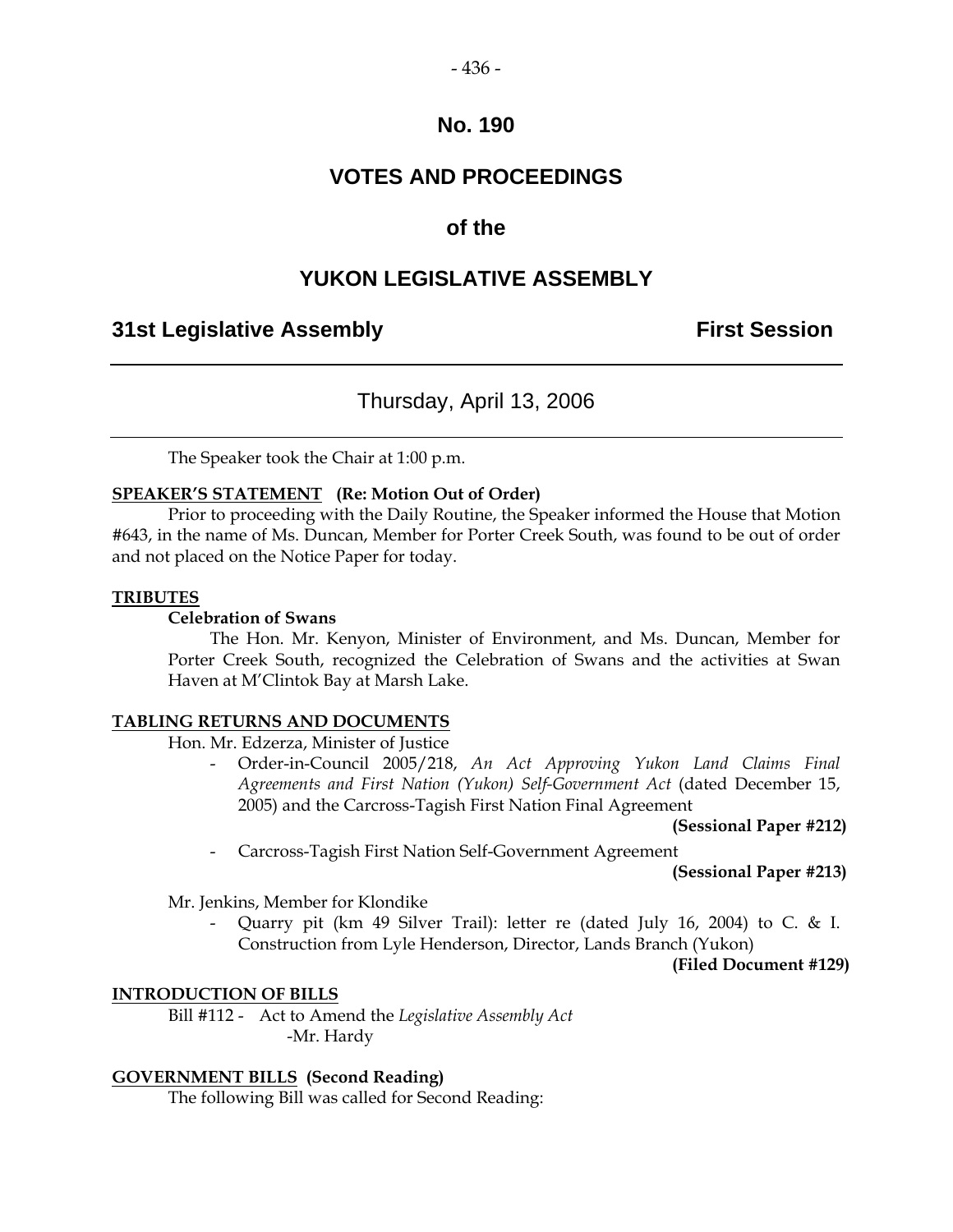Bill #67 - Safer Communities and Neighbourhoods Act -Hon. Mr. Edzerza

Debate started on the motion for Second Reading of Bill #67.

 Moved by Ms. Duncan, Member for Porter Creek South: THAT debate on Second Reading of Bill #67, be now adjourned.

The question being put on the motion to adjourned debate, it was agreed to.

\_\_\_\_\_\_\_\_\_\_\_\_\_\_\_\_\_\_\_\_\_\_\_\_\_\_\_\_\_\_\_\_\_\_\_\_\_\_\_\_\_\_

The Assembly adjourned at 5:35 p.m. until 1:00 p.m. Tuesday, April 18, 2006.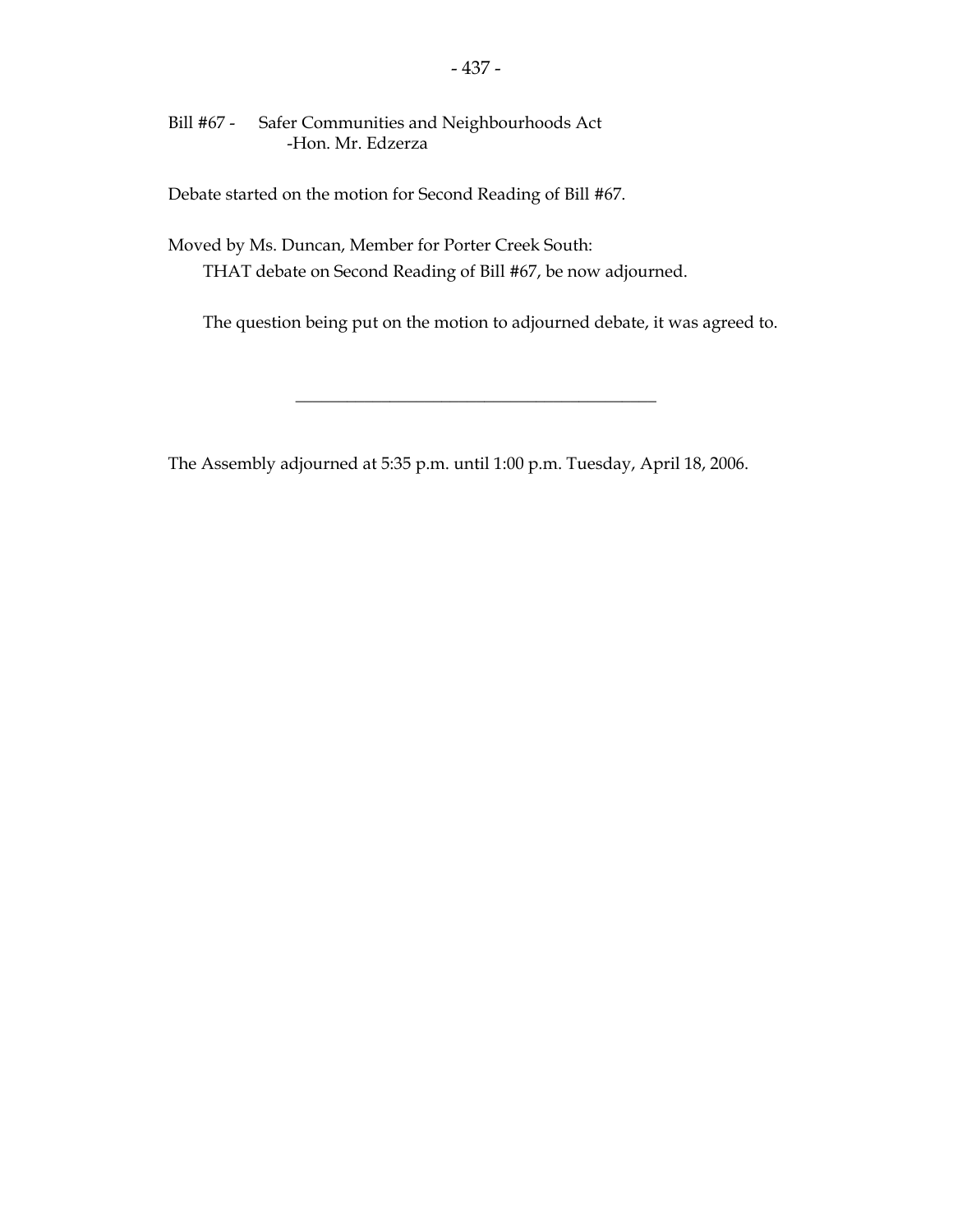### **VOTES AND PROCEEDINGS**

### **of the**

### **YUKON LEGISLATIVE ASSEMBLY**

### **31st Legislative Assembly First Session**

### Tuesday, April 18, 2006

The Speaker took the Chair at 1:00 p.m.

#### **FILED DOCUMENT**

 During Question Period, Mr. Hardy, Leader of the Official Opposition, filed the document:

 - Whistleblower Legislation: correspondence among caucuses regarding Select Committee on **(Filed Document #130)** 

#### **NOTICE RE OPPOSITION PRIVATE MEMBERS' BUSINESS**

 Pursuant to Standing Order 14.2(3), Ms. Duncan, Third Party House Leader, identified Motion #515, as being the item to be called during Opposition Private Members' Business on Wednesday, April 19, 2006.

 Pursuant to Standing Order 14.2(3), Mrs. Peter, Official Opposition House Leader, identified Motion #455, and Motion #615, as being the items to be called during Opposition Private Members' Business on Wednesday, April 19, 2006.

#### **COMMITTEE OF THE WHOLE**

According to Order, the Assembly resolved into Committee of the Whole.

#### **Filed Documents**

The following documents were filed during debate on Bill #20:

Hon. Mr. Fentie, Premier

 - Capital Budget, 2006-07 Summary Community Distribution, Government of Yukon **(Filed Document #131)** 

Hon. Mr. Cathers, Government House Leader

 - Ombudsman, Complaint to Office of the: letter (dated March 27, 2006) from Hank Moorlag, Ombudsman to Robert King **(Filed Document #132)**

Progress was reported on the following Bill: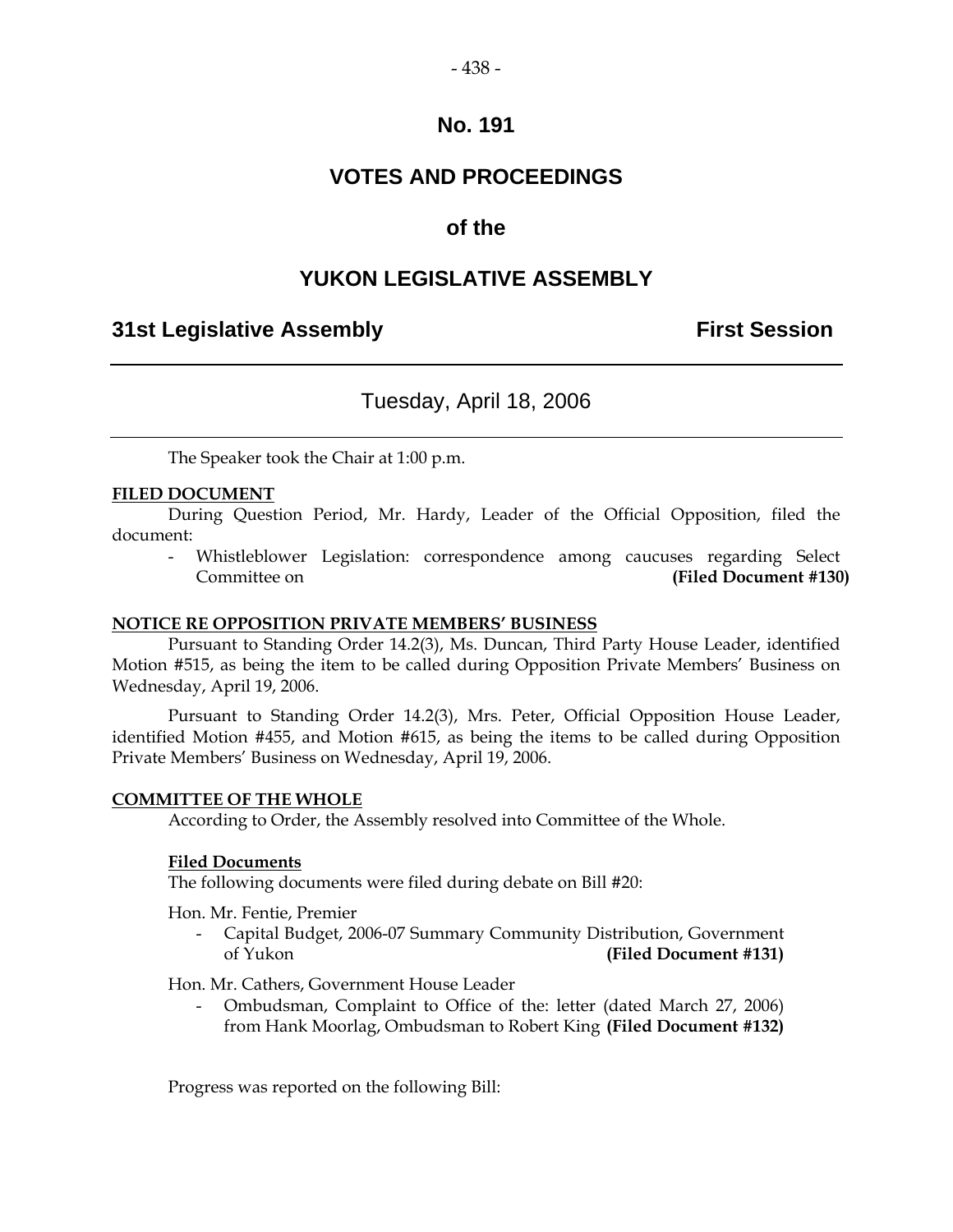Bill #20 - First Appropriation Act, 2006-07 -Hon. Mr. Fentie

The report of the Chair was adopted.

The Assembly adjourned at 5:59 p.m. until 1:00 p.m. Wednesday, April 19, 2006.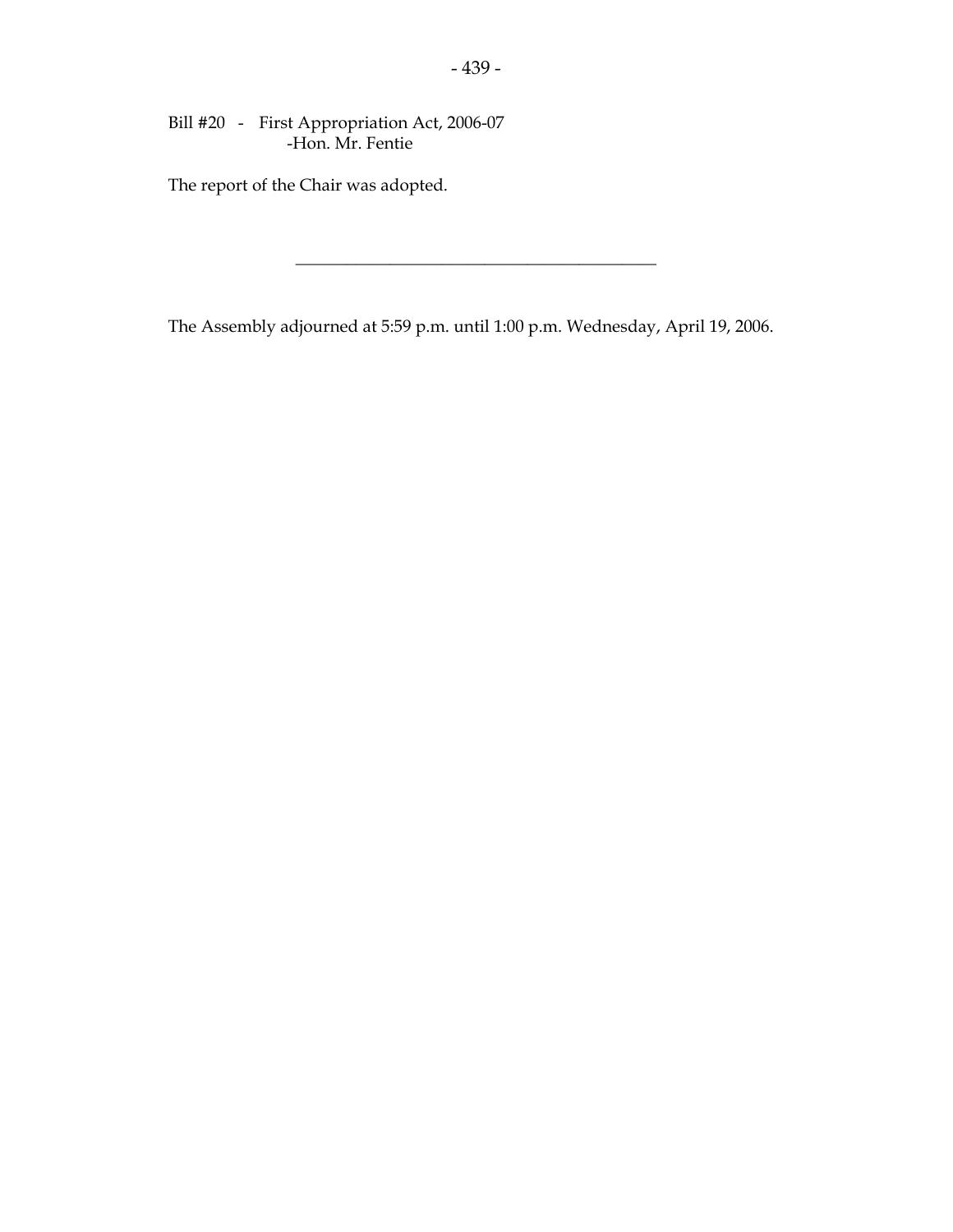### **VOTES AND PROCEEDINGS**

### **of the**

### **YUKON LEGISLATIVE ASSEMBLY**

### **31st Legislative Assembly First Session**

### Wednesday, April 19, 2006

The Speaker took the Chair at 1:00 p.m.

#### **INTRODUCTION OF BILLS**

 Bill #113 - All-Party Committee on Appointments Act -Mr. Mitchell Bill #114 - Yukon Ethics and Accountability Act -Mr. Mitchell

#### **OPPOSITION PRIVATE MEMBERS' BUSINESS MOTIONS OTHER THAN GOVERNMENT MOTIONS**

Moved by Ms. Duncan, Member for Porter Creek South:

 THAT this House urges the Government of Yukon to conduct its affairs according to the highest ethical standards. **(Motion #515)** 

 A debate arising on the motion, it was moved by the Hon. Mr. Cathers, Minister of Health and Social Services, in amendment thereto:

 THAT Motion #515 be amended by deleting the words "to conduct its" and replacing them with the words "and all Yukon MLA's to conduct their".

A debate arising on the amendment and the question being put, it was agreed to.

 Debate arising on the motion as amended, it was moved by Mrs. Peter, Member for Vuntut Gwitchin, in amendment thereto:

 THAT Motion #515, as amended, be amended further by adding after the word "standards" the following:

 "and to demonstrate their intention to do so by immediately adopting the principles embodied in Private Members Bill numbers 104, 106, 108 and 112".

A debate arising on the amendment, and the question being put, it was negatived.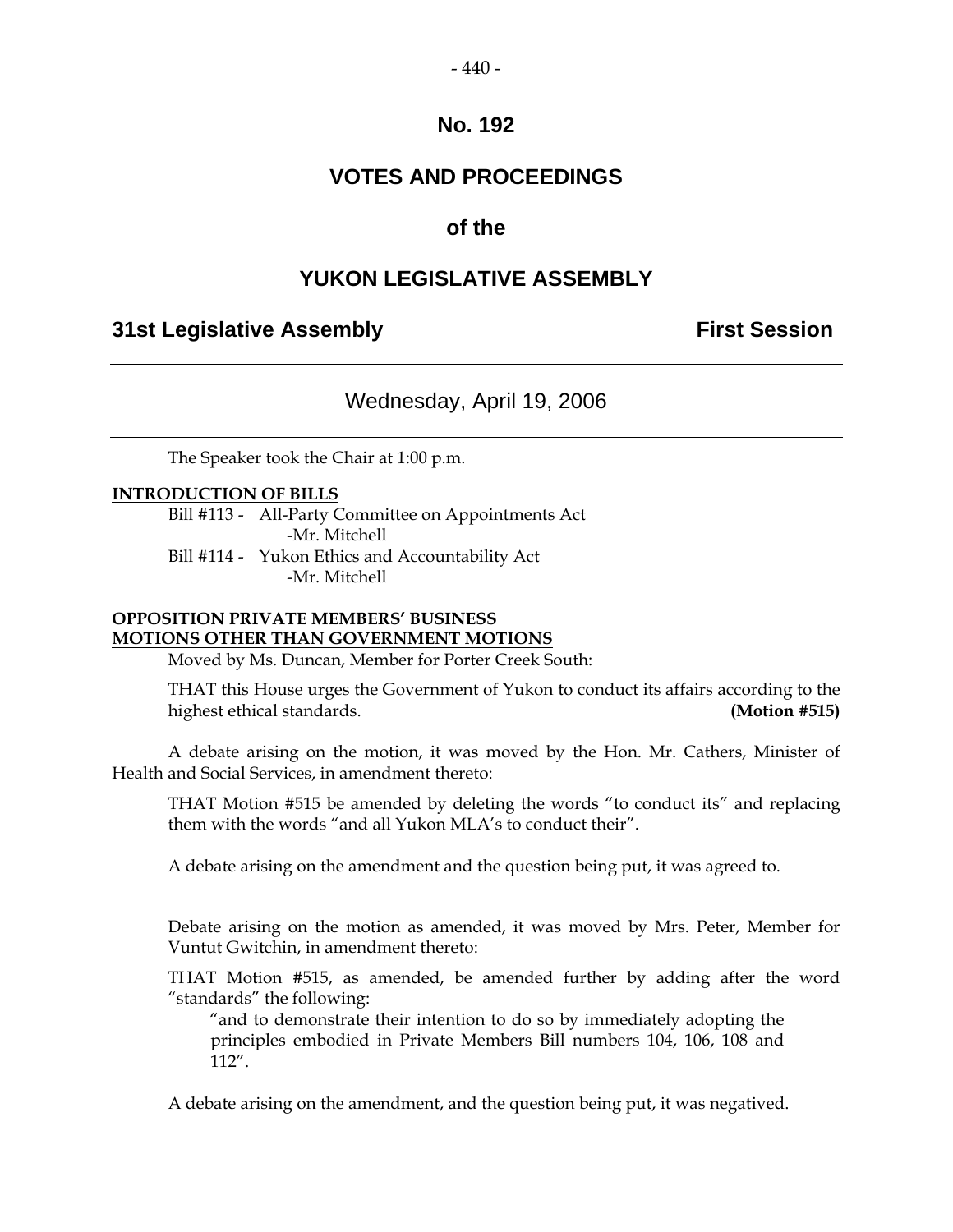Debate continued on Motion #515 as amended and the question being put, it was agreed to on the following recorded Division:

| Lang<br>Hart<br>Rouble<br>Hassard | Peter<br>Mitchell<br>Duncan<br>McRobb | 13 |
|-----------------------------------|---------------------------------------|----|
| <b>NAY</b>                        |                                       |    |
|                                   |                                       |    |

The Assembly adjourned at 5:39 p.m. until 1:00 p.m. Thursday, April 20, 2006.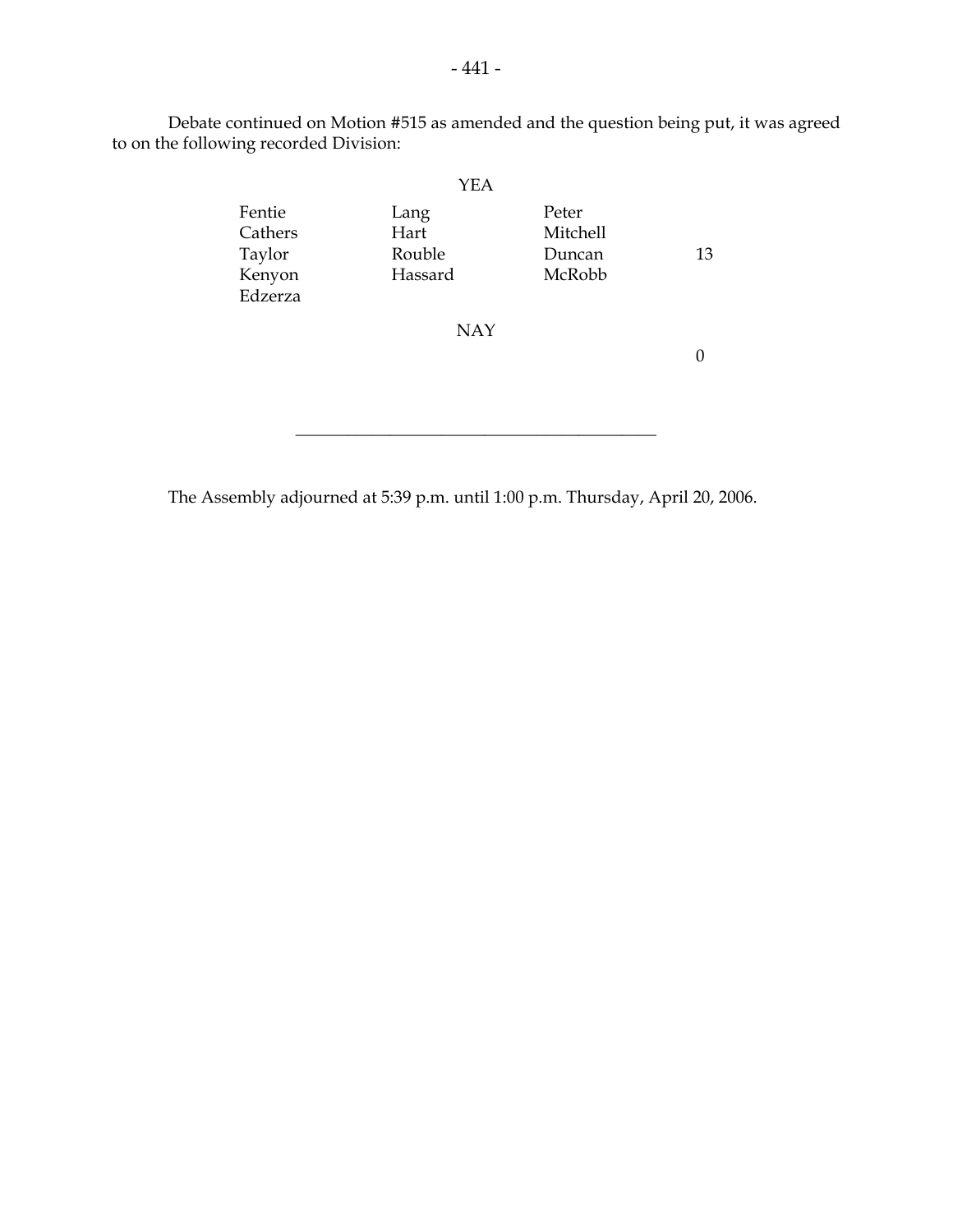#### $-442-$

### **No. 193**

### **VOTES AND PROCEEDINGS**

### **of the**

### **YUKON LEGISLATIVE ASSEMBLY**

### **31st Legislative Assembly First Session**

### Thursday, April 20, 2006

The Speaker took the Chair at 1:00 p.m.

#### **SPEAKER'S STATEMENT (Re: Changes to Order Paper – withdrawal of Motions)**

 Prior to proceeding with the Daily Routine, the Speaker informed the House that Motion numbers 619, and 620, standing in the name of the Member for Klondike, had been removed from the Order Paper as they were outdated.

#### **TRIBUTES**

#### **Earth Day**

 The Hon. Mr. Fentie, Premier, Mrs. Peter, Member for Vuntut Gwitchin, and Mr. McRobb, Member for Kluane, recognized April 22, 2006 as Earth Day.

#### **Yukon Writers Festival and Young Authors Conference**

 The Hon. Mr. Lang, Minister of Energy, Mines and Resources, Mr. Cardiff, Member for Mount Lorne, and Ms. Duncan, Member for Porter Creek South, recognized the 16the Yukon Writer's Festival, known as Live Words, with events taking place in Whitehorse, Haines Junction, Watson Lake, Teslin, Tagish and Dawson City from April 19, 2006 to April 30, 2006, and the 27<sup>th</sup> Yukon Young Authors Conference taking place April 20, 2006 and April 21, 2006.

#### **In Recognition of Lucy Wren**

 The Hon. Mr. Edzerza, Minister of Education, paid tribute to Lucy Wren, a Carcorss-Tagish First Nation elder, on her contributions to enhancing the knowledge of the Tlingit and Tagish languages and cluture. In recognition of her dedication, the Carcross Community School will be renamed to Ghuch Tla Community School

#### **Law Day**

 The Hon. Mr. Edzerza, Minister of Justice, Mr. Cardiff, Member for Mount Lorne, and Ms. Duncan, Member for Porter Creek South, recognized April 21, 2006 as Law Day.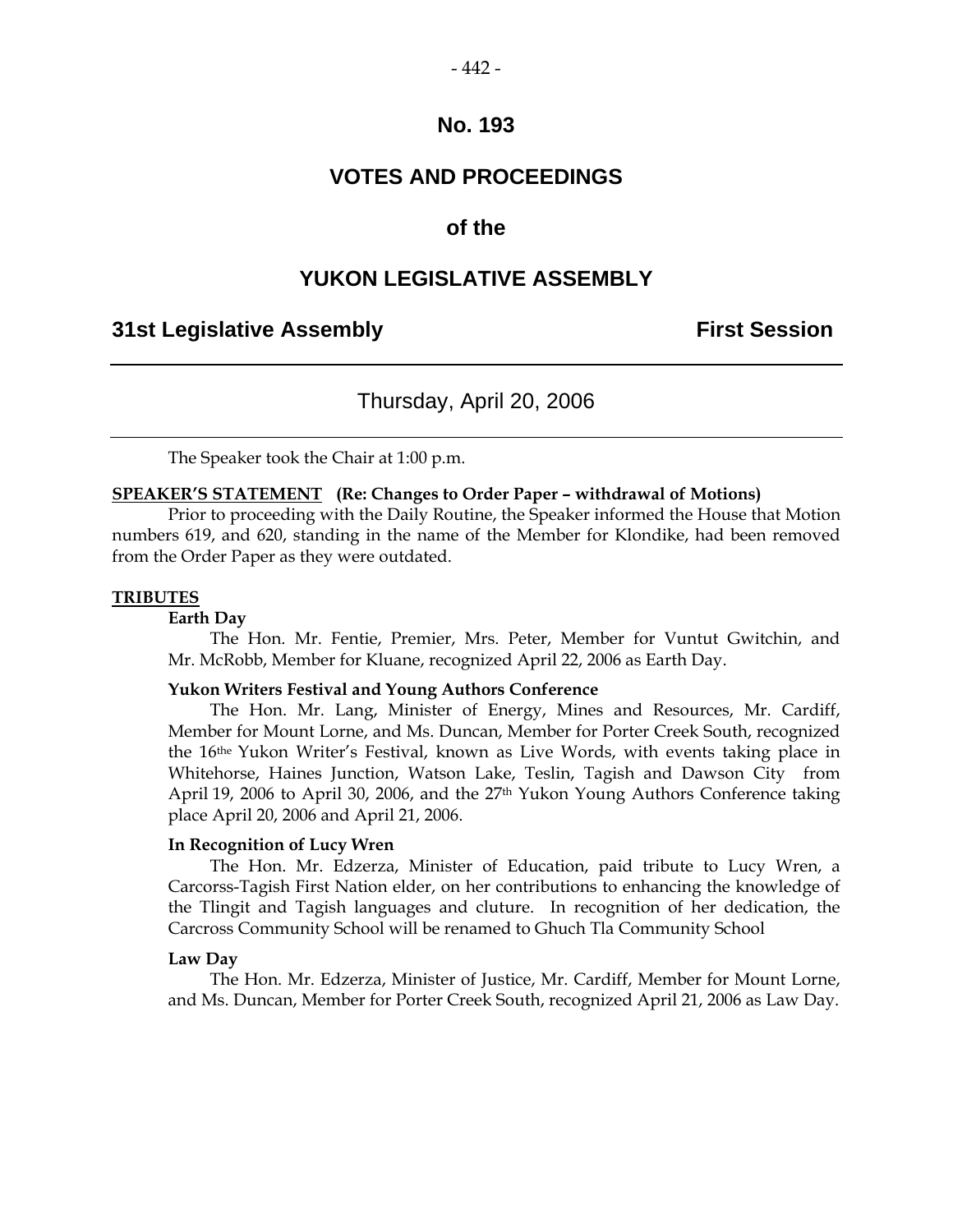#### **TABLING RETURNS AND DOCUMENTS**

Hon. Mr. Edzerza, Minister of Justice

- Crime Prevention and Victim Services Trust Fund 2004/2005 Annual Report

**(Sessional Paper #215)** 

#### **COMMITTEE OF THE WHOLE**

According to Order, the Assembly resolved into Committee of the Whole.

Progress was reported on the following Bill:

 Bill #20 - First Appropriation Act, 2006-07 -Hon. Mr. Fentie

The report of the Chair was adopted.

The Assembly adjourned at 5:57 p.m. until 1:00 p.m. Monday, April 24, 2006.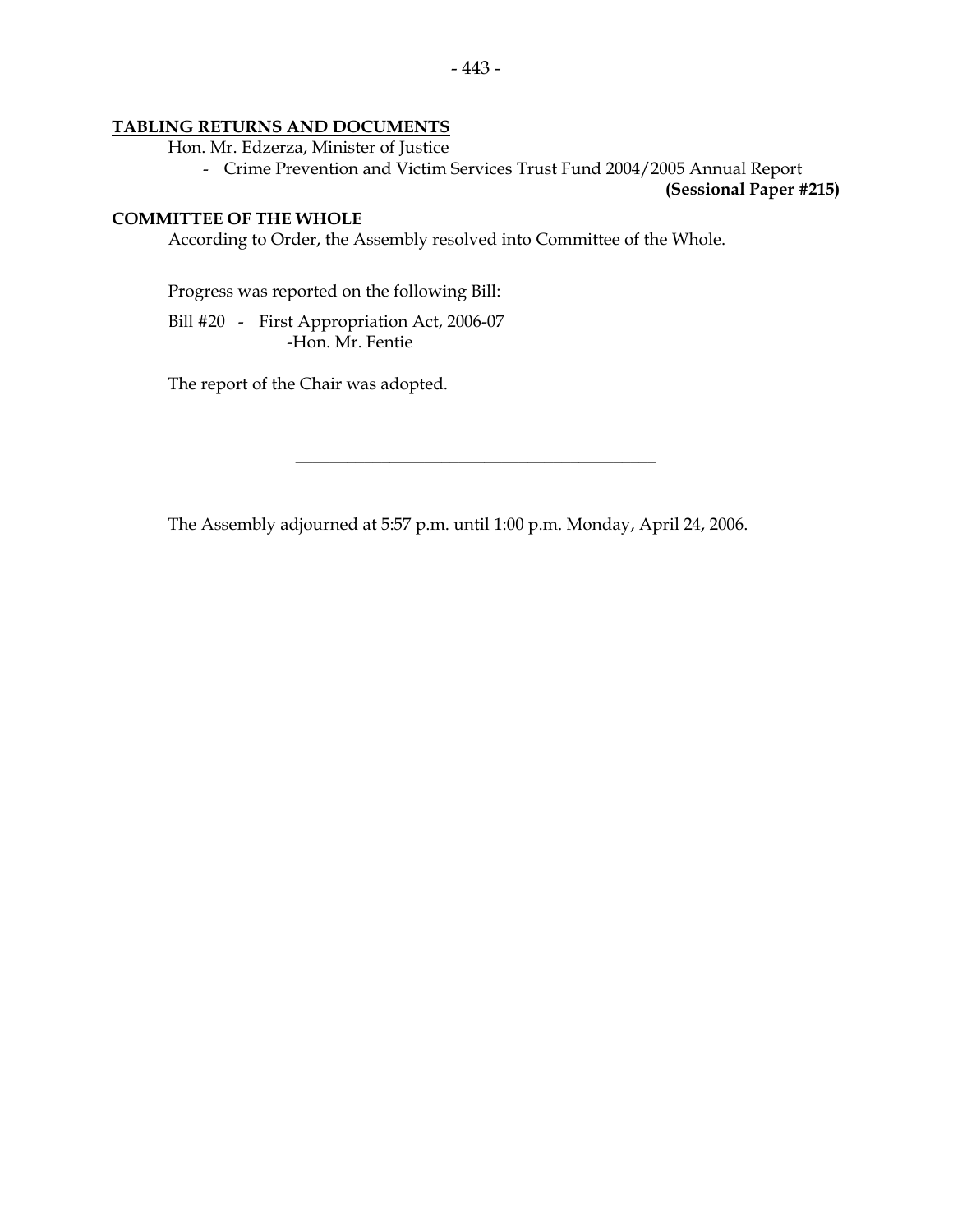#### $-444-$

### **No. 194**

### **VOTES AND PROCEEDINGS**

### **of the**

### **YUKON LEGISLATIVE ASSEMBLY**

### **31st Legislative Assembly First Session**

### Monday, April 24, 2006

The Speaker took the Chair at 1:00 p.m.

**MOMENT OF SILENCE - In Remembrance of Jobie Nutarak, Speaker of the Legislative Assembly of Nunavut** 

 The Hon. Ted Staffen, Speaker, informed the House of the passing of the Hon. Jobie Nutarak, Speaker of the Legislative Assembly of Nunavut. The House paid their respects by observing a moment of silence for Speaker Nutarak.

#### **TRIBUTES**

#### **National Volunteer Week**

 The Hon. Mr. Hart, Minister of Community Services, Mr. Cardiff, Member for Mount Lorne, and Mr. Mitchell, Leader of the Third Party, recognized April 23, 2006 to April 29, 2006 as National Volunteer Week.

#### **National Immunization Awareness Week**

 The Hon. Mr. Cathers, Minister of Health and Social Services, on behalf of all Members, recognized April 23, 2006 to April 30, 2006 as National Immunization Awareness Week.

#### **COMMITTEE OF THE WHOLE**

According to Order, the Assembly resolved into Committee of the Whole.

Progress was reported on the following Bill:

 Bill #20 - First Appropriation Act, 2006-07 -Hon. Mr. Fentie

The report of the Chair was adopted.

The Assembly adjourned at 5:58 p.m. until 1:00 p.m. Tuesday, April 25, 2006.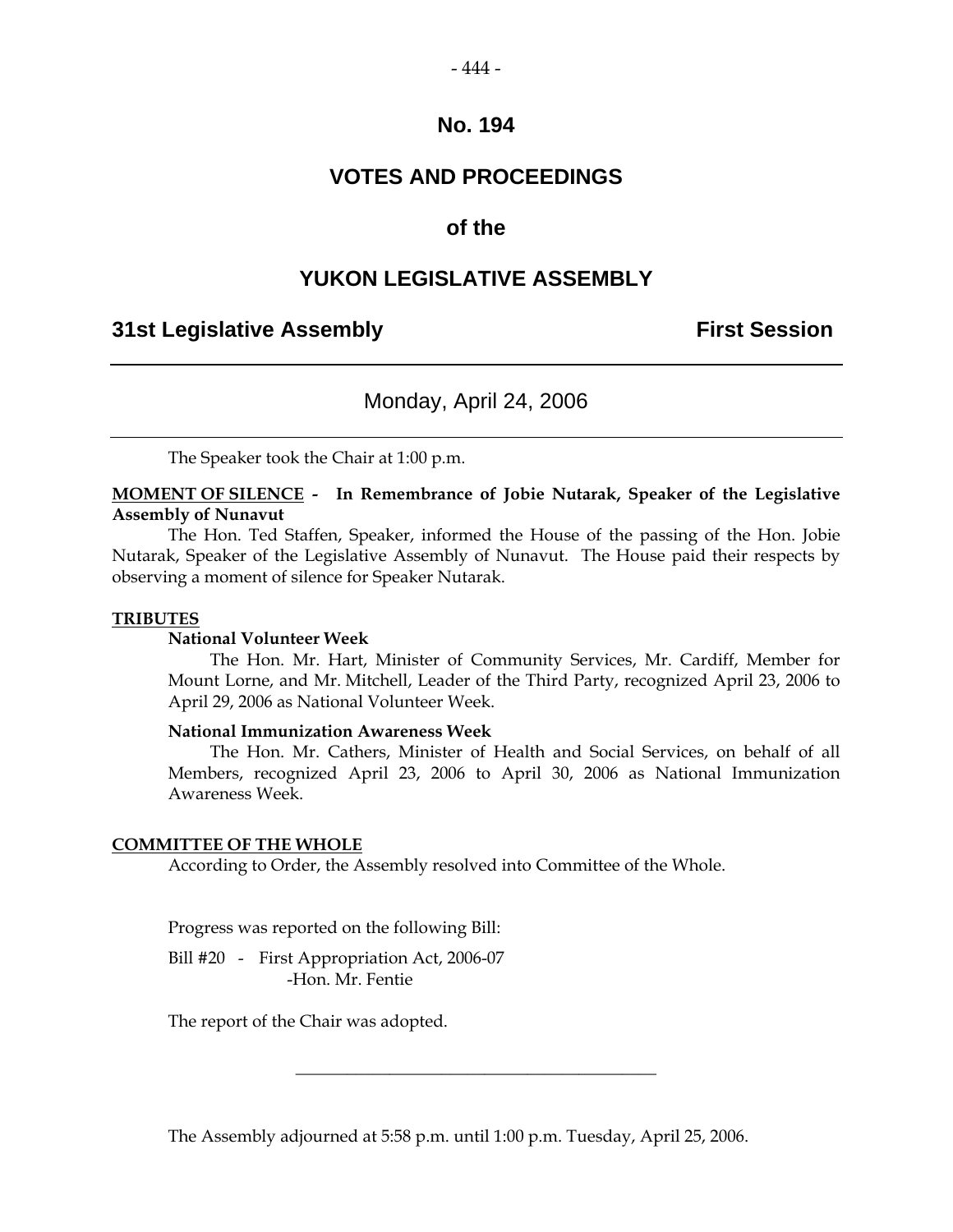### **VOTES AND PROCEEDINGS**

### **of the**

### **YUKON LEGISLATIVE ASSEMBLY**

### **31st Legislative Assembly First Session**

### Tuesday, April 25, 2006

The Speaker took the Chair at 1:00 p.m.

#### **TRIBUTES**

#### **National Organ and Tissue Donation Awareness Week**

 The Hon. Mr. Cathers, Minister of Health and Social Services, on behalf of all Members, recognized April 23, 2006 to April 30, 2006 as National Organ and Tissue Donation Awareness Week.

#### **UNANIMOUS CONSENT REQUESTED TO CALL Bill #110 FOR SECOND READING**

 Mr. Jenkins, Member for Klondike, requested unanimous consent to call Bill #110, entitled Yukon Smoke-free Places Act, for Second Reading. Unanimous consent was denied.

#### **NOTICE RE GOVERNMENT PRIVATE MEMBERS' BUSINESS**

 Pursuant to Standing Order 14.2(7), the Hon. Mr. Cathers, Government House Leader, identified Motion #639, and Motion #662 as being the items to be called during Government Private Members' Business on Wednesday, April 26, 2006.

#### **COMMITTEE OF THE WHOLE**

According to Order, the Assembly resolved into Committee of the Whole.

Progress was reported on the following Bill:

Bill #20 - First Appropriation Act, 2006-07 -Hon. Mr. Fentie

The report of the Chair was adopted.

The Assembly adjourned at 5:57 p.m. until 1:00 p.m. Wednesday, April 26, 2006.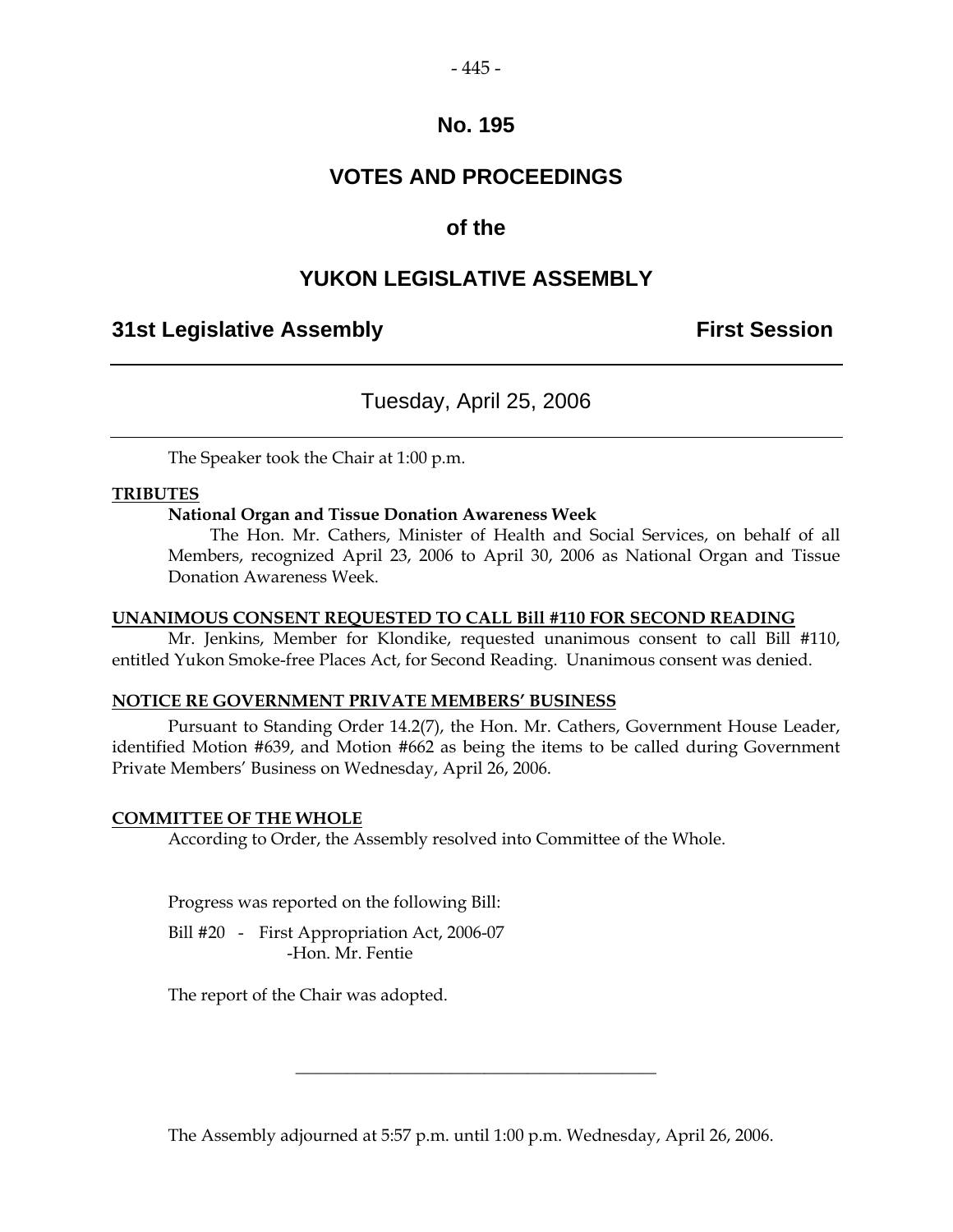#### $-446-$

### **No. 196**

### **VOTES AND PROCEEDINGS**

### **of the**

### **YUKON LEGISLATIVE ASSEMBLY**

### **31st Legislative Assembly First Session**

### Wednesday, April 26, 2006

The Speaker took the Chair at 1:00 p.m.

#### **TRIBUTES**

#### **Administrative Professionals Week**

 The Hon. Ms. Taylor, Minister responsible for the Public Service Commission, on behalf of all Members, recognized April 23, 2006 to April 29, 2006 as Administrative Professionals Week.

#### **Rotary Music Festival**

 Mr. Hardy, Leader of the Official Opposition, and Mr. Mitchell, Leader of the Third Party, paid tribute to the 38th annual Rotary Music Festival taking place April 21, 2006 to April 29, 2006.

#### **TABLING RETURNS AND DOCUMENTS**

Mr. Fairclough, Member for Mayo-Tatchun

Lone Wolf Outfitting - Leases and Licenses, Application 2006-0321, letter re: (dated April 21, 2006) from A/Chief Ruth Massie, Ta'an Kwäch'än Council to Hon. Archie Lang, Minister of Energy, Mines and Resources

**(Filed Document #133)** 

#### **GOVERNMENT PRIVATE MEMBERS' BUSINESS MOTIONS OTHER THAN GOVERNMENT MOTIONS**

Moved by Mr. Hassard, Member for Pelly-Nisutlin

 That this House urges the Government of Yukon to utilize the Territorial Health Access Fund to increase Yukoners' access to family physicians and other health professionals.

#### **(Motion #639)**

 A debate arising on the motion and the question being put, it was agreed to on the following recorded Division: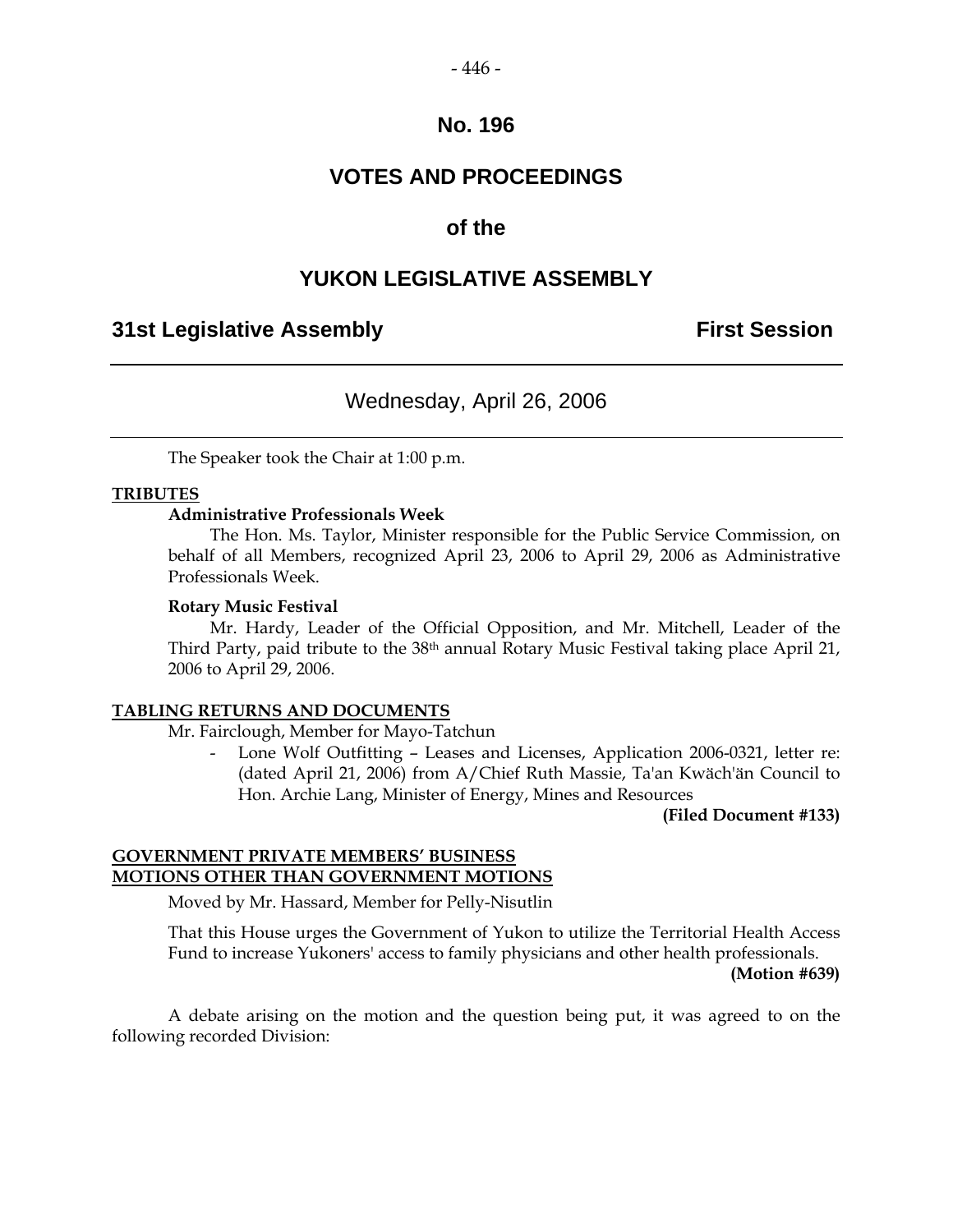|         | YEA        |                 |    |
|---------|------------|-----------------|----|
| Fentie  | Lang       | Cardiff         |    |
| Cathers | Hart       | <b>Mitchell</b> |    |
| Taylor  | Rouble     | Duncan          | 15 |
| Kenyon  | Hassard    | McRobb          |    |
| Edzerza | Peter      | Jenkins         |    |
|         | <b>NAY</b> |                 |    |
|         |            |                 |    |
|         |            |                 |    |
|         |            |                 |    |

\_\_\_\_\_\_\_\_\_\_\_\_\_\_\_\_\_\_\_\_\_\_\_\_\_\_\_\_\_\_\_\_\_\_\_\_\_\_\_\_\_\_

The Assembly adjourned at 6:00 p.m. until 1:00 p.m. Thursday, April 27, 2006.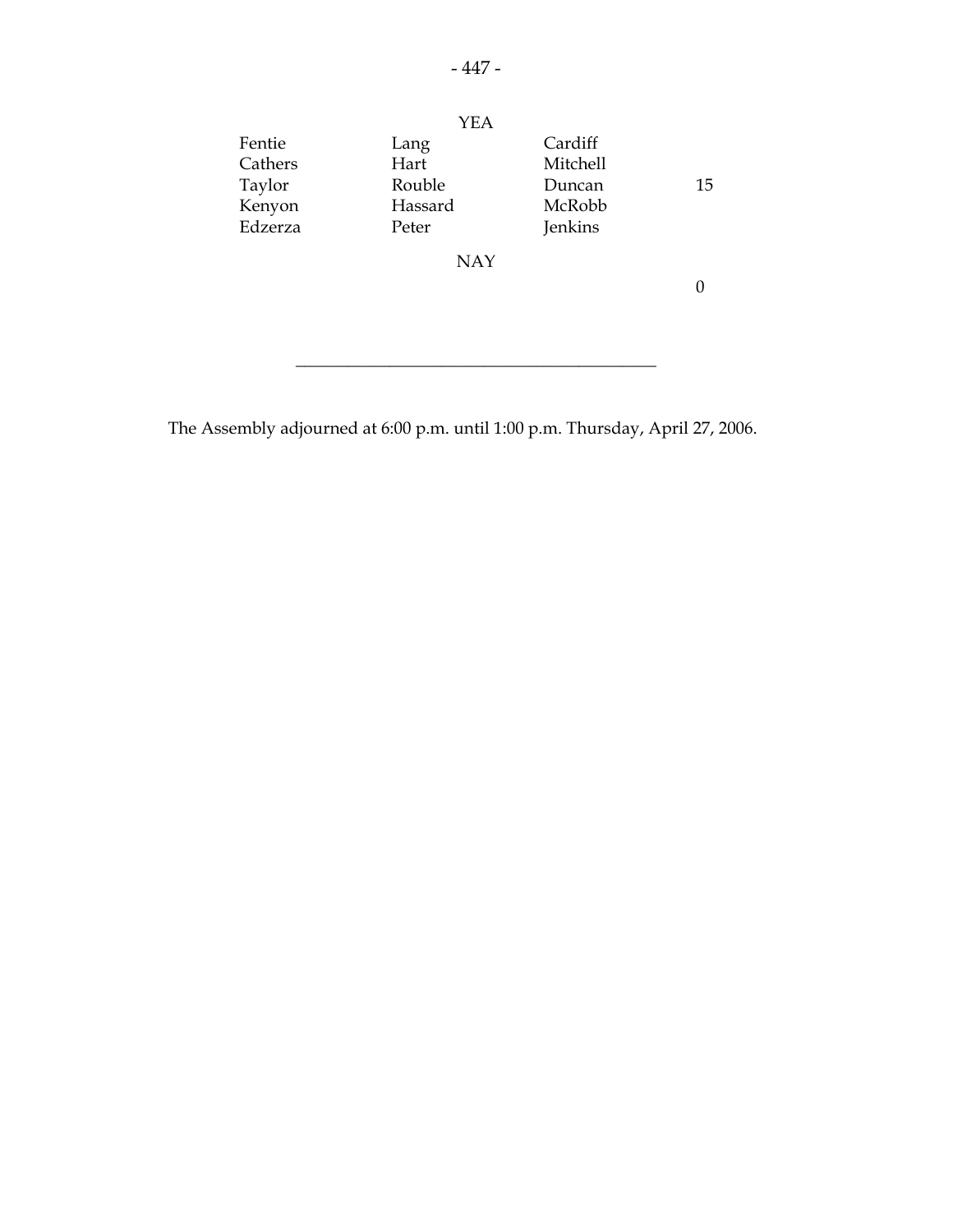### **VOTES AND PROCEEDINGS**

### **of the**

### **YUKON LEGISLATIVE ASSEMBLY**

### **31st Legislative Assembly First Session**

### Thursday, April 27, 2006

The Speaker took the Chair at 1:00 p.m.

#### **TRIBUTES**

#### **National Day of Mourning**

 The Hon. Mr. Cathers, Minister of Health and Social Services, Mr. Cardiff, Member for Mount Lorne, and Mr. Mitchell, Leader of the Third Party, recognized April 28, 2006 as being National Day of Mourning.

#### **Victims of Crime Awareness Week**

 The Hon. Mr. Edzerza, Minister of Justice, and Mr. Cardiff, Member for Mount Lorne, recognized April 23, 2006 to April 29, 2006 as being Victims of Crime Awareness Week.

#### **TABLING RETURNS AND DOCUMENTS**

Hon. Mr. Kenyon, Minister responsible for the Yukon Liquor Corporation

- Yukon Lottery Commission 2004/2005 Annual Report **(Sessional Paper #216)** 

#### **UNANIMOUS CONSENT REQUESTED TO CALL Bill #110 FOR SECOND READING**

 Mr. Jenkins, Member for Klondike, requested unanimous consent to call Bill #110, entitled Yukon Smoke-free Places Act, for Second Reading. Unanimous consent was denied.

#### **PAIRING AGREEMENT**

 Mr. Jenkins, Member for Klondike, rose on a Point of Order to advise the House that he would be pairing with the Hon. Mr. Lang, Minister of Energy, Mines and Resources on Monday, May 1, 2006 and Tuesday, May 2, 2006 in order that the Minister could represent Yukon at a meeting with the federal government.

#### **GOVERNMENT MOTIONS**

Moved by the Hon. Mr. Edzerza, Minister of Justice:

 THAT the Yukon Legislative Assembly, pursuant to subsection 17(1) of the Human Rights Act, appoint Lois Moorcroft and reappoint John McCormick to be members of the Yukon Human Rights Commission. **(Motion #666)** 

The question being put, it was agreed to on the following recorded Division: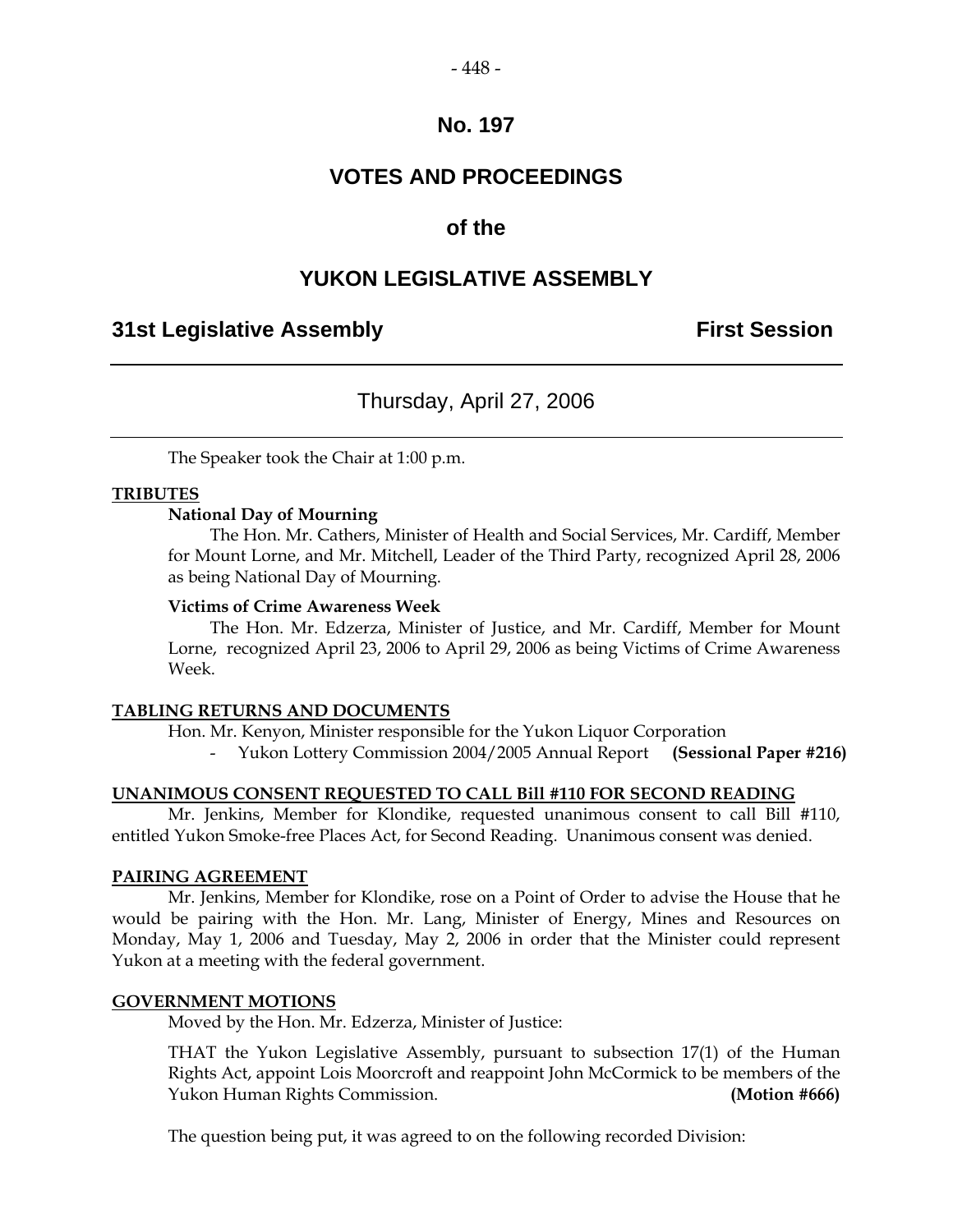| Fentie<br>Cathers<br>Taylor<br>Kenyon<br>Edzerza<br>Lang | Hart<br>Rouble<br>Hassard<br>Hardy<br>Peter<br>Cardiff | Mitchell<br>Duncan<br>McRobb<br>Jenkins<br>Fairclough | 17 |
|----------------------------------------------------------|--------------------------------------------------------|-------------------------------------------------------|----|
|                                                          | <b>NAY</b>                                             |                                                       |    |
|                                                          |                                                        |                                                       |    |

#### **GOVERNMENT BILLS (Second Reading)**

The following Bill was called for Second Reading:

 Bill #19 - Third Appropriation Act, 2005-06 -Hon. Mr. Fentie

 A debate arising on the motion for Second Reading and the question being put, it was agreed to on the following recorded Division:

|                                       | YEA                               |                                      |    |
|---------------------------------------|-----------------------------------|--------------------------------------|----|
| Fentie<br>Cathers<br>Taylor<br>Kenyon | Edzerza<br>Lang<br>Hart<br>Rouble | Hassard<br>Hardy<br>Peter<br>Cardiff | 12 |
|                                       | <b>NAY</b>                        |                                      |    |
| Mitchell                              | Duncan                            | McRobb                               | З  |

 Bill #19, entitled Third Appropriation Act, 2005-06, was accordingly, referred to Committee of the Whole.

The following Bill was called for Second Reading:

 Bill #67 - Safer Communities and Neighbourhoods Act -Hon. Mr. Edzerza

 The debate continuing (from April 13, 2006) on the motion for Second Reading of Bill #67, and the question being put, it was agreed to on the following recorded Division:

|         | YEA     |            |    |
|---------|---------|------------|----|
| Fentie  | Hart    | Cardiff    |    |
| Cathers | Rouble  | Mitchell   |    |
| Taylor  | Hassard | Duncan     | 14 |
| Edzerza | Hardy   | Fairclough |    |
| Lang    | Peter   |            |    |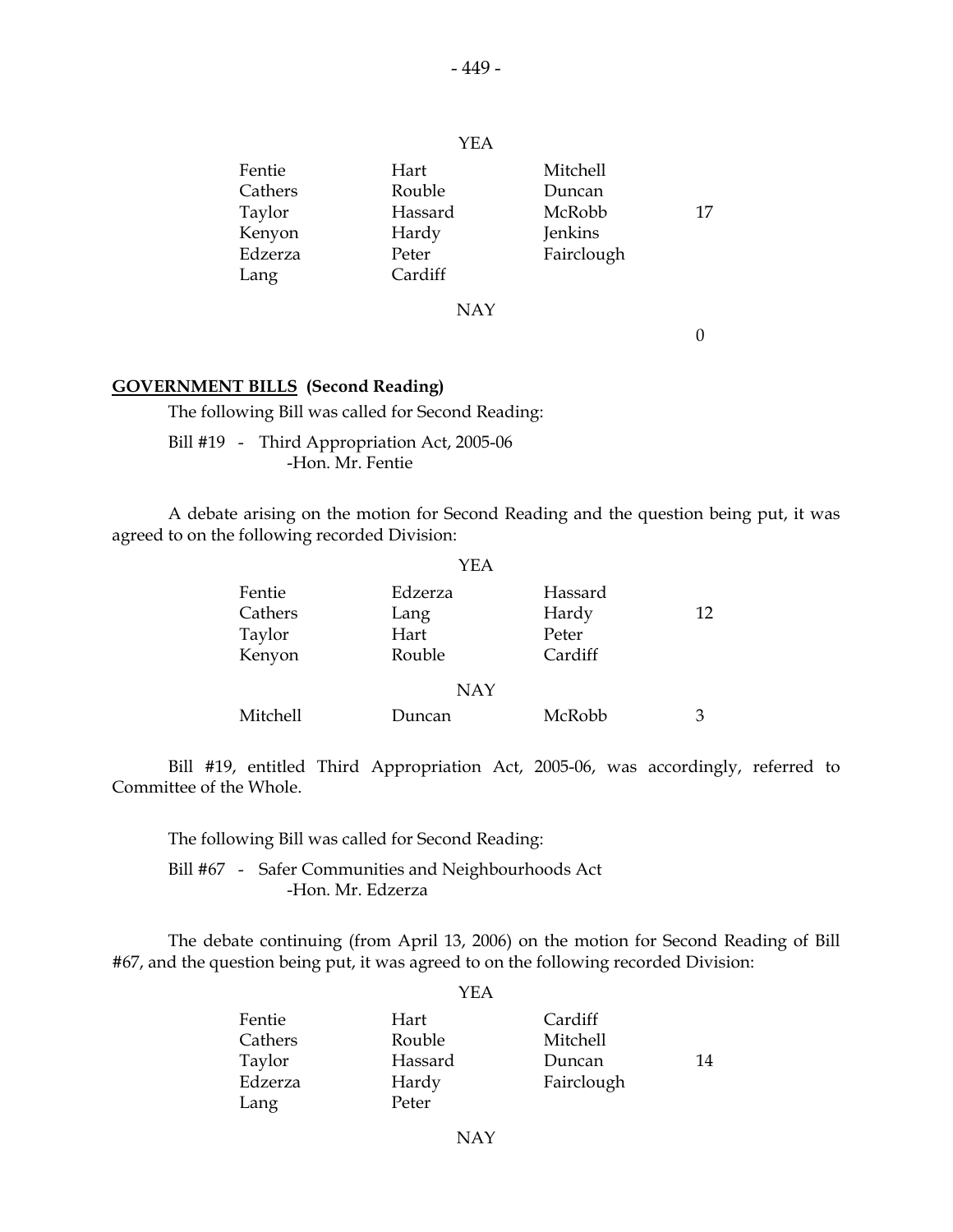Bill #67, entitled Safer Communities and Neighbourhoods Act, was accordingly, referred to Committee of the Whole.

The following Bill was called for Second Reading:

Bill #70 - Act to Amend the Income Tax Act (2006) -Hon. Mr. Fentie

 A debate arising on the motion for Second Reading and the question being put, it was agreed to on the following recorded Division:

|         | YEA     |            |    |
|---------|---------|------------|----|
| Fentie  | Rouble  | Cardiff    |    |
| Cathers | Hassard | Mitchell   |    |
| Edzerza | Hardy   | Duncan     | 13 |
| Lang    | Peter   | Fairclough |    |
| Hart    |         |            |    |
|         | NAY     |            |    |

0

0

 Bill #70, entitled Act to Amend the Income Tax Act (2006), was accordingly, referred to Committee of the Whole.

 The following Bill was called for Second Reading: Bill #68 - Act to Repeal the Physiotherapists Act

-Hon. Mr. Hart

 A debate arising on the motion for Second Reading and the question being put, it was agreed to on the following recorded Division:

|         | YEA     |            |    |
|---------|---------|------------|----|
| Fentie  | Lang    | Peter      |    |
| Cathers | Hart    | Cardiff    |    |
| Taylor  | Rouble  | Mitchell   | 15 |
| Kenyon  | Hassard | Duncan     |    |
| Edzerza | Hardy   | Fairclough |    |

NAY

0

 Bill #68, entitled Act to Repeal the Physiotherapists Act, was accordingly, referred to Committee of the Whole.

The following Bill was called for Second Reading: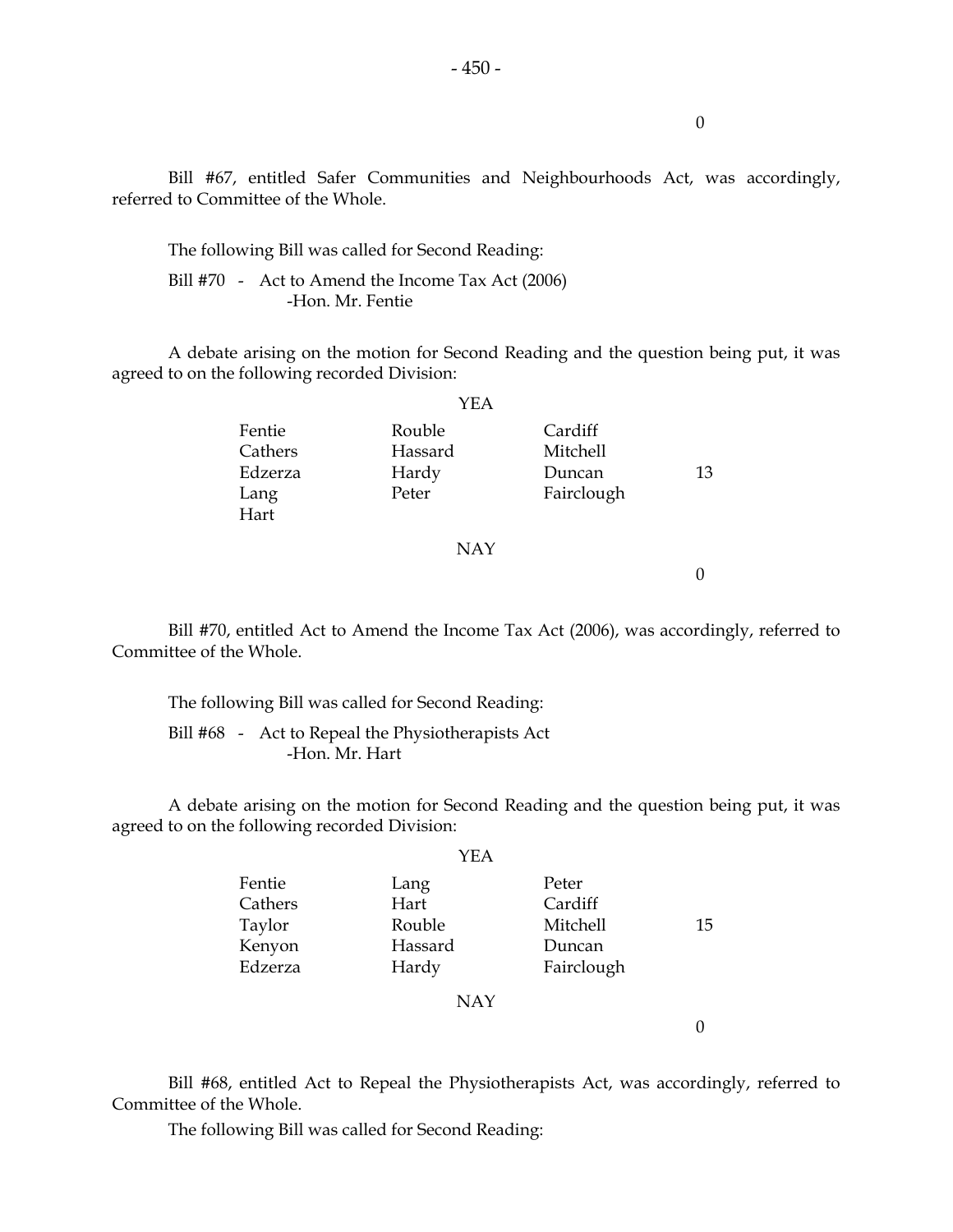### Bill #69 - Canadian Blood Services Indemnification Act -Hon. Mr. Cathers

 A debate arising on the motion for Second Reading and the question being put, it was agreed to on the following recorded Division:

|                                                  | <b>YEA</b>                                 |                                        |    |
|--------------------------------------------------|--------------------------------------------|----------------------------------------|----|
| Fentie<br>Cathers<br>Taylor<br>Kenyon<br>Edzerza | Lang<br>Hart<br>Rouble<br>Hassard<br>Hardy | Peter<br>Cardiff<br>Mitchell<br>Duncan | 14 |
|                                                  | <b>NAY</b>                                 |                                        |    |
|                                                  |                                            |                                        |    |

 Bill #69, entitled Canadian Blood Services Indemnification Act, was accordingly, referred to Committee of the Whole.

#### **COMMITTEE OF THE WHOLE**

According to Order, the Assembly resolved into Committee of the Whole.

Progress was reported on the following Bill:

 Bill #20 - First Appropriation Act, 2006-07 -Hon. Mr. Fentie

The report of the Chair was adopted.

The Assembly adjourned at 6:00 p.m. until 1:00 p.m. Monday, May 1, 2006.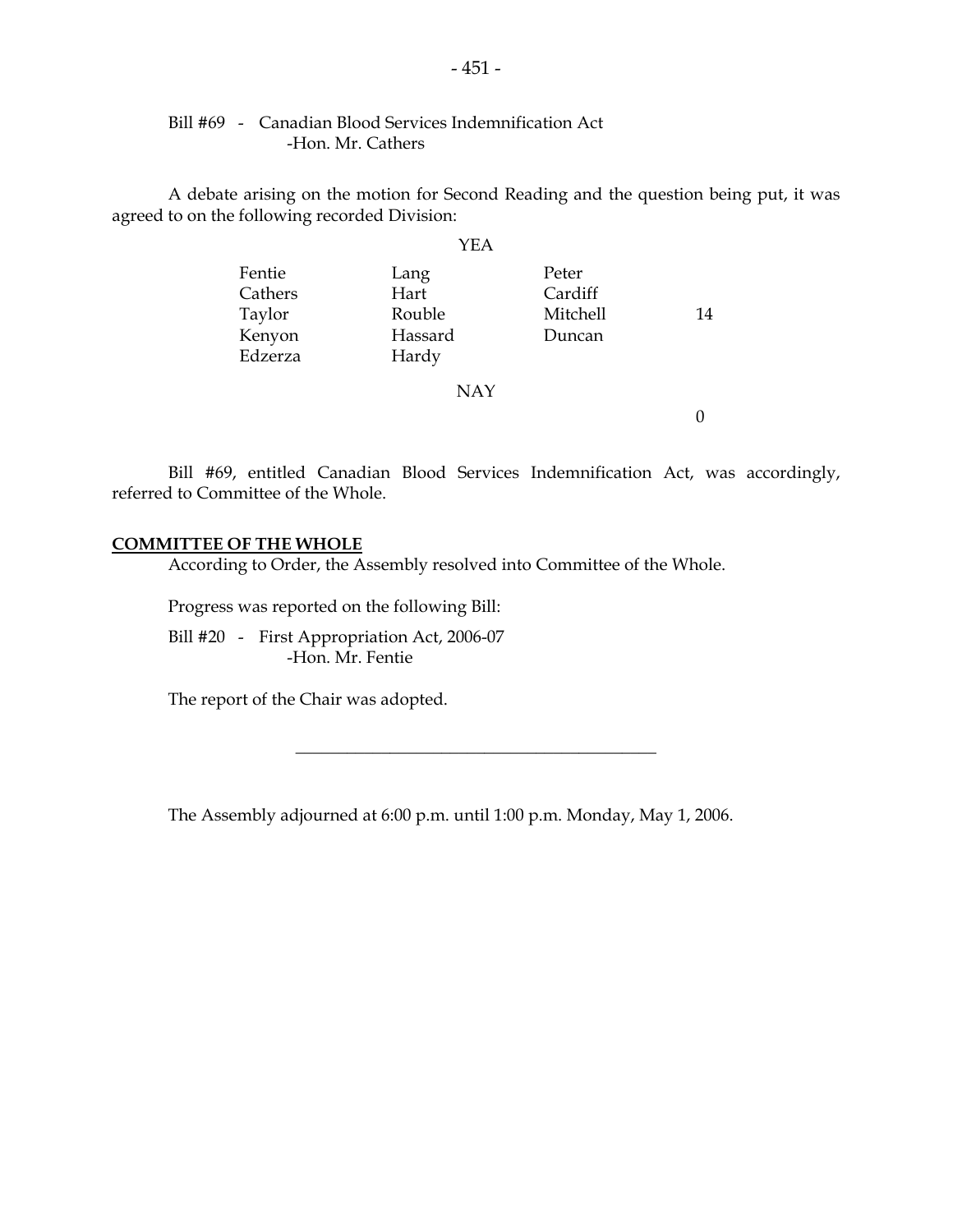### **VOTES AND PROCEEDINGS**

### **of the**

### **YUKON LEGISLATIVE ASSEMBLY**

### **31st Legislative Assembly First Session**

### Monday, May 1, 2006

The Speaker took the Chair at 1:00 p.m.

### **SPEAKER'S STATEMENT (Change in Official Opposition)**

 Prior to proceeding to the Order Paper, the Hon. Ted Staffen, Speaker, made the following statement.

"The Chair would note for the records of the House that, effective today, May 1, 2006, the Yukon Liberal Party caucus becomes the Official Opposition.

The rotation in Question Period will reflect this change. Accordingly, the Liberal Party caucus will be allocated those question positions reserved to the Official Opposition. The New Democratic Party caucus will be allocated those question positions reserved to the Third Party.

Also, as the Member for Mayo-Tatchun is now a member of the Liberal Party caucus, two question positions previously reserved for Independent Members, those being position five on Monday and Wednesday, will now be allocated to the Official Opposition.

As for Private Members' Business, Standing Order 14.2(2) says, 'At the beginning of each Session a roster shall be established for the purpose of determining the order of business on Wednesdays when Opposition Private Members' Business has precedence.' The Standing Orders do not address altering the roster during the course of a Session.

As we are still in the first session of the 31st Legislature, the House will continue with the allocation of positions between caucuses that is currently in place. Therefore, on Wednesday, May 3 the New Democratic Party caucus will have the right to the first two positions and the Liberal Party caucus will have the next two."

#### **TRIBUTES**

#### **Sexual Assault Prevention Month**

 The Hon. Ms. Taylor, Minister responsible for the Women's Directorate, on behalf of all Members, recognized the month of May as being Sexual Assault Prevention Month.

#### **International Workers' Day**

 Mr. Cardiff, Member for Mount Lorne, on behalf of all Members, recognized May 1, 2006 as being International Workers' Day.

#### **In recognition of Sandra Henderson**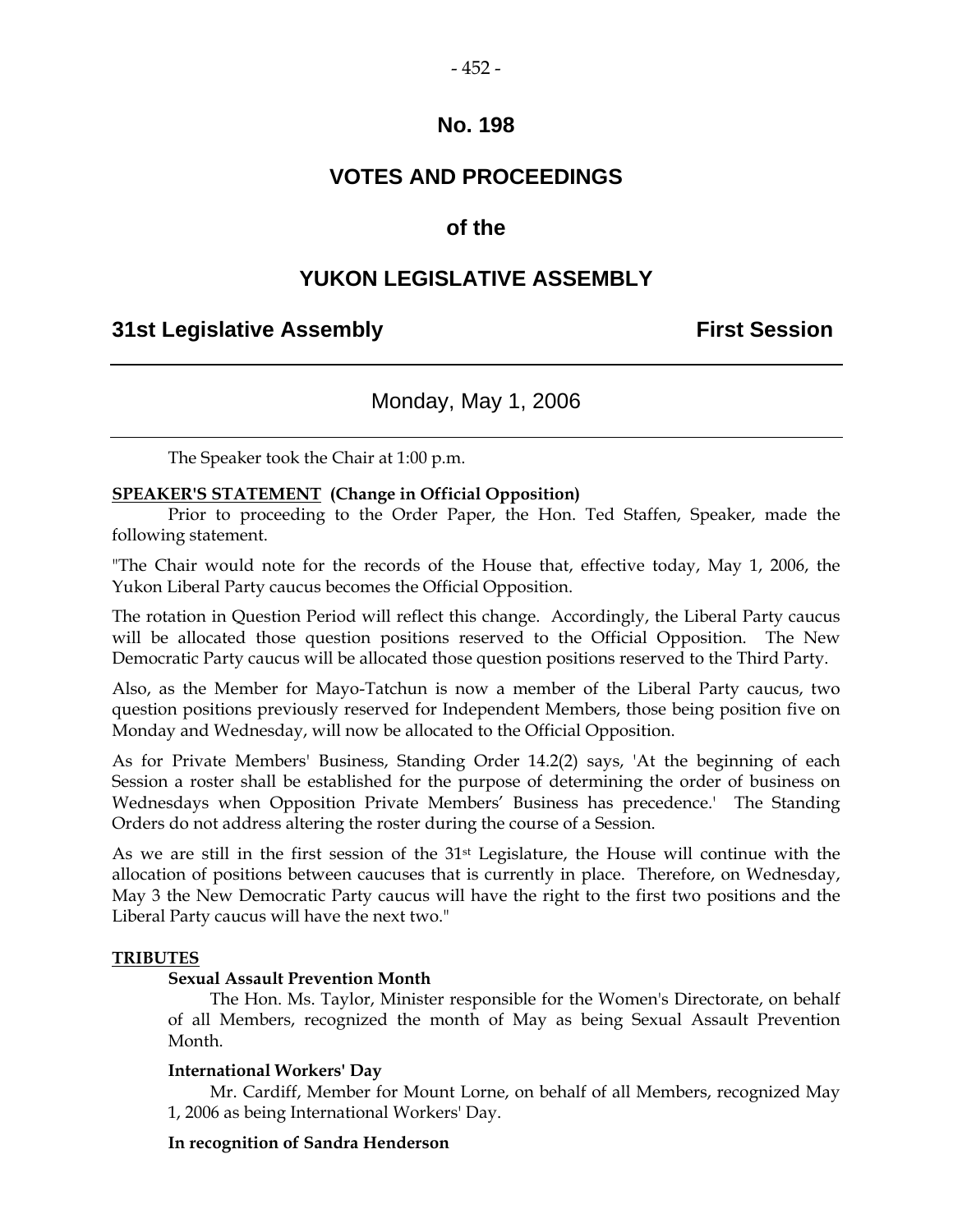The Hon. Mr. Edzerza, Minister of Education, congratulated Sandra Henderson on her re-election as president of the Yukon Teachers Association.

#### **In recognition of the Yukon Invitational Swim Meet**

 Ms. Duncan, Member for Porter Creek South, on behalf of all Members, paid tribute to the competitors in the Yukon Invitational Swim Meet held in Whitehorse on April 28, 2006 to April 30, 2006. Congratulations were extended to all Whitehorse Glacier Bears Swim Club members, and to Alexandra Gabor on her setting a new Canadian record in the 1500 metre freestyle event.

#### **TABLING RETURNS AND DOCUMENTS**

Hon. Mr. Staffen, Speaker

Election Financing and Political Contributions, 2005: Report of the Chief Electoral Officer of Yukon (dated April 2006) **(Sessional Paper #217)** 

#### **COMMITTEE OF THE WHOLE**

According to Order, the Assembly resolved into Committee of the Whole.

The following Bill was reported with amendment:

 Bill #67 - Safer Communities and Neighbourhoods Act -Hon. Mr. Edzerza

Progress was reported on the following Bill:

 Bill #20 - First Appropriation Act, 2006-07 -Hon. Mr. Fentie

The report of the Chair was adopted.

The Assembly adjourned at 6:01 p.m. until 1:00 p.m. Tuesday, May 2, 2006.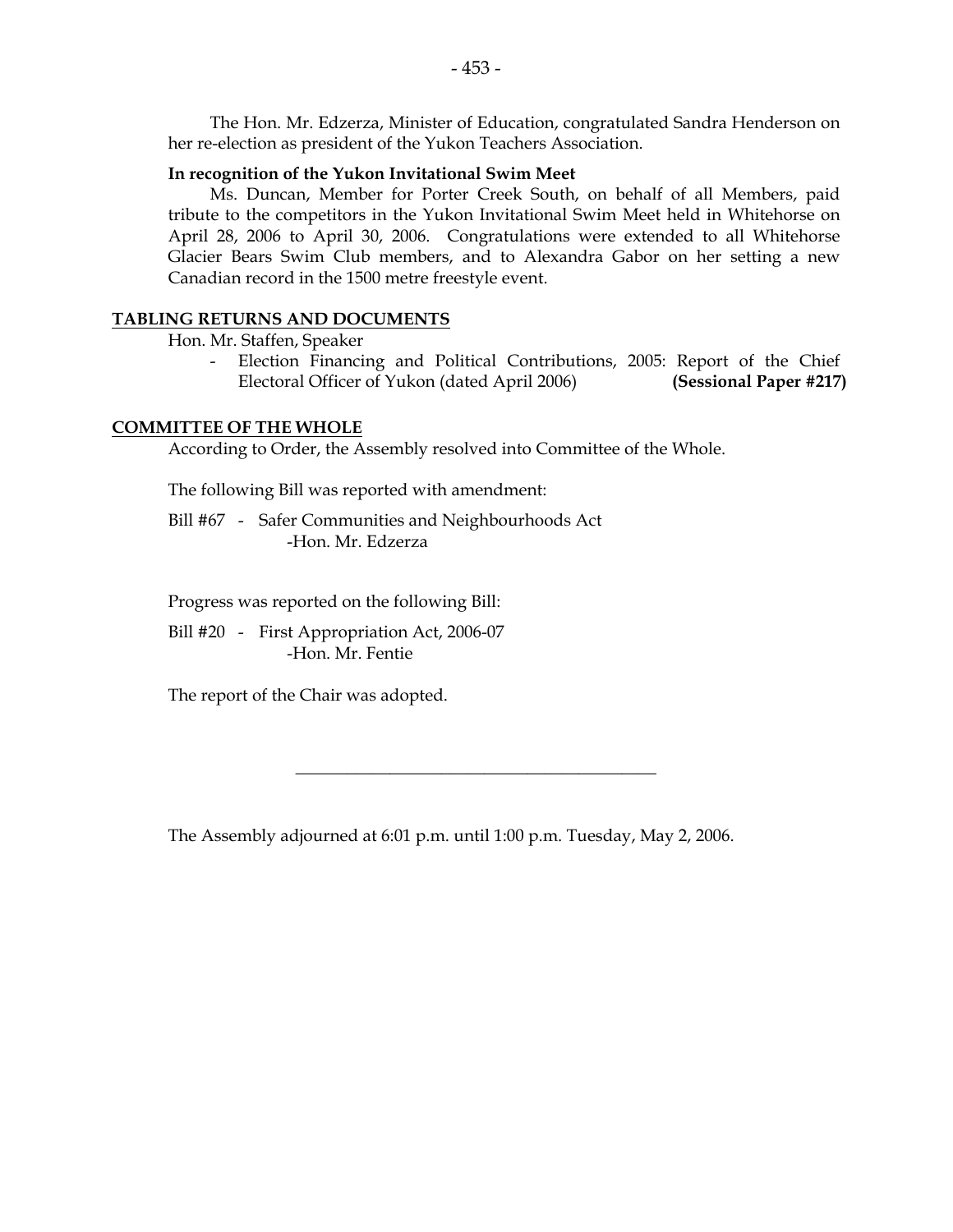#### $-454-$

### **No. 199**

### **VOTES AND PROCEEDINGS**

### **of the**

### **YUKON LEGISLATIVE ASSEMBLY**

### **31st Legislative Assembly First Session**

### Tuesday, May 2, 2006

The Speaker took the Chair at 1:00 p.m.

#### **TRIBUTES**

#### **North American Occupational Safety and Health Week**

 The Hon. Mr. Cathers, Minister of Health and Social Services, on behalf of all Members, recognized April 30, 2006 to May 6, 2006 as North American Occupational Safety and Health Week.

#### **Hepatitis C Awareness Month**

 The Hon. Mr. Cathers, Minister of Health and Social Services, on behalf of all Members, recognized the month of May as being Hepatitis C Awareness Month.

#### **Mental Health Week**

 Ms. Duncan, Member for Porter Creek South, on behalf of all Members, recognized May 1, 2006 to May 7, 2006 as Mental Health Week.

#### **International Youth Week**

 Mrs. Peter, Member for Vuntut Gwitchin, on behalf of all Members, recognized May 1, 2006 to May 7, 2006 as International Youth Week.

#### **TABLING RETURNS AND DOCUMENTS**

Hon. Mr. Edzerza, Minister of Education

 - Yukon College 2004/2005 Annual Report and audited Financial Statements (dated June 30, 2005) prepared by the Office of the Auditor General of Canada

**(Sessional Paper #218)** 

#### **SPEAKER'S RULING (Re: Members quoting Members)**

Before the House proceeded to Orders of the Day the Hon. Ted Staffen, Speaker, ruled on a Point of Order raised by Mr. Mitchell, Member for Copperbelt, on Thursday, April 27, 2006.

"During Second Reading of Bill #19, Third Appropriation Act, 2005-2006, the Hon. Premier said the Member for Copperbelt had during his speech, 'criticized all those hard-working Yukoners, Yukon contractors, by saying they are not capable, that they went and mushroomed [the athlete's village] project by some \$20 million.'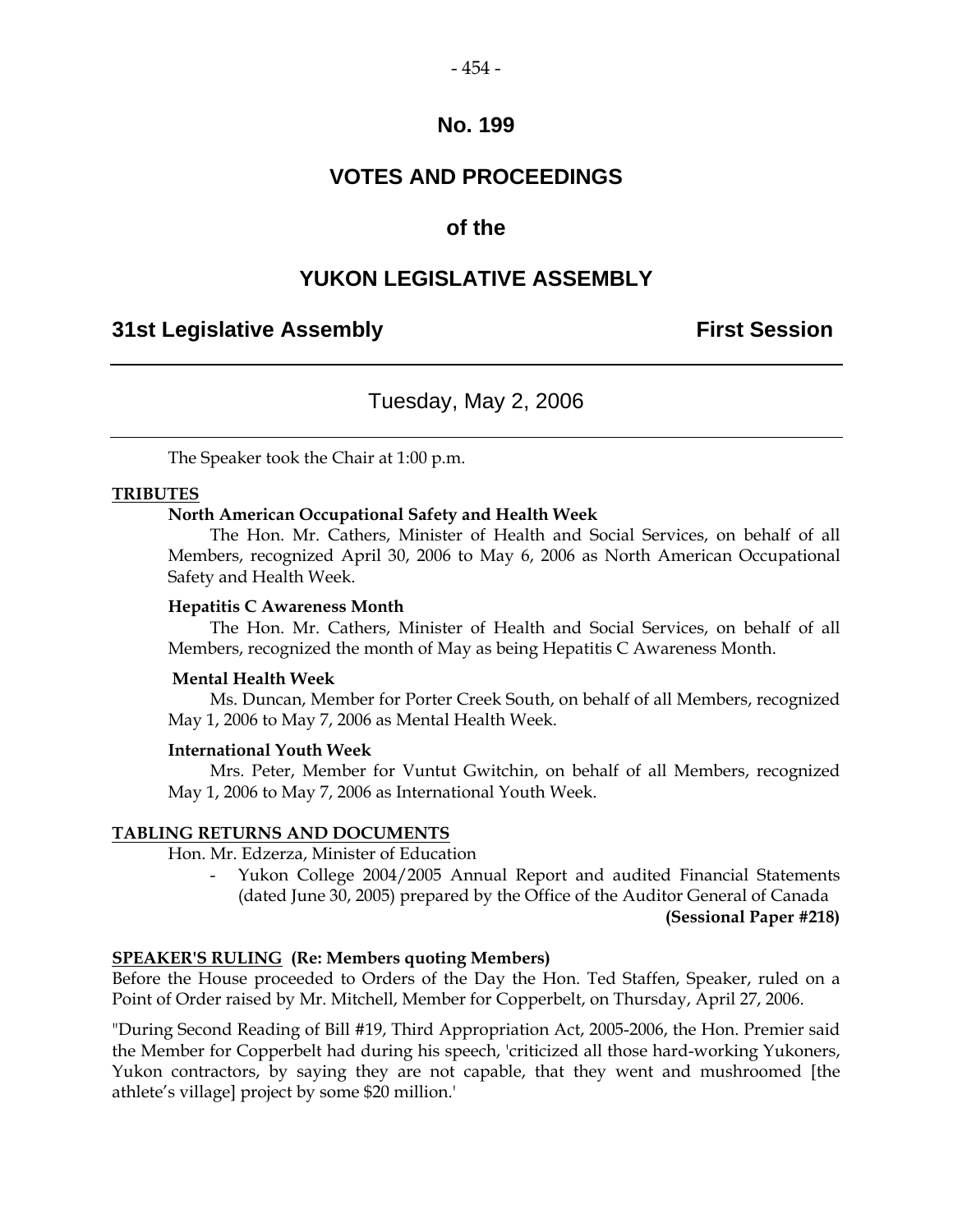The Member for Copperbelt rose on a Point of Order and said he had 'made no such reference to any of the workers or any other employees.' He said his remarks 'questioned the financial stewardship and management of the government.' Further, the Member for Copperbelt said he 'made no reference to the quality of the work or the efforts or the good intentions of the workers, and I don't believe that that should be said or put into the record.'

The Chair's review of the Blues presents a difficulty. The Chair's role is to apply rules and established practices related to parliamentary procedure. However, to decide between the versions of events presented by the Premier and the Member for Copperbelt would require a determination of fact; something that is beyond the Speaker's purview. Strictly speaking, therefore, the Chair must rule that there was no Point of Order but a dispute between Members.

However, the Chair would also remind the House that this is not the first time Members have raised a Point of Order regarding the manner in which their words are reinterpreted by other Members. On April 3, 2006 the Member for Copperbelt raised a similar Point of Order in regard to the reinterpretation of his remarks by the Minister of Energy, Mines and Resources. At that time the Chair ruled there was no Point of Order but cautioned the Minister about putting too much rhetoric in his speech. The Chair would issue a similar caution to the House at this time as it is evident that this practice is leading to disorder."

#### **NOTICE RE OPPOSITION PRIVATE MEMBERS' BUSINESS**

 Pursuant to Standing Order 14.2(3), Mrs. Peter, Third Party House Leader, identified Bill #112, and Motion #668, as being the items to be called during Opposition Private Members' Business on Wednesday, May 3, 2006.

 Pursuant to Standing Order 14.2(3), Ms. Duncan, Official Opposition House Leader, identified Motion #634, as being the item to be called during Opposition Private Members' Business on Wednesday, May 3, 2006.

#### **COMMITTEE OF THE WHOLE**

According to Order, the Assembly resolved into Committee of the Whole.

Progress was reported on the following Bill:

Bill #20 - First Appropriation Act, 2006-07 -Hon. Mr. Fentie

The report of the Chair was adopted.

The Assembly adjourned at 6:02 p.m. until 1:00 p.m. Wednesday, May 3, 2006.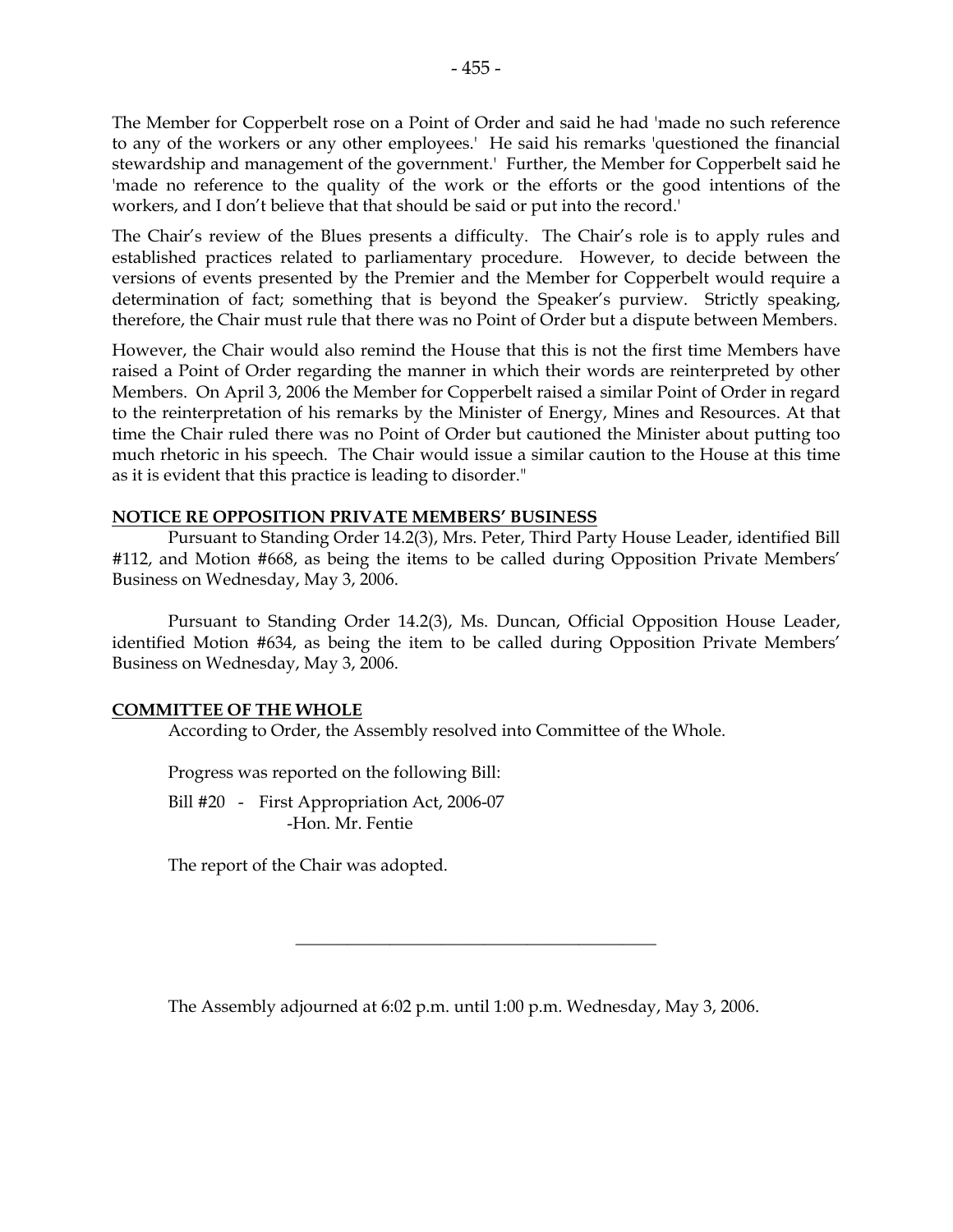#### $-456-$

### **No. 200**

### **VOTES AND PROCEEDINGS**

### **of the**

### **YUKON LEGISLATIVE ASSEMBLY**

### **31st Legislative Assembly First Session**

### Wednesday, May 3, 2006

The Speaker took the Chair at 1:00 p.m.

#### **TABLING RETURNS AND DOCUMENTS**

Mr. Mitchell, Leader of the Official Opposition

 - Conflicts Commissioner advice to Hon. Archie Lang, Minister of Energy, Mines and Resources: letter regarding (dated May 2, 2006) from Arthur Mitchell, Leader of the Yukon Liberal Party, to Archie Lang, Minister of Energy, Mines and Resources regarding` **(Filed Document #134)** 

#### **FILED DOCUMENTS**

 During Question Period, Mr. Mitchell, Leader of the Official Opposition, filed the following document:

- Alford, Dominic (Petitioner) and Government of Yukon (Respondents): affidavit re:

**(Filed Document #135)** 

### **OPPOSITION PRIVATE MEMBERS' BUSINESS BILLS OTHER THAN GOVERNMENT BILLS**

The following Bill was called for Second Reading:

 Bill #112 - Act to Amend the Legislative Assembly Act -Mr. Hardy

#### **Filed Documents**

 During debate on the motion for Second Reading of Bill #112, Mr. McRobb, Member for Kluane, filed the following documents:

Political options, letter (dated February 20, 2006) re: from Eric Fairclough, MLA, Mayo-Tatchun and Gary McRobb, MLA, Kluane to Todd Hardy, Leader of the Yukon New Democratic Party

#### **(Filed Document #136)**

- Political options, letter (dated February 27, 2006) re: Gary McRobb, MLA, Kluane to Kluane riding constituents **(Filed Document #137)**
- Political options, letter (dated March 22, 2006) re: Gary McRobb, MLA, Kluane to Kluane riding constituents **(Filed Document #138)**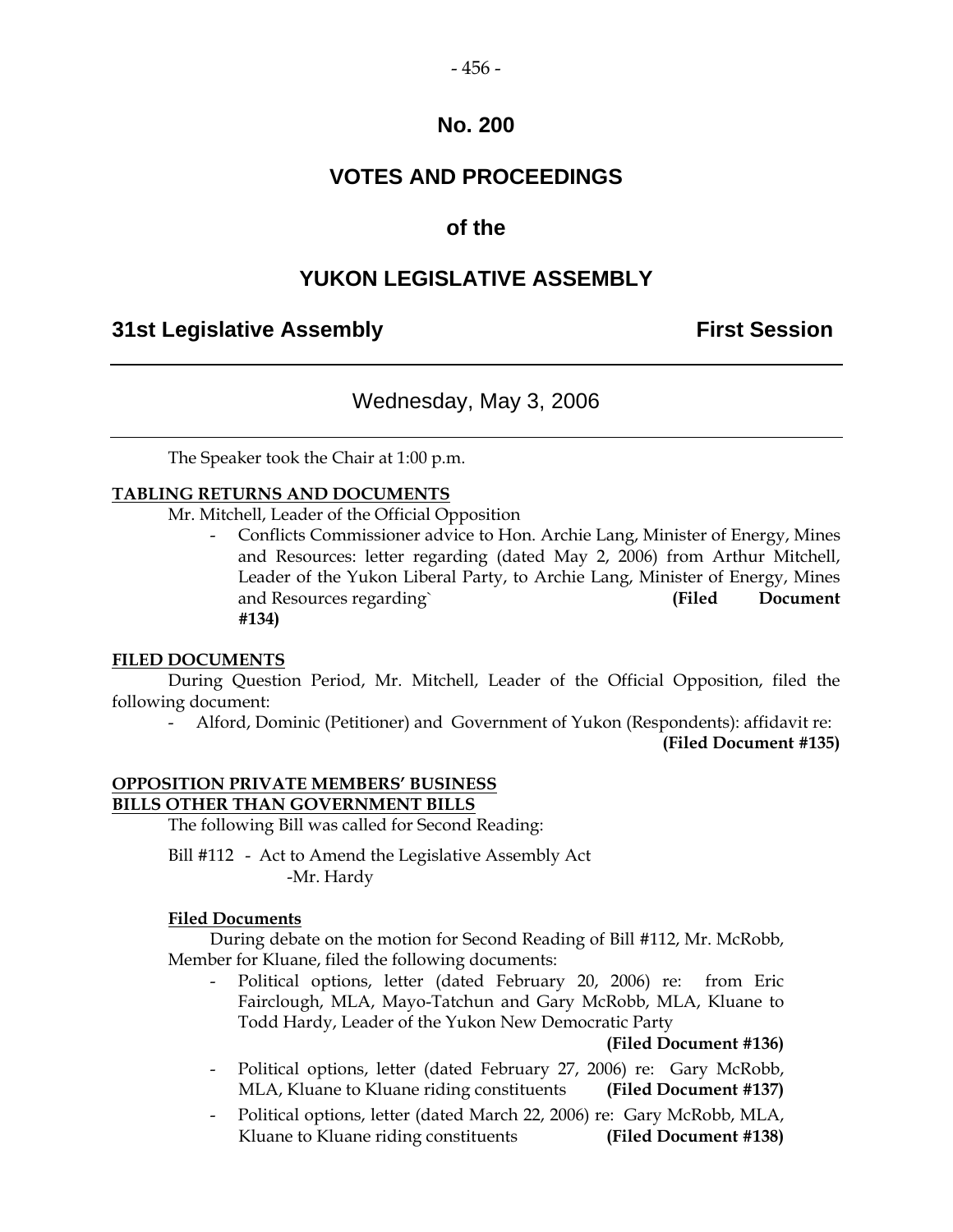A debate arising on the motion for Second Reading and the question being put, it was agreed to on the following recorded Division:

|         | YEA        |            |    |
|---------|------------|------------|----|
| Fentie  | Rouble     | Fairclough |    |
| Cathers | Hassard    | Hardy      |    |
| Taylor  | Mitchell   | Peter      | 14 |
| Edzerza | Duncan     | Cardiff    |    |
| Lang    | McRobb     |            |    |
|         | <b>NAY</b> |            |    |
| Hart    |            |            | 1  |

 Bill #112, entitled Act to Amend the Legislative Assembly Act, was accordingly referred to Committee of the Whole.

#### **SPEAKER'S STATEMENT (Re: Resolving into Committee of the Whole)**

 Prior to resolving into Committee of the Whole, the Speaker made the following statement:

 "Bill #112, entitled Act to Amend the Legislative Assembly Act, has now received Second Reading and, pursuant to Standing Order 57(4), stands ordered for consideration by the Committee of the Whole. Pursuant to Standing Order 14.2(2), the third party designated Bill #112 as the first item of business today. The Leader of the Third Party is, therefore, entitled to decide whether the House should resolve into Committee of the Whole for the purpose of continuing consideration of Bill #112. I would ask the Leader of the Third Party to indicate whether he wishes the House to resolve into Committee of the Whole."

 The Leader of the Third Party asked that the House now resolve into Committee of the Whole.

#### **COMMITTEE OF THE WHOLE**

According to Order, the Assembly resolved into Committee of the Whole.

Progress was reported on the following Bill:

 Bill #112 - Act to Amend the Legislative Assembly Act -Mr. Hardy

The report of the Chair was adopted.

The Assembly adjourned at 6:01 p.m. until 1:00 p.m. Thursday, May 4, 2006.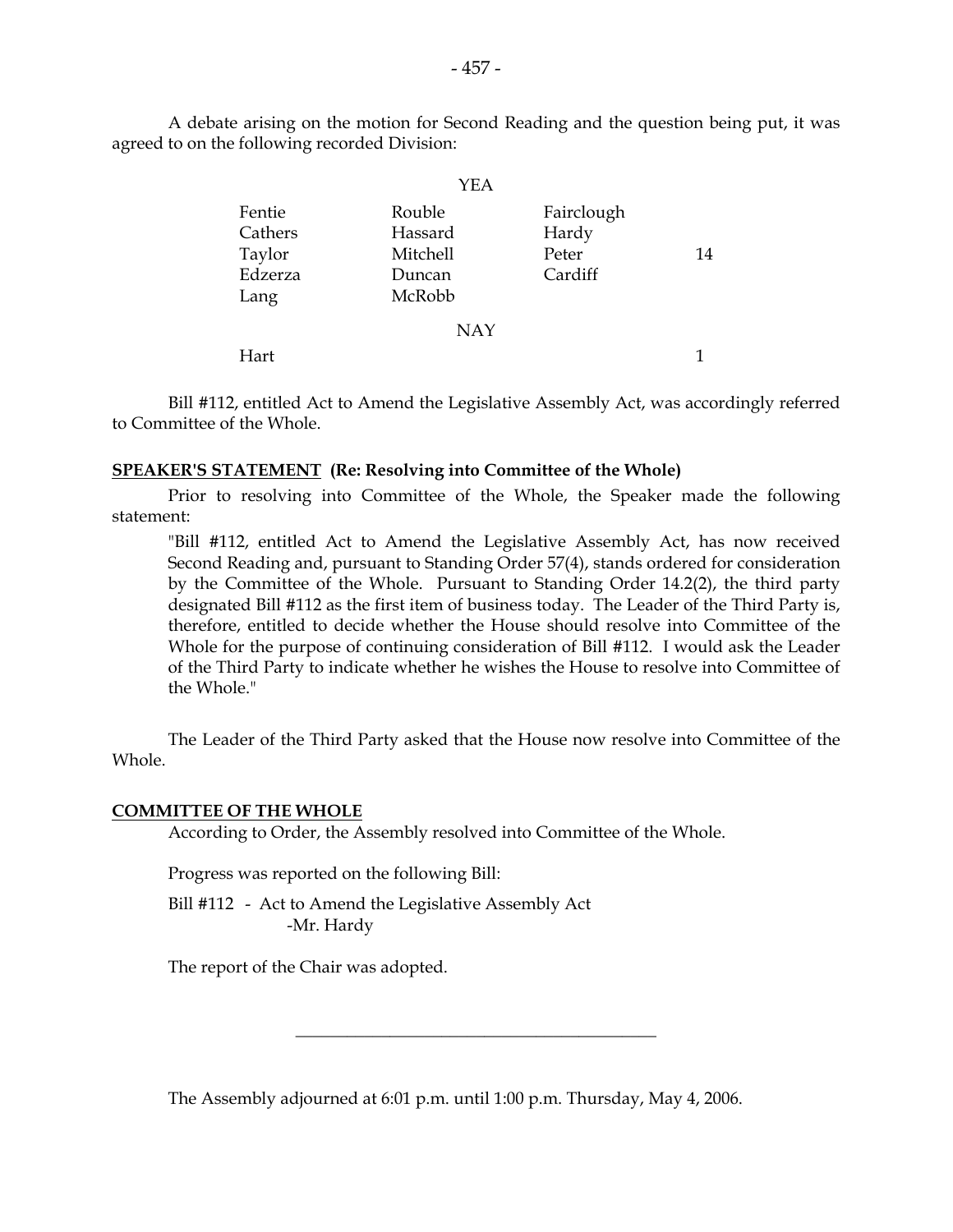### **No. 201**

### **VOTES AND PROCEEDINGS**

### **of the**

### **YUKON LEGISLATIVE ASSEMBLY**

### **31st Legislative Assembly First Session**

### Thursday, May 4, 2006

The Speaker took the Chair at 1:00 p.m.

#### **TRIBUTES**

#### **Speech and Hearing Awareness Month**

 The Hon. Mr. Cathers, Minister of Health and Social Services, on behalf of all Members, recognized the month of May as being Speech and Hearing Awareness Month.

#### **Emergency Preparedness Week**

 The Hon. Mr. Hart, Minister of Community Services, on behalf of all Members, recognized May 7, 2006 to May 13, 2006 as being Emergency Preparedness Week.

#### **TABLING RETURNS AND DOCUMENTS**

Hon. Mr. Staffen, Speaker

 - Travel expenses of Members of the Yukon Legislative Assembly 2005-2006, Report on (dated May 2006) **(Sessional Paper #219)**

#### **SPEAKER'S RULING (Re: Member allegedly misquoting another individual)**

 Prior to proceeding with Question Period, the Hon. Ted Staffen, Speaker, gave the following ruling on a Point of Order raised on Wednesday, May 3, 2006, by the Member for Porter Creek South.

"Yesterday during Question Period the Leader of the Official Opposition said the Premier's refusal to update the public regarding government spending has contributed to a situation where 'only 16 percent of Yukoners think that they are ethical.' In response the Premier said, 'what the Member did here a few days ago on the floor of this House in misquoting the Ombudsman's Office speaks volumes of that Member's ethics.'

In raising the Point of Order the Member for Porter Creek South said the Premier had accused the Leader of the Official Opposition of misquoting another individual. The Member for Porter Creek South expressed her view that an allegation of misquoting constituted an attribution of false or unavowed motive. This, as Members are aware, would be in contravention of Standing Order  $19(g)$ .

In reviewing the Blues, the Chair was unable to determine that the Premier had attributed any motive to the Leader of the Official Opposition. There appears to be a dispute about the Leader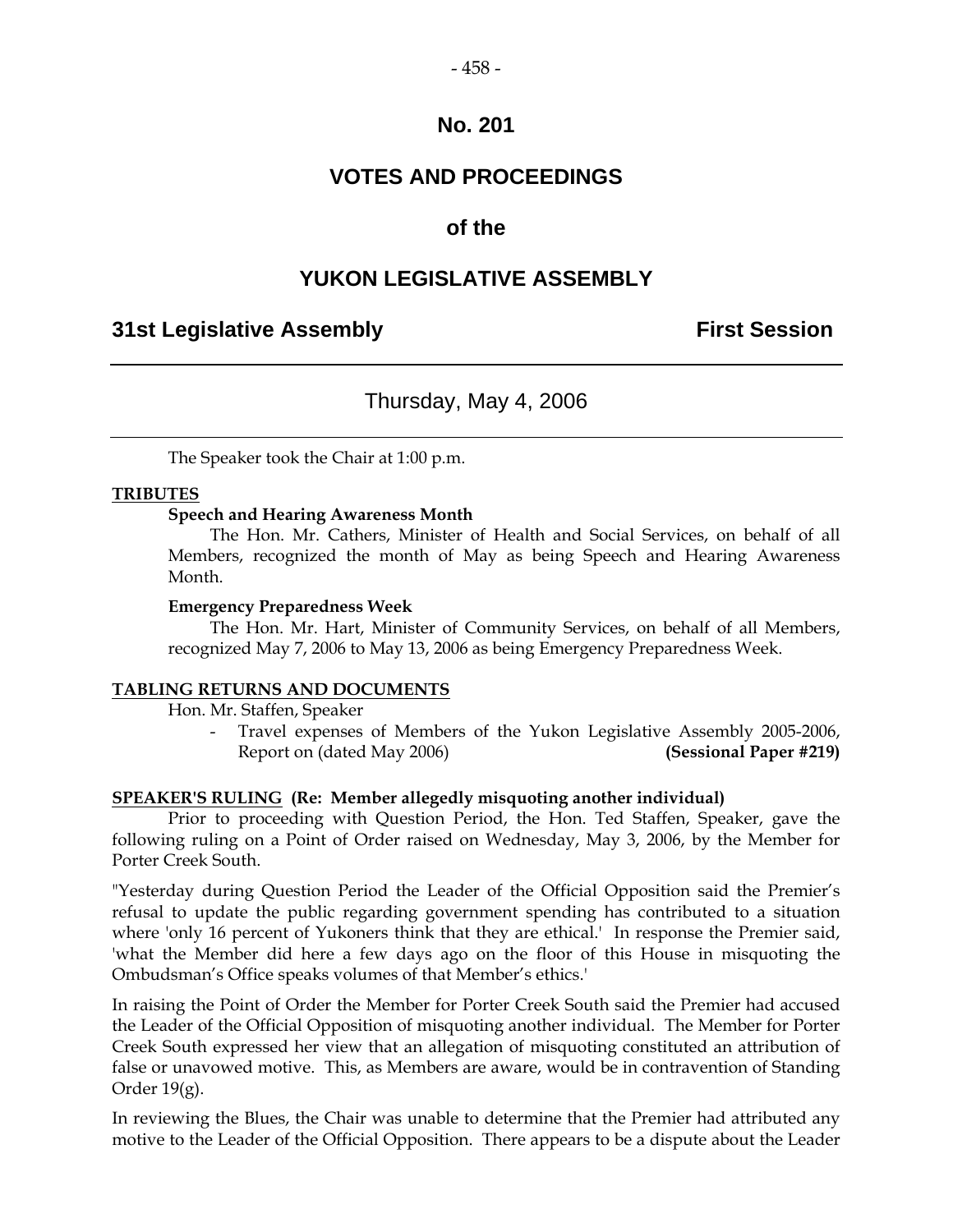of the Official Opposition quoting from a letter and whether a misquote had occurred. For the Chair to assess whether the quote was accurate or not would require a determination of fact. That is beyond the purview of the Chair.

For further reference, however, any suggestion that a Member had deliberately misquoted an individual would constitute an allegation of deliberately misleading the House. This, as Members are aware, would be a violation of Standing Order 19(h).

The Chair would also comment on the exchange which brought forward the Point of Order. At that time the Leader of the Official Opposition and the Premier made statements that suggested a lack of ethics by the other. That is not in order. If Members wish to discuss ethics they should do so in the context of a debate on a bill or motion that addresses that issue. In any other context a negative reflection on a Members' ethics will be considered out of order.

We will now proceed with Question Period."

#### **POINT OF PRIVILEGE (Re: Attribution of quotation)**

 Mr. Mitchell, Leader of the Official Opposition rose on a Point of Privilege to correct information that he had read into the record on the day previous.

#### **GOVERNMENT BILLS (Third Reading)**

The following Bill was called for Third Reading:

 Bill #67 - Safer Communities and Neighbourhoods Act -Hon. Mr. Edzerza

 A debate arising on the motion for Third Reading of Bill #67, it was agreed to on the following recorded Division:

YEA

| 16 |  |
|----|--|
|    |  |
|    |  |
|    |  |
|    |  |
|    |  |
|    |  |

 Bill #67, entitled Safer Communities and Neighbourhoods Act, accordingly, passed the House.

The following Bill was called for Third Reading:

 Bill #66 - Act to Amend the Securities Act -Hon. Mr. Hart

 A debate arising on the motion for Third Reading of Bill #66, it was agreed to on the following recorded Division: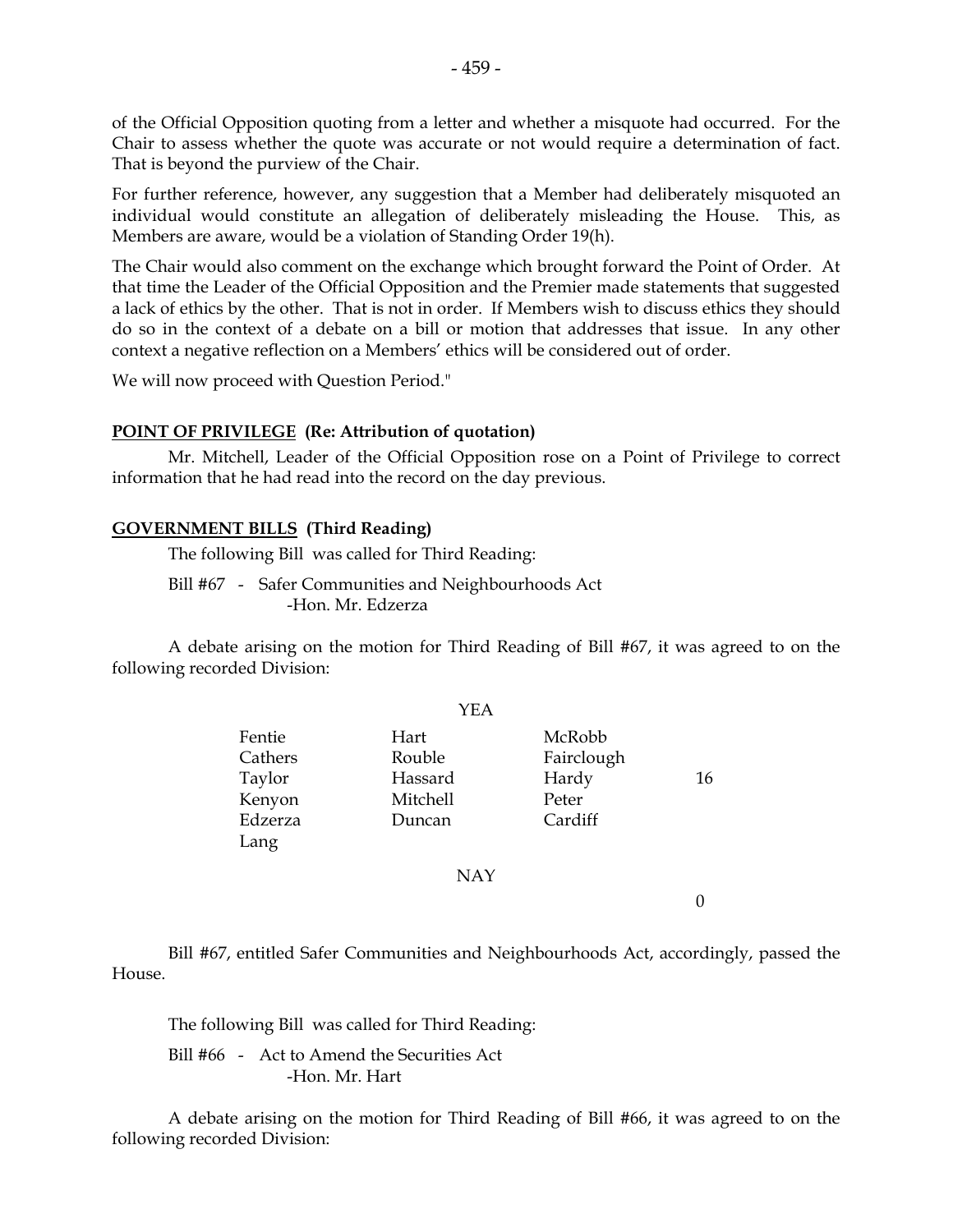|         | YEA        |            |    |
|---------|------------|------------|----|
| Fentie  | Hart       | McRobb     |    |
| Cathers | Rouble     | Fairclough |    |
| Taylor  | Hassard    | Hardy      | 16 |
| Kenyon  | Mitchell   | Peter      |    |
| Edzerza | Duncan     | Cardiff    |    |
| Lang    |            |            |    |
|         | <b>NAY</b> |            |    |
|         |            |            |    |

Bill #66, entitled Act to Amend the Securities Act, accordingly, passed the House.

#### **COMMITTEE OF THE WHOLE**

According to Order, the Assembly resolved into Committee of the Whole.

Progress was reported on the following Bill:

 Bill #20 - First Appropriation Act, 2006-07 -Hon. Mr. Fentie

The report of the Chair was adopted.

The Assembly adjourned at 5:58 p.m. until 1:00 p.m. Monday, May 8, 2006.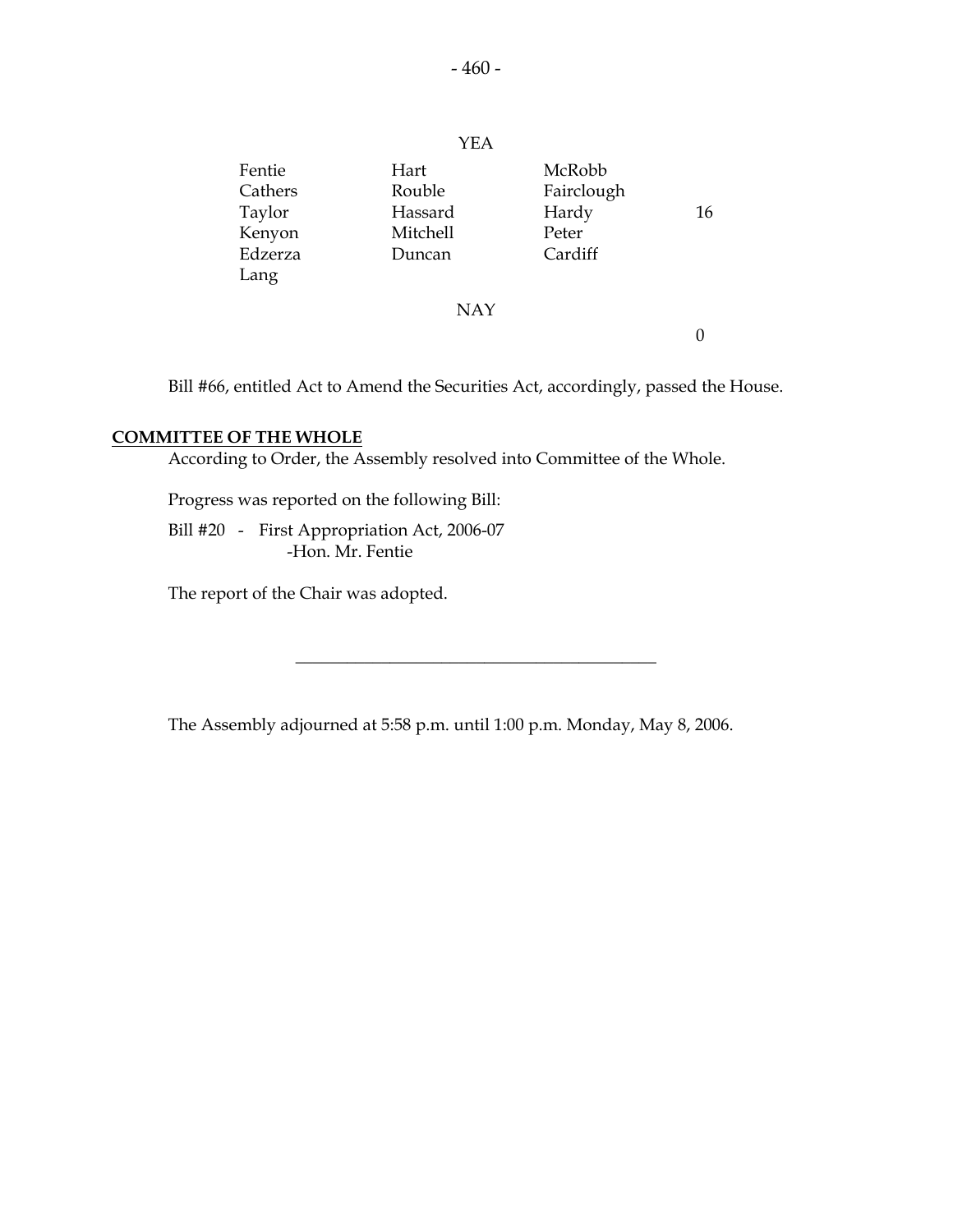#### $-461-$

### **No. 202**

### **VOTES AND PROCEEDINGS**

### **of the**

### **YUKON LEGISLATIVE ASSEMBLY**

### **31st Legislative Assembly First Session**

Monday, May 8, 2006

The Speaker took the Chair at 1:00 p.m.

#### **SPEAKER'S STATEMENT (Changes to Order Paper – Withdrawal of Motions)**

 Prior to proceeding with the Daily Routine, the Speaker informed the House that Motion #681, standing in the name of Mr. Hassard, Member for Pelly-Nisutlin, was not transferred from the Notice Paper to the Order Paper as it was outdated. Also, Motion #683, standing in the name of Mr. Hardy, Member for Whitehorse Centre and Leader of the Third Party was not transferred from the Notice Paper to the Order Paper at the request of that Member.

#### **COMMITTEE OF THE WHOLE**

According to Order, the Assembly resolved into Committee of the Whole.

Progress was reported on the following Bill:

 Bill #20 - First Appropriation Act, 2006-07 -Hon. Mr. Fentie

The report of the Chair was adopted.

The Assembly adjourned at 5:57 p.m. until 1:00 p.m. Tuesday, May 9, 2006.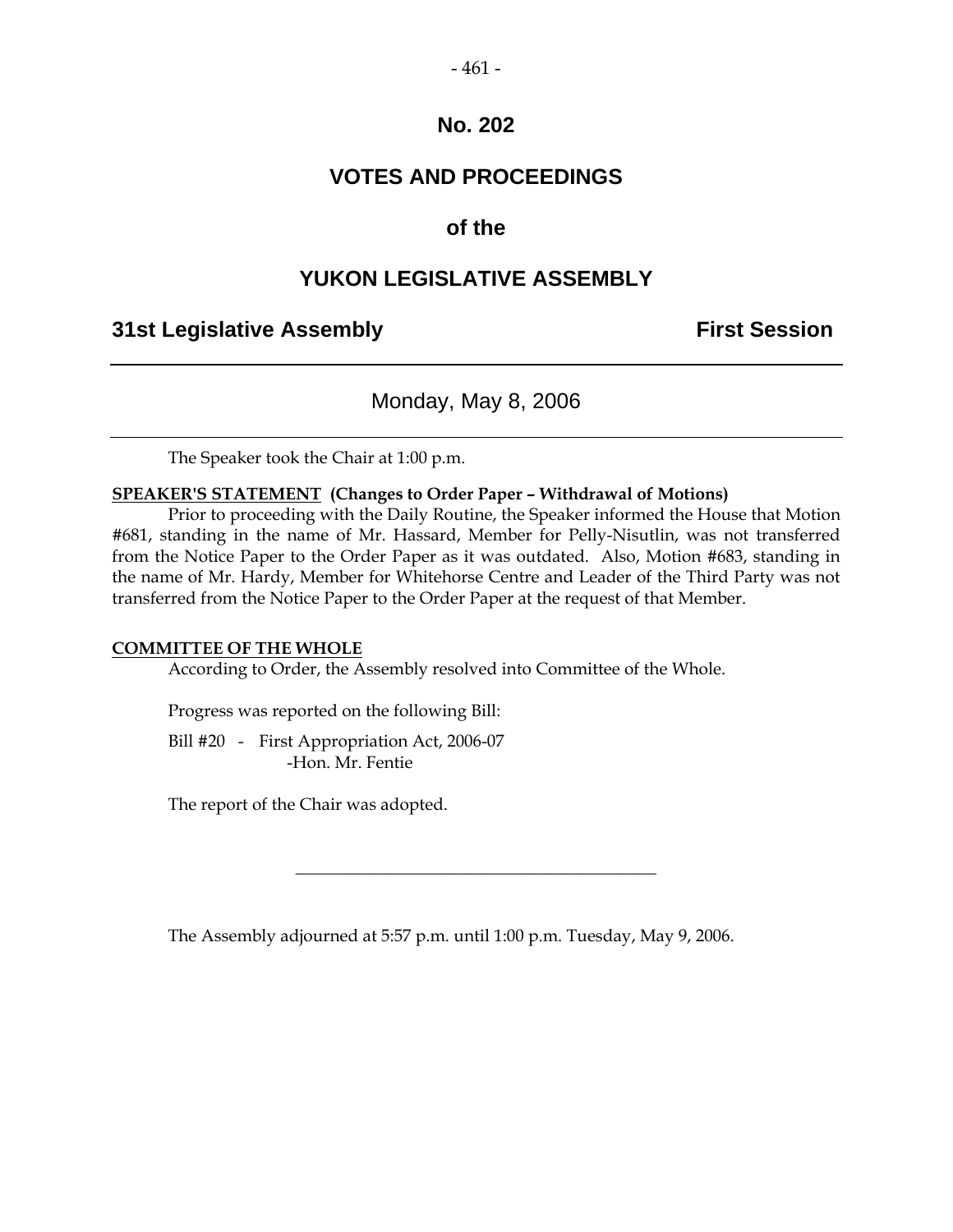#### $-462-$

### **No. 203**

### **VOTES AND PROCEEDINGS**

### **of the**

### **YUKON LEGISLATIVE ASSEMBLY**

### **31st Legislative Assembly First Session**

### Tuesday, May 9, 2006

The Speaker took the Chair at 1:00 p.m.

#### **TRIBUTES**

#### **National Nursing Week**

 The Hon. Mr. Cathers, Minister of Health and Social Services, Mr. Hardy, Leader of the Third Party, and Ms. Duncan, Member for Porter Creek South, recognized May 8, 2006 to May 14, 2006 as National Nursing Week.

#### **TABLING RETURNS AND DOCUMENTS**

Hon. Mr. Hart, Minister of Community Services

 - Meadow Lakes Golf Inc. – Land Development: letter (dated April 3, 2006) from David Phillip Jones, Q.C., Conflict of Interest Commissioner, to the Hon. Glenn Hart, Minister of Community Services **(Filed Document #139)** 

#### **NOTICE RE GOVERNMENT PRIVATE MEMBERS' BUSINESS**

 Pursuant to Standing Order 14.2(7), the Hon. Mr. Cathers, Government House Leader, identified Motion #688, and Motion #640 as being the items to be called during Government Private Members' Business on Wednesday, May 10, 2006.

#### **COMMITTEE OF THE WHOLE**

According to Order, the Assembly resolved into Committee of the Whole.

Progress was reported on the following Bill:

 Bill #20 - First Appropriation Act, 2006-07 -Hon. Mr. Fentie

The report of the Chair was adopted.

The Assembly adjourned at 6:02 p.m. until 1:00 p.m. Wednesday, May 10, 2006.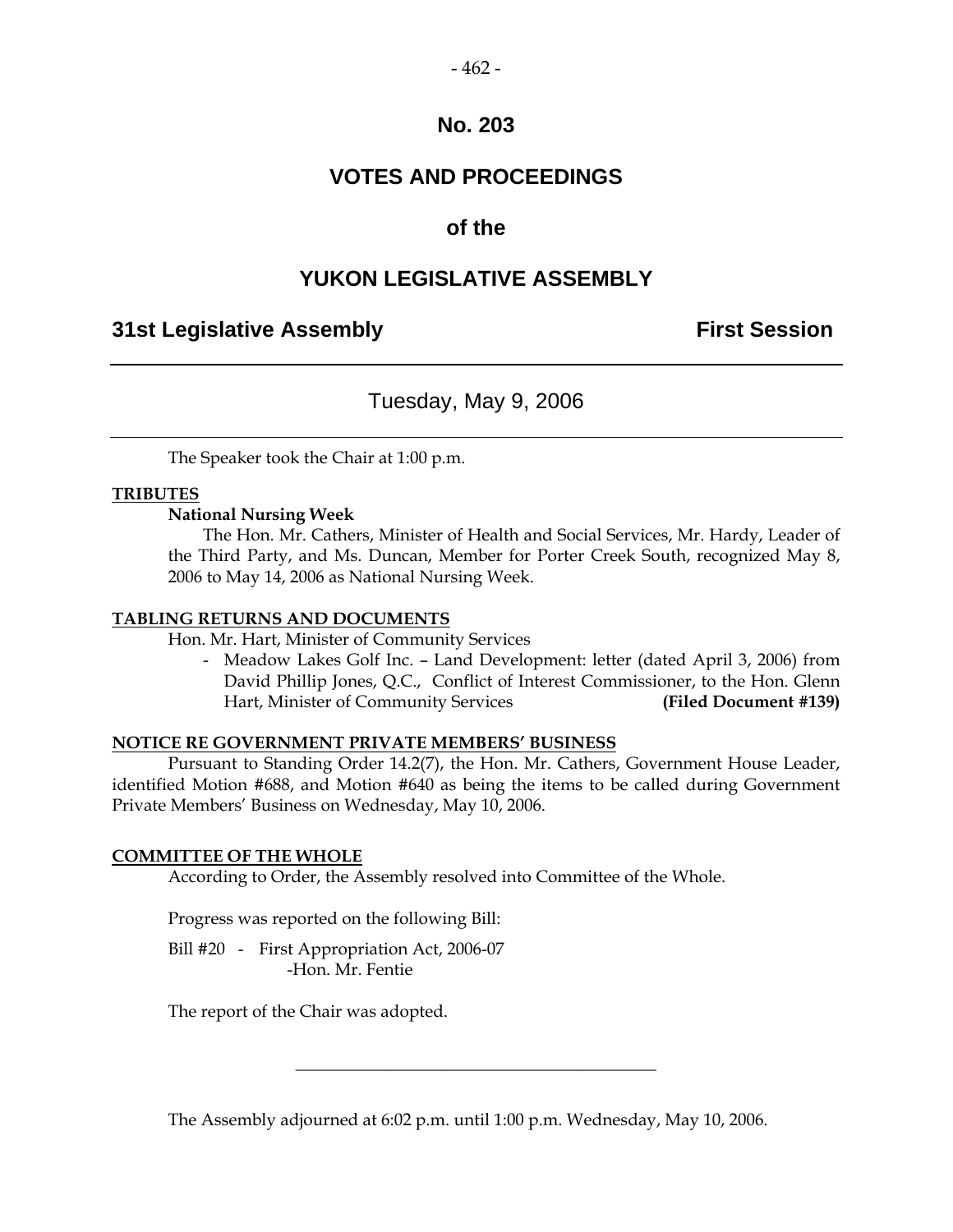#### $-463-$

### **No. 204**

### **VOTES AND PROCEEDINGS**

### **of the**

### **YUKON LEGISLATIVE ASSEMBLY**

### **31st Legislative Assembly First Session**

### Wednesday, May 10, 2006

The Speaker took the Chair at 1:00 p.m.

#### **MOTION OF URGENT AND PRESSING NECESSITY (Standing Order 28)**

 Pursuant to Standing Order 28, Mr. Mitchell, Leader of the Official Opposition, requested unanimous consent to move the following motion:

THAT it is the opinion of this House that:

- (1) it is the right and duty of all Members of the Legislative Assembly to act on behalf of all Yukon people by debating the impending collapse of the Kelowna accord;
- (2) the agreement reached by Canada, all provinces and territories, First Nations and aboriginal organizations is of major importance to all Yukon residents and, in fact, all Canadians;
- (3) 18 months were spent developing this historic agreement, and if it fails to become a reality, many more years will pass before another accord will be negotiated;
- (4) all Canadians, regardless of whether they are First Nations or not, want this matter finalized so all parties can get on with addressing those matters enshrined in the agreement; and

 THAT this House urges the Government of Yukon to show initiative and take any and all reasonable measures to try to save the accord.

 The Speaker asked if the Leader of the Official Opposition had unanimous consent of the House to proceed. Unanimous consent was denied and this matter was not proceeded with.

#### **GOVERNMENT PRIVATE MEMBERS' BUSINESS MOTIONS OTHER THAN GOVERNMENT MOTIONS**

Moved by Mr. Rouble, Member for Southern Lakes:

 THAT this House urges Yukon College to consult with industry and First Nations to identify priorities for training that will allow Yukoners to take advantage of current and future employment opportunities. **(Motion #688)** 

 A debate arising on Motion #688 and the question being put, it was agreed to on the following recorded Division: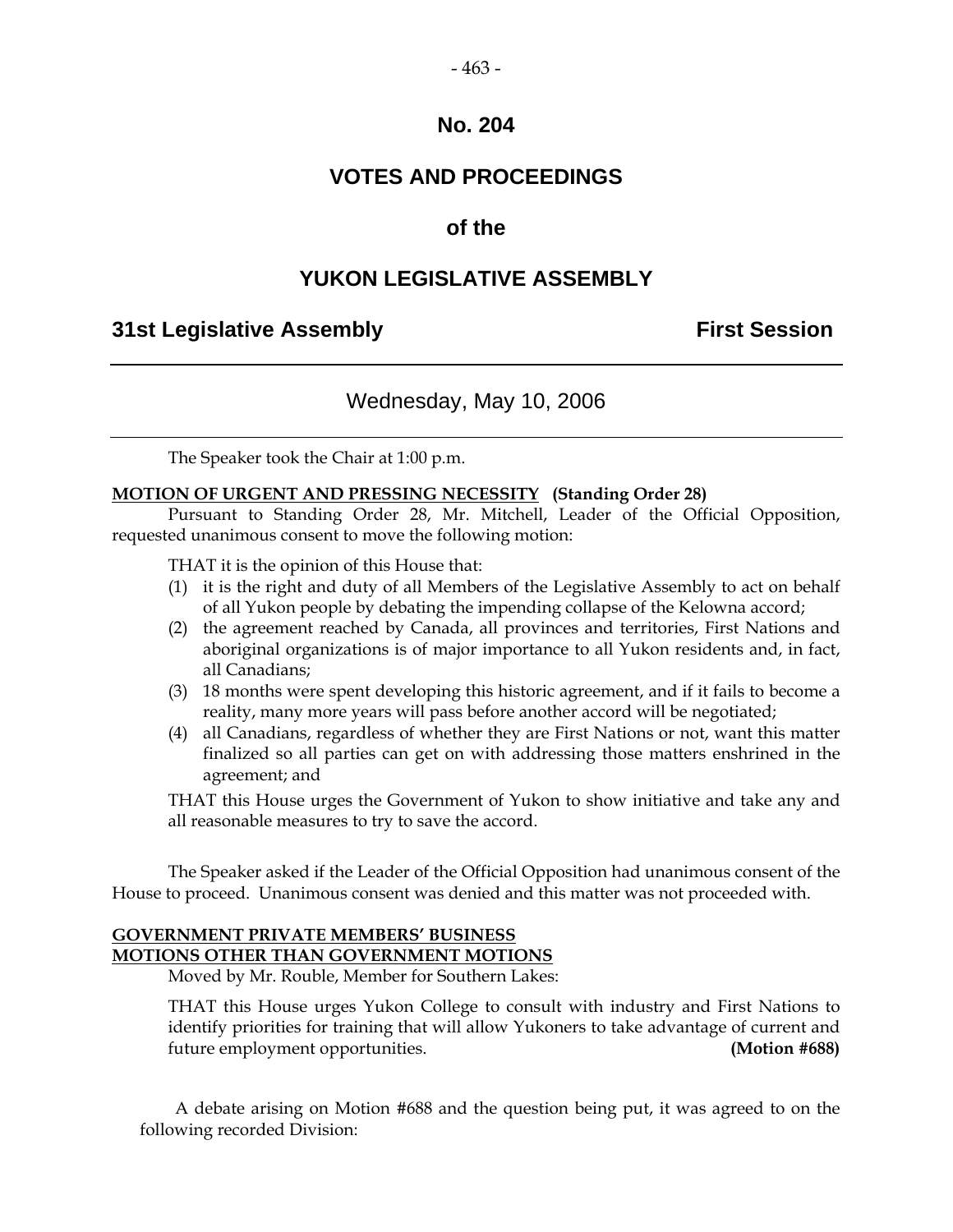| Cathers<br>Taylor<br>Kenyon<br>Edzerza<br>Lang | Hart<br>Rouble<br>Hassard<br>Duncan<br>McRobb | Fairclough<br>Hardy<br>Peter<br>Cardiff | 14 |
|------------------------------------------------|-----------------------------------------------|-----------------------------------------|----|
|                                                | <b>NAY</b>                                    |                                         |    |
|                                                |                                               |                                         |    |

Moved by Mr. Hassard, Member for Pelly-Nisutlin:

 THAT this House urges the Government of Yukon to examine the establishment of a Dogs for Drug Free Schools program, similar to that program currently being used in Medicine Hat, Alberta. **(Motion #640)** 

 A debate arising on the motion and the question being put, it was agreed to on the following recorded Division:

|                                        | YEA                               |                                     |    |
|----------------------------------------|-----------------------------------|-------------------------------------|----|
| Cathers<br>Taylor<br>Kenyon<br>Edzerza | Lang<br>Hart<br>Rouble<br>Hassard | Duncan<br>Hardy<br>Peter<br>Cardiff | 12 |
|                                        | <b>NAY</b>                        |                                     |    |

\_\_\_\_\_\_\_\_\_\_\_\_\_\_\_\_\_\_\_\_\_\_\_\_\_\_\_\_\_\_\_\_\_\_\_\_\_\_\_\_\_\_

The Assembly adjourned at 5:41 p.m. until 1:00 p.m. Thursday, May 11, 2006.

YEA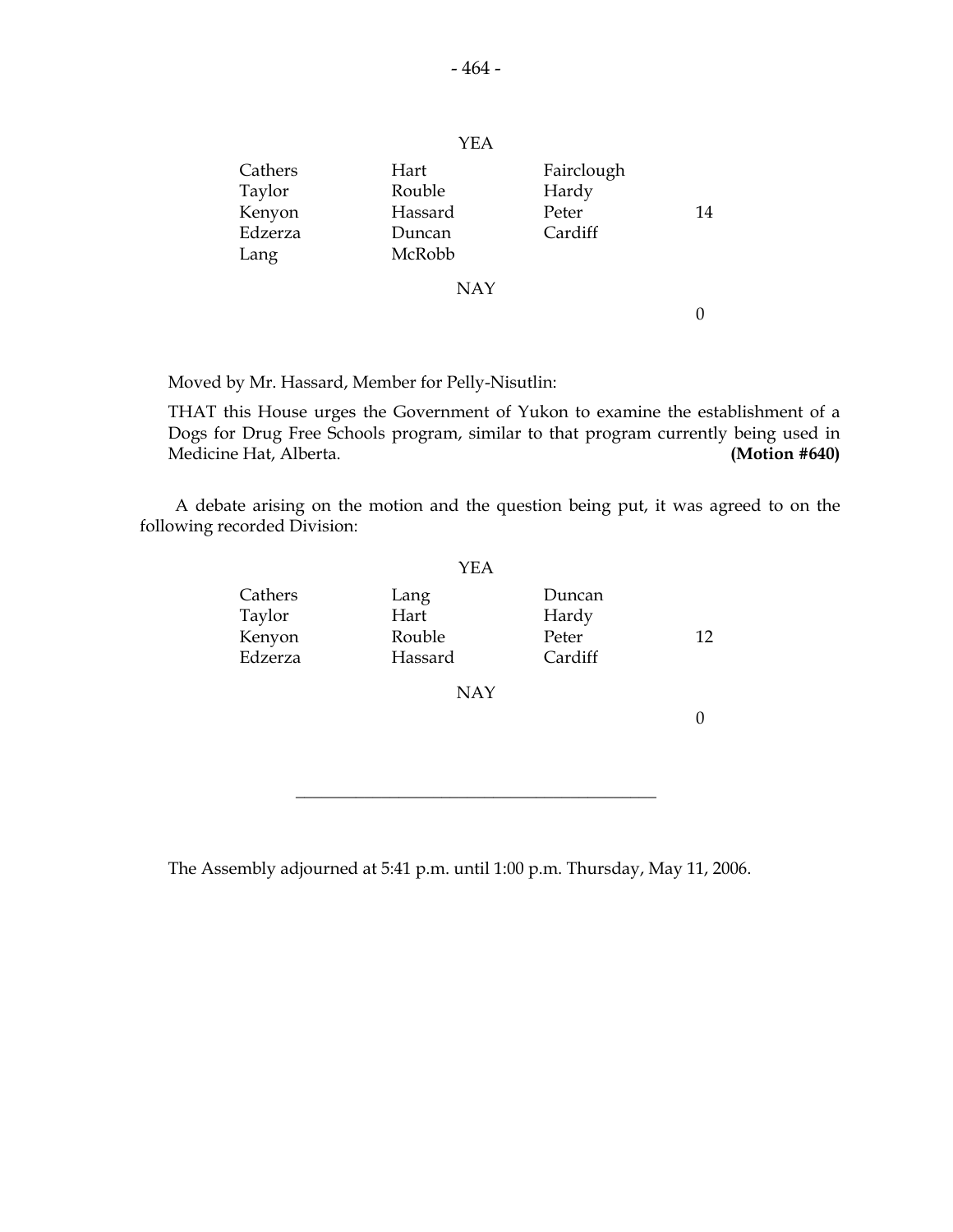#### $-465-$

### **No. 205**

### **VOTES AND PROCEEDINGS**

### **of the**

### **YUKON LEGISLATIVE ASSEMBLY**

### **31st Legislative Assembly First Session**

### Thursday, May 11, 2006

The Speaker took the Chair at 1:00 p.m.

#### **SPEAKER'S STATEMENT (Changes to Order Paper – withdrawal of Motion)**

 Prior to proceeding with the Daily Routine, the Speaker informed the House that Motion the for Production of Papers #43, standing in the name of Ms. Duncan, Member for Porter Creek South, was withdrawn from the Order Paper as the documents requested had been provided to the Members of the House.

#### **TABLING RETURNS AND DOCUMENTS**

Hon. Mr. Hart, Minister of Community Services

Meadow Lakes Golf Inc. - land development: communications re (dated March 21, 2006, March 27, 2006, and March 30, 2006) between Hon. Glenn Hart, Minister of Community Services, Marc Tremblay, Deputy Minister of Community Services and David Jones, Conflict of Interest Commissioner

**(Filed Document #140)** 

#### **GOVERNMENT MOTIONS**

Moved by the Hon. Ms. Taylor, Minister of Tourism and Culture:

 THAT the Standing Orders of the Yukon Legislative Assembly be amended, effective the next sitting day after this motion is adopted, by replacing Standing Order 2(1) with the following:

 2(1) The time for the meeting of the Assembly shall be 1:00 p.m. on each Monday, Tuesday, Wednesday and Thursday unless otherwise ordered. The normal hour of adjournment shall be 5:30 p.m.. **(Motion #689)** 

 A debate arising on the motion and the question being put, it was agreed to on the following recorded Division: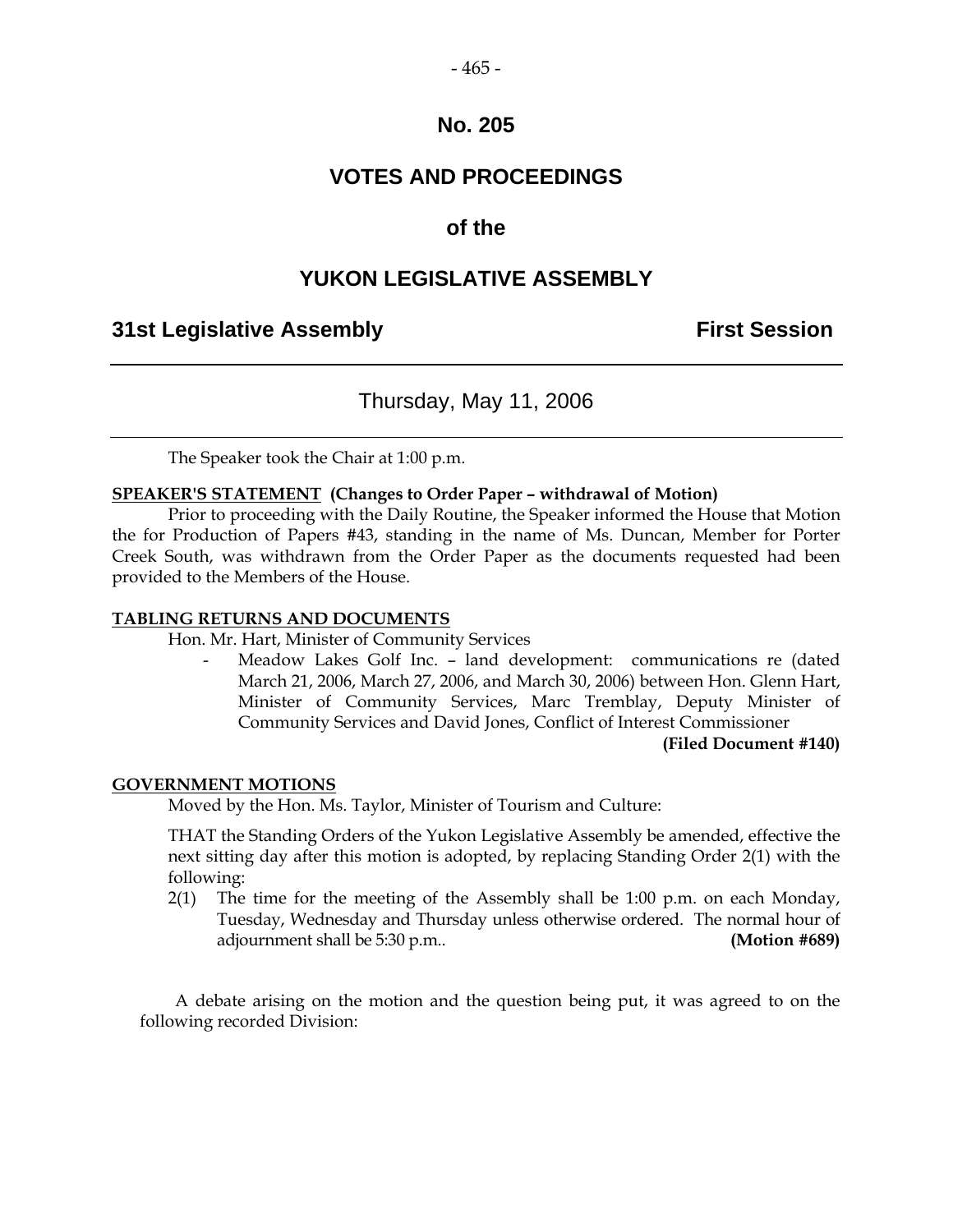|         | YEA        |            |    |
|---------|------------|------------|----|
| Fentie  | Hart       | McRobb     |    |
| Cathers | Rouble     | Fairclough |    |
| Taylor  | Hassard    | Hardy      | 15 |
| Edzerza | Mitchell   | Peter      |    |
| Lang    | Duncan     | Cardiff    |    |
|         | <b>NAY</b> |            |    |
| Kenyon  |            |            |    |

#### **COMMITTEE OF THE WHOLE**

According to Order, the Assembly resolved into Committee of the Whole.

Progress was reported on the following Bill:

 Bill #20 - First Appropriation Act, 2006-07 -Hon. Mr. Fentie

The report of the Chair was adopted.

The Assembly adjourned at 6:00 p.m. until 1:00 p.m. Monday, May 15, 2006.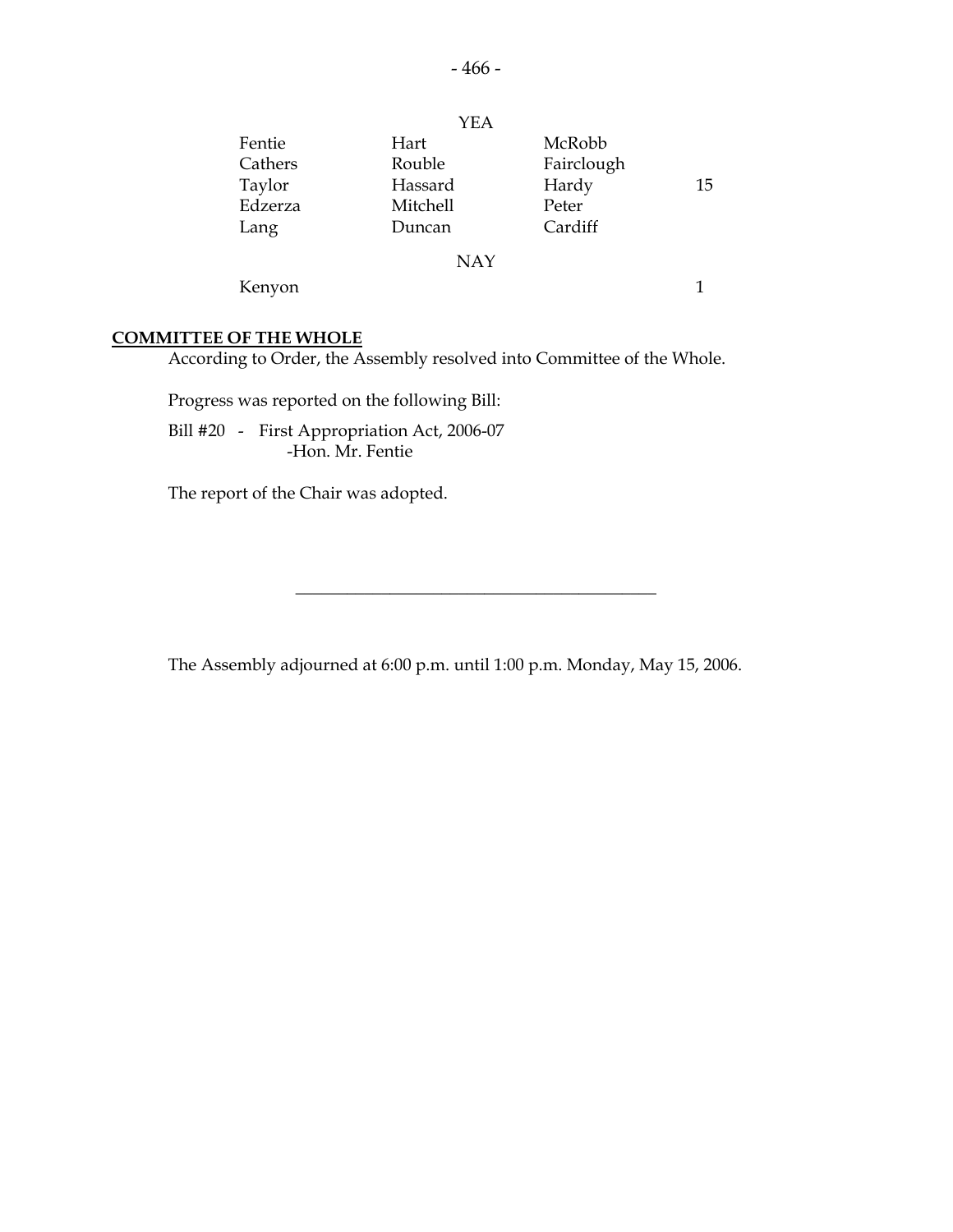#### $-467-$

### **No. 206**

## **VOTES AND PROCEEDINGS**

### **of the**

### **YUKON LEGISLATIVE ASSEMBLY**

### **31st Legislative Assembly The Contract Session**

### Monday, May 15, 2006

The Speaker took the Chair at 1:00 p.m.

#### **TRIBUTES**

#### **Police Week**

 The Hon. Mr. Edzerza, Minister of Justice, recognized Police Week as being May 14, 2006 to May 20, 2006.

#### **In remembrance of Bill Reid**

 Ms. Duncan, Member for Porter Creek South, on behalf of all Members, paid tribute to long-time Yukoner, Bill Reid, who passed away on February 18, 2006.

#### **COMMITTEE OF THE WHOLE**

According to Order, the Assembly resolved into Committee of the Whole.

Progress was reported on the following Bill:

 Bill #20 - First Appropriation Act, 2006-07 -Hon. Mr. Fentie

The report of the Chair was adopted.

The Assembly adjourned at 5:27 p.m. until 1:00 p.m. Tuesday, May 16, 2006.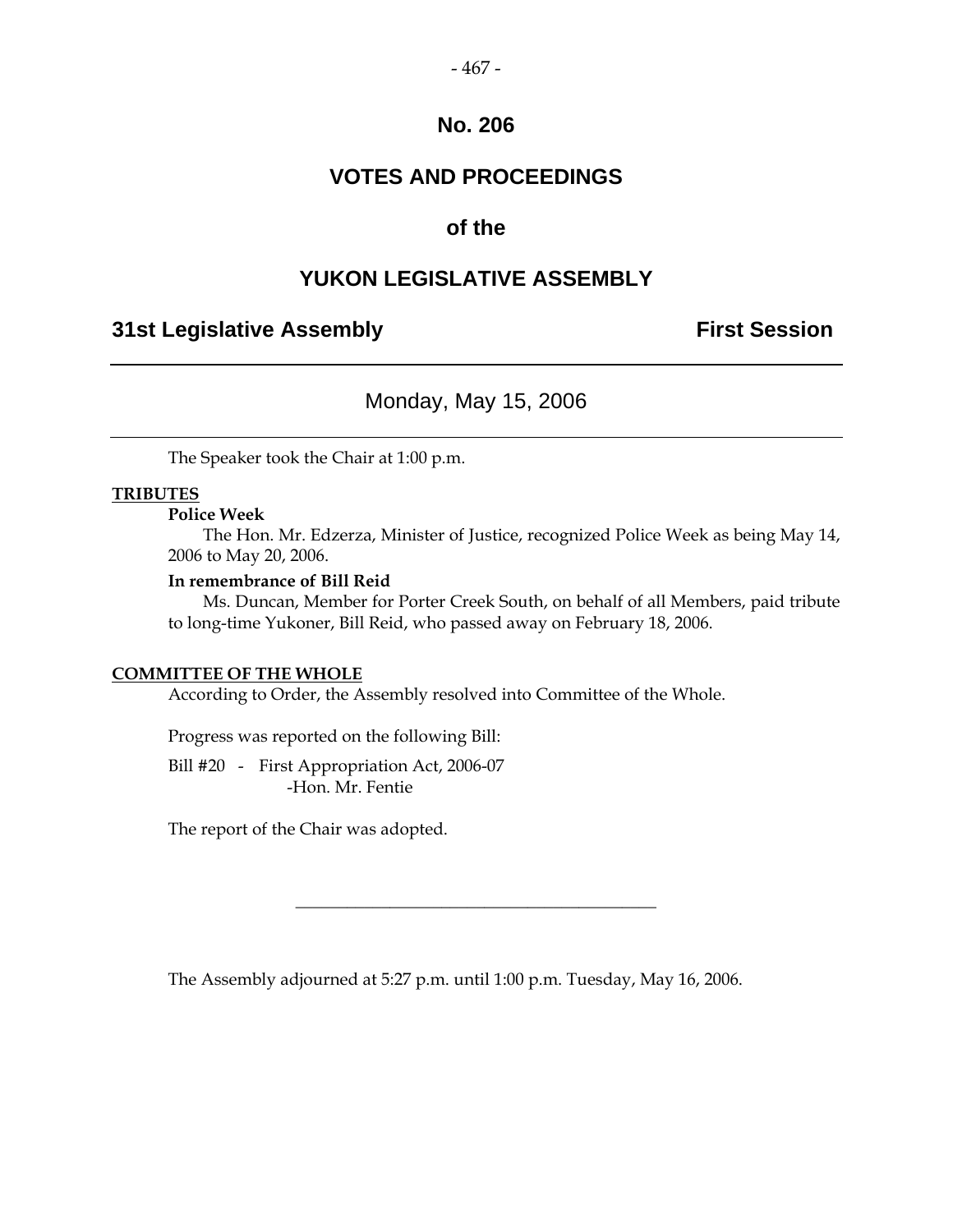#### $-468-$

### **No. 207**

### **VOTES AND PROCEEDINGS**

### **of the**

### **YUKON LEGISLATIVE ASSEMBLY**

### **31st Legislative Assembly First Session**

### Tuesday, May 16, 2006

The Speaker took the Chair at 1:00 p.m.

#### **FILED DOCUMENTS**

During Question Period, the following documents were filed:

Mr. Mitchell, Leader of the Official Opposition:

Big Game Outfitting policy, letters re (dated April 27, 2003 and April 8, 2003) between Hon. Archie Lang, Minister of Energy, Mines and Resources and Rose Kushniruk, Chair, Alsek Renewable Resource Council **(Filed Document #141)** 

Mr. Hardy, Leader of the Third Party:

 - Consultation Protocol (undated and unsigned) between the Tr'ondëk Hwëch'in and the Government of Yukon **(Filed Document #142)** 

#### **NOTICE RE OPPOSITION PRIVATE MEMBERS' BUSINESS**

 Pursuant to Standing Order 14.2(3), Mrs. Peter, Third Party House Leader, informed the House that the Third Party Members did not wish to identify any items to be called during Opposition Private Members' Business on Wednesday, May 17, 2006.

 Pursuant to Standing Order 14.2(3), Ms. Duncan, Official Opposition House Leader, informed the House that the Third Party Members did not wish to identify any items to be called during Opposition Private Members' Business on Wednesday, May 17, 2006.

#### **COMMITTEE OF THE WHOLE**

According to Order, the Assembly resolved into Committee of the Whole.

Progress was reported on the following Bill:

Bill #20 - First Appropriation Act, 2006-07 -Hon. Mr. Fentie

The report of the Chair was adopted.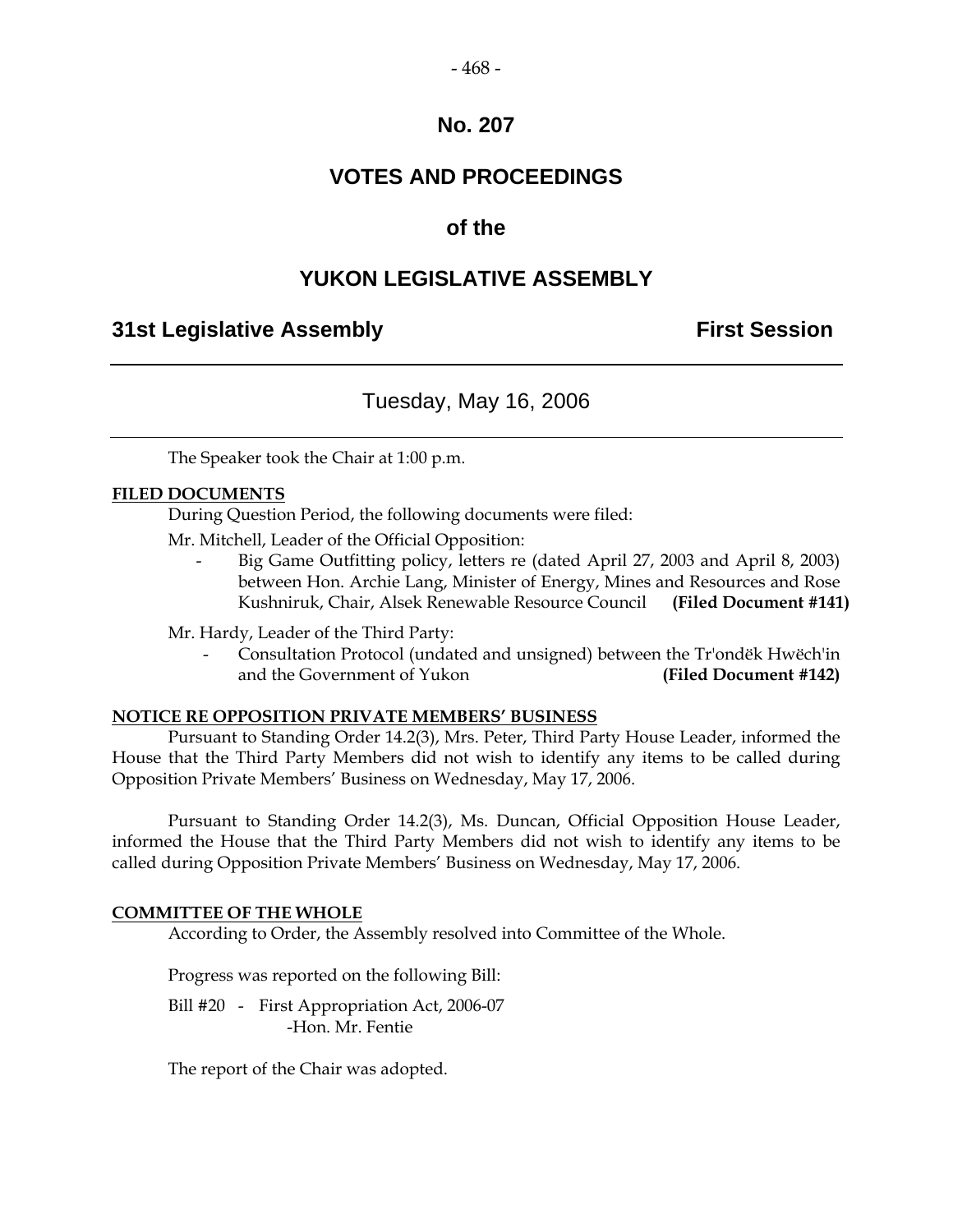\_\_\_\_\_\_\_\_\_\_\_\_\_\_\_\_\_\_\_\_\_\_\_\_\_\_\_\_\_\_\_\_\_\_\_\_\_\_\_\_\_\_

The Assembly adjourned at 5:31 p.m. until 1:00 p.m. Wednesday, May 17, 2006.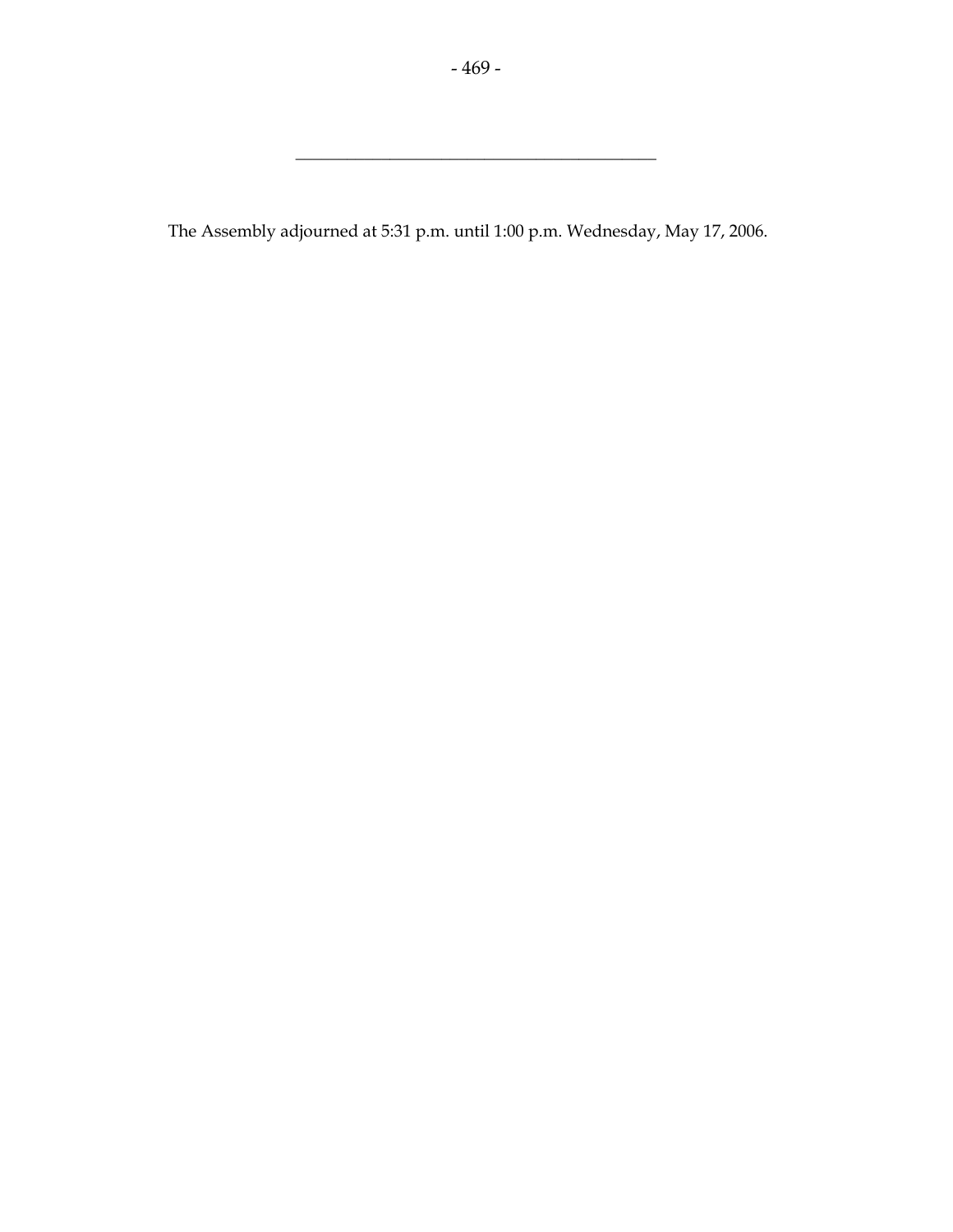#### $-470-$

### **No. 208**

### **VOTES AND PROCEEDINGS**

### **of the**

### **YUKON LEGISLATIVE ASSEMBLY**

### **31st Legislative Assembly First Session**

### Wednesday, May 17, 2006

The Speaker took the Chair at 1:00 p.m.

#### **TRIBUTES**

#### **National Emergency Medical Services Week**

 The Hon. Mr. Cathers, Minister of Health and Social Services, on behalf of all Members, recognized May 15, 2006 to May 21, 2006 as National Emergency Medical Services Week.

#### **In remembrance of John Brown**

 Mr. McRobb, Member for Kluane, paid tribute to life-long Yukoner, John Brown who passed away in March 2005.

#### **TABLING RETURNS AND DOCUMENTS**

Hon. Mr. Hart, Minister of Highways and Public Works

- Queen's Printer Agency 2006/2007 Business Plan **(Sessional Paper #220)** 

Mr. Mitchell, Leader of the Official Opposition

 - Big Game Outfitting land application policy: letter (dated May 16, 2006) from Arthur Mitchell, MLA, Copperbelt, to David Jones, Yukon Conflict of Interest Commissioner, regarding advice to Hon. Archie Lang, Minister of Energy, Mines and Resources **(Filed Document #143)** 

#### **COMMITTEE OF THE WHOLE**

According to Order, the Assembly resolved into Committee of the Whole.

The following Bill was reported without amendment:

 Bill #19 - Third Appropriation Act, 2005-06 -Hon. Mr. Fentie

The report of the Chair was adopted.

#### **GOVERNMENT BILLS (Third Reading)**

The following Bill was read a third time and passed: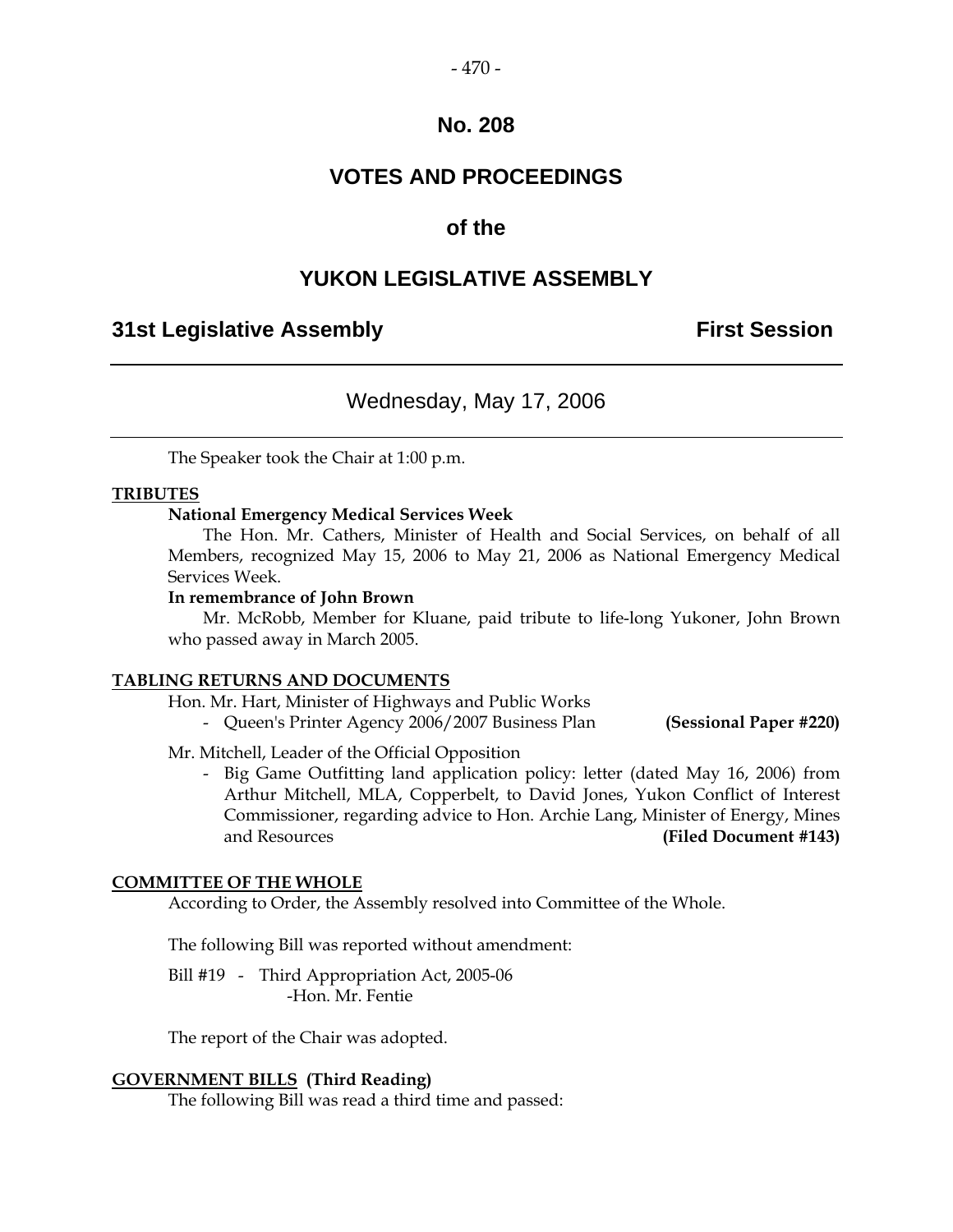Bill #19 - Third Appropriation Act, 2005-06 -Hon. Mr. Fentie

### **COMMITTEE OF THE WHOLE**

According to Order, the Assembly resolved into Committee of the Whole.

Progress was reported on the following Bill:

 Bill #20 - First Appropriation Act, 2006-07 -Hon. Mr. Fentie

The report of the Chair was adopted.

The Assembly adjourned at 5:31 p.m. until 1:00 p.m. Thursday, May 18, 2006.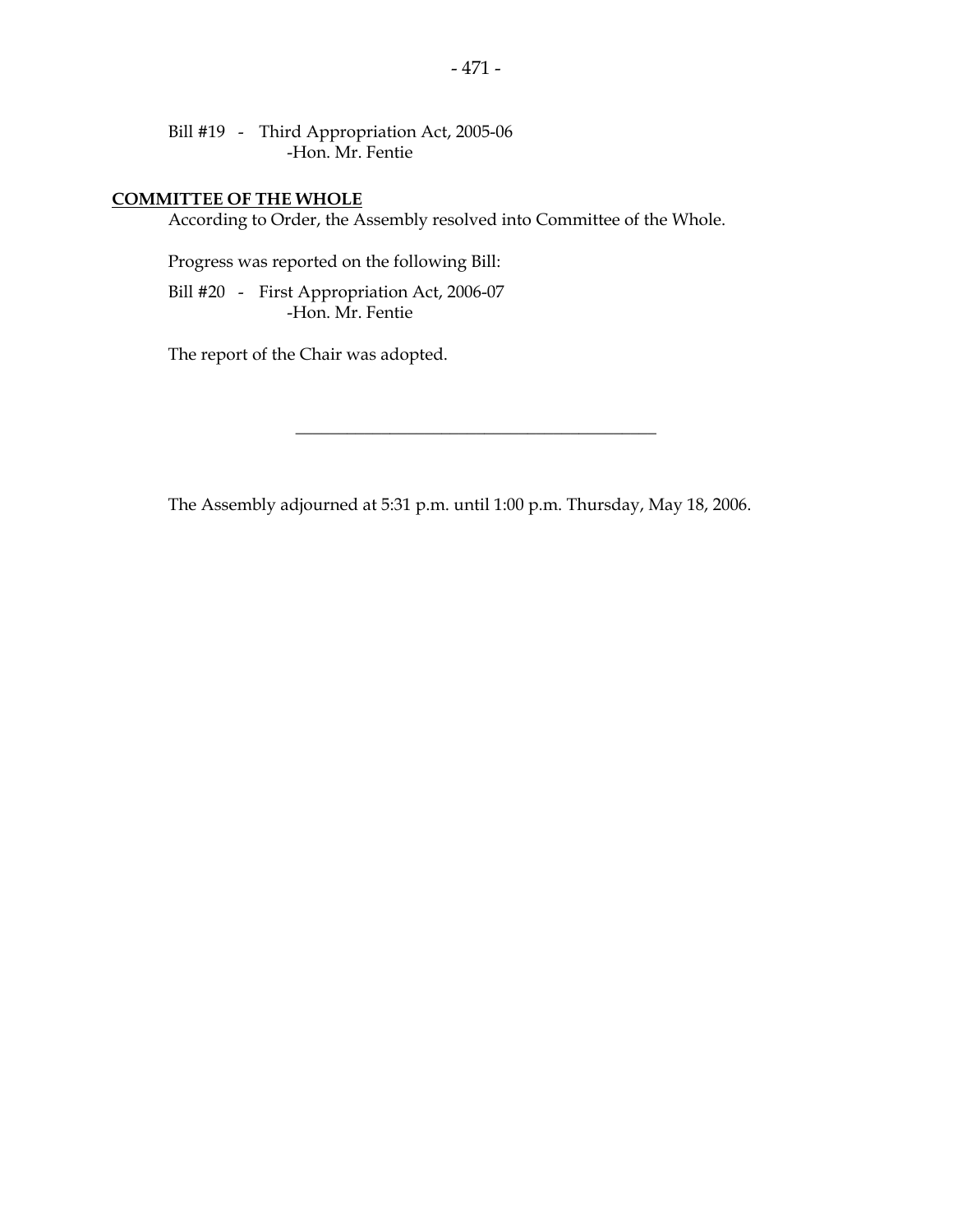### **No. 209**

### **VOTES AND PROCEEDINGS**

### **of the**

### **YUKON LEGISLATIVE ASSEMBLY**

### **31st Legislative Assembly First Session**

### Thursday, May 18, 2006

The Speaker took the Chair at 1:00 p.m.

#### **TRIBUTES**

#### **International Museums Day**

 The Hon. Ms. Taylor, Minister of Tourism and Culture, on behalf of all Members, recognized May 18, 2006 as International Museums Day.

#### **Yukon Mining and Geology Week**

 The Hon. Mr. Lang, Minister of Energy, Mines and Resources, on behalf of all Members, recognized May 23, 2006 to May 27, 2006 as Yukon Mining and Geology Week.

#### **TABLING RETURNS AND DOCUMENTS**

Mr. Fairclough, Member for Mayo-Tatchun

 - Big Game Outfitting Land Application Policy, documents dated April 1, 2006 and October 6, 2005 **(Filed Document #144)** 

#### **SPEAKER'S STATEMENT (Re: Ethics)**

 Prior to proceeding with Question Period, the Hon. Ted Staffen, Speaker, made the following statement:

 "Before the House proceeds to Question Period, the Chair would like to make a statement about events that occurred during yesterday's Question Period. At that time, both the Leader of the Official Opposition and the Premier made comments that questioned the ethical behaviour of the other. The Chair has at times during this sitting cautioned Members about personalizing this debate. This leads to discord as happened during Question Period yesterday.

The Chair will also remind Members of a ruling given to this House on May 4, 2006. At that time, the Chair informed Members that it is not in order to question the ethics of other Members. If Members wish to discuss ethics, they should do so in the context of a debate on a bill or a motion that addresses that issue. In any other context, a negative reflection on a Member's ethics will be considered out of order.

We will now proceed with Question Period."

#### **COMMITTEE OF THE WHOLE**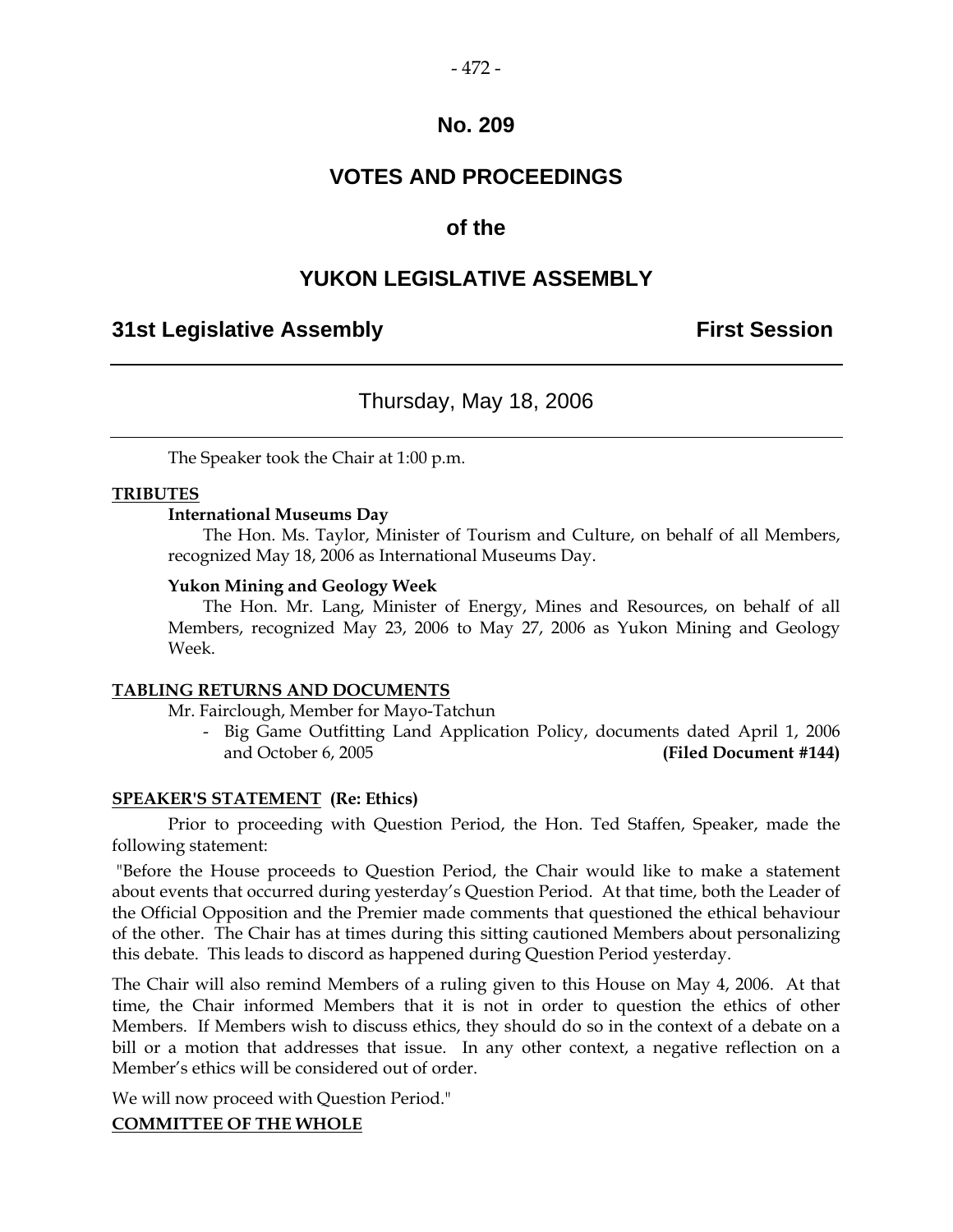Progress was reported on the following Bill:

 Bill #20 - First Appropriation Act, 2006-07 -Hon. Mr. Fentie

The report of the Chair was adopted.

The Assembly adjourned at 5:29 p.m. until 1:00 p.m. Tuesday, May 23, 2006.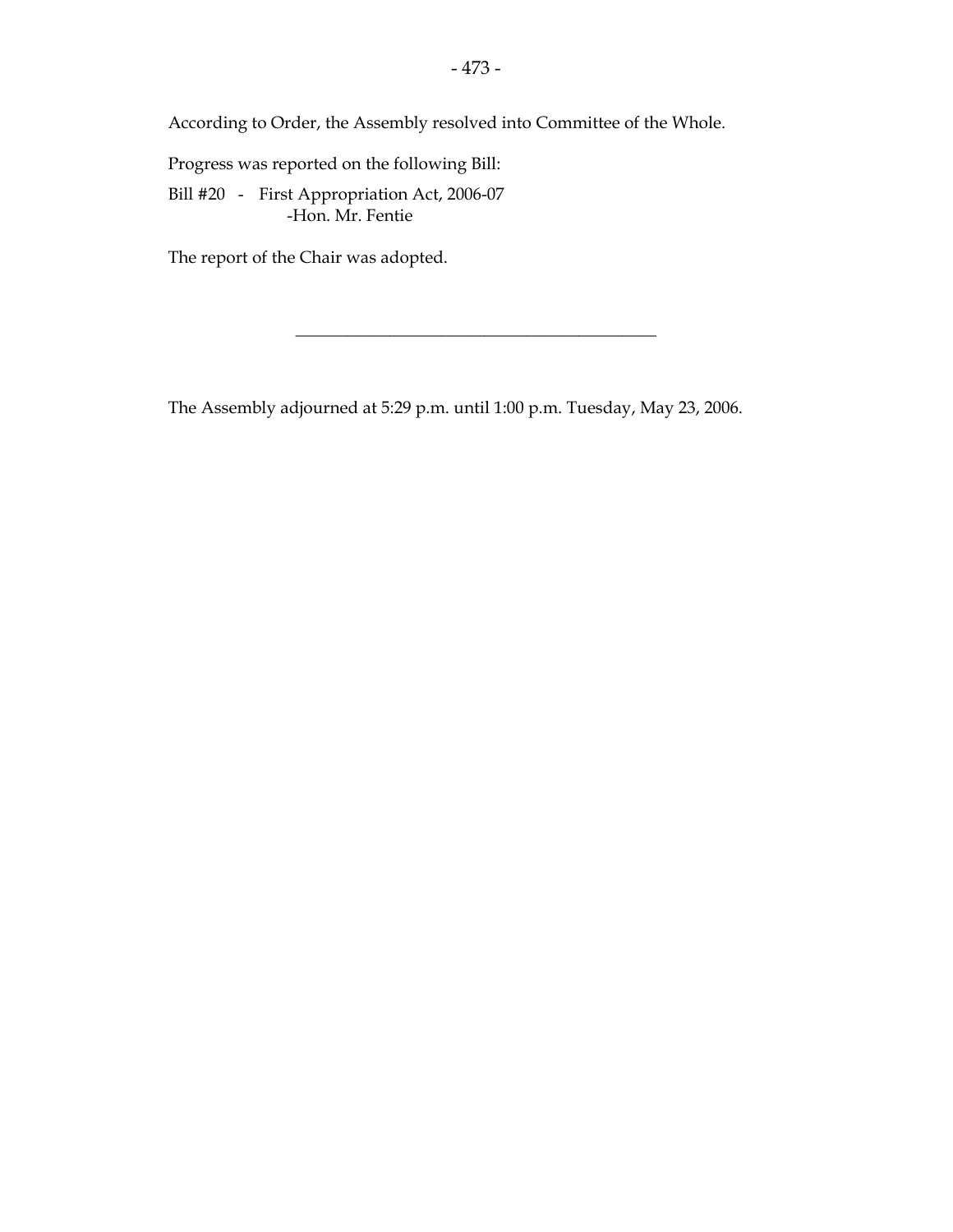#### $-474-$

### **No. 210**

### **VOTES AND PROCEEDINGS**

### **of the**

### **YUKON LEGISLATIVE ASSEMBLY**

### **31st Legislative Assembly First Session**

### Tuesday, May 23, 2006

The Speaker took the Chair at 1:00 p.m.

#### **TRIBUTES**

#### **Aboriginal Awareness Week**

 Mrs. Peter, Member for Vuntut Gwitchin, on behalf of all Members, recognized May 23, 2006 to May 26, 2006 as Aboriginal Awareness Week.

#### **In remembrance of Bessie Allen**

 Mr. McRobb, Member for Kluane, paid tribute to Bessie Allen, an elder of the Champagne and Aishihik First Nations, who passed away on May 2, 2005.

#### **TABLING RETURNS AND DOCUMENTS**

Hon. Mr. Staffen, Speaker

- Ombudsman and Information and Privacy Commissioner 2005 Annual Report

**(Sessional Paper #221)** 

Hon. Mr. Hart, Minister of Highways and Public Works

Fleet Vehicle Agency 2006/2007 Business Plan **(Sessional Paper #222)** 

#### **NOTICE RE GOVERNMENT PRIVATE MEMBERS' BUSINESS**

 Pursuant to Standing Order 14.2(7), the Hon. Mr. Cathers, Government House Leader, informed the House that the Government Private Members did not wish to identify any items to be called during Government Private Members' Business on Wednesday, May 24, 2006.

#### **COMMITTEE OF THE WHOLE**

According to Order, the Assembly resolved into Committee of the Whole.

Progress was reported on the following Bill:

 Bill #20 - First Appropriation Act, 2006-07 -Hon. Mr. Fentie

The report of the Chair was adopted.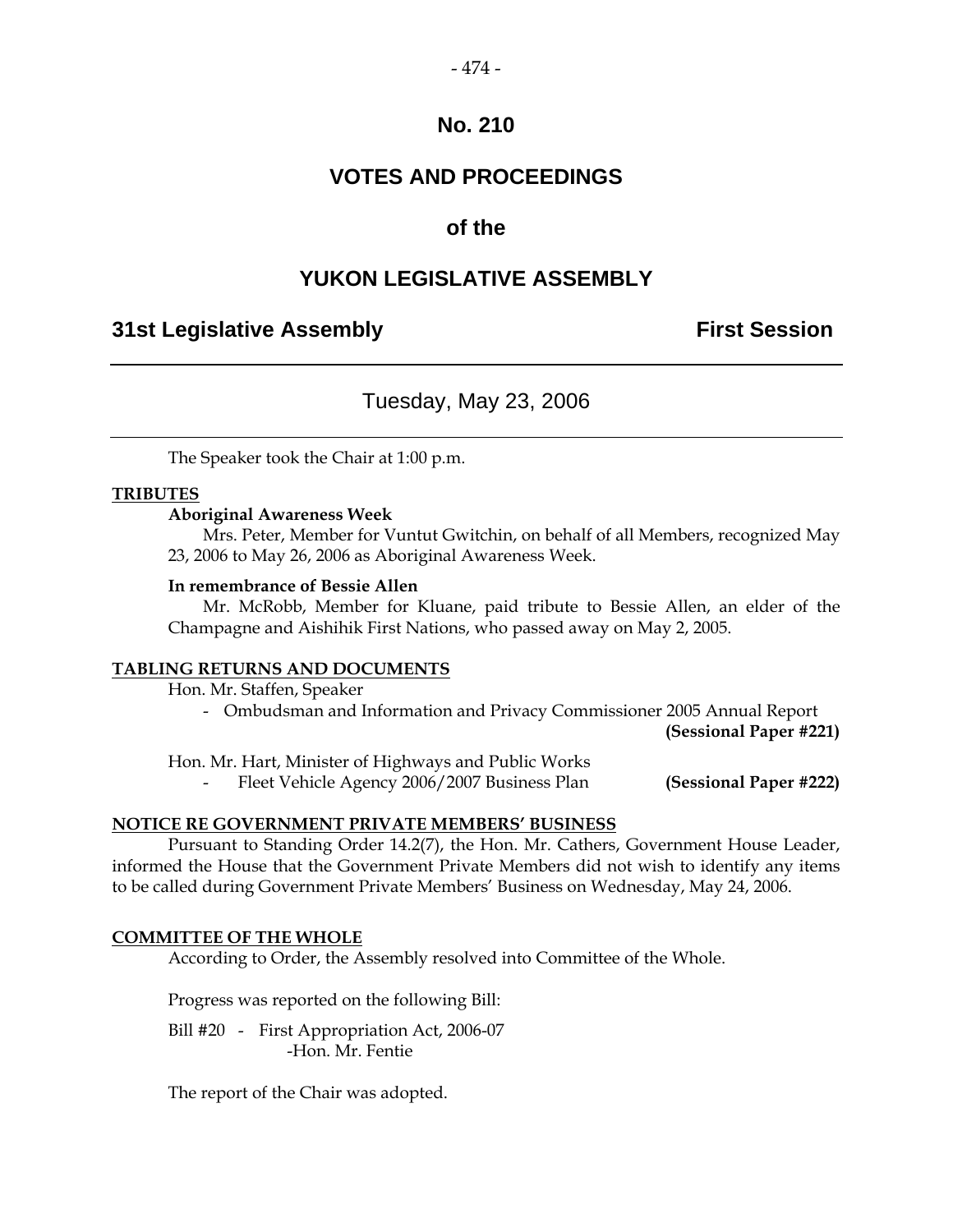\_\_\_\_\_\_\_\_\_\_\_\_\_\_\_\_\_\_\_\_\_\_\_\_\_\_\_\_\_\_\_\_\_\_\_\_\_\_\_\_\_\_

The Assembly adjourned at 5:30 p.m. until 1:00 p.m. Tuesday, May 24, 2006.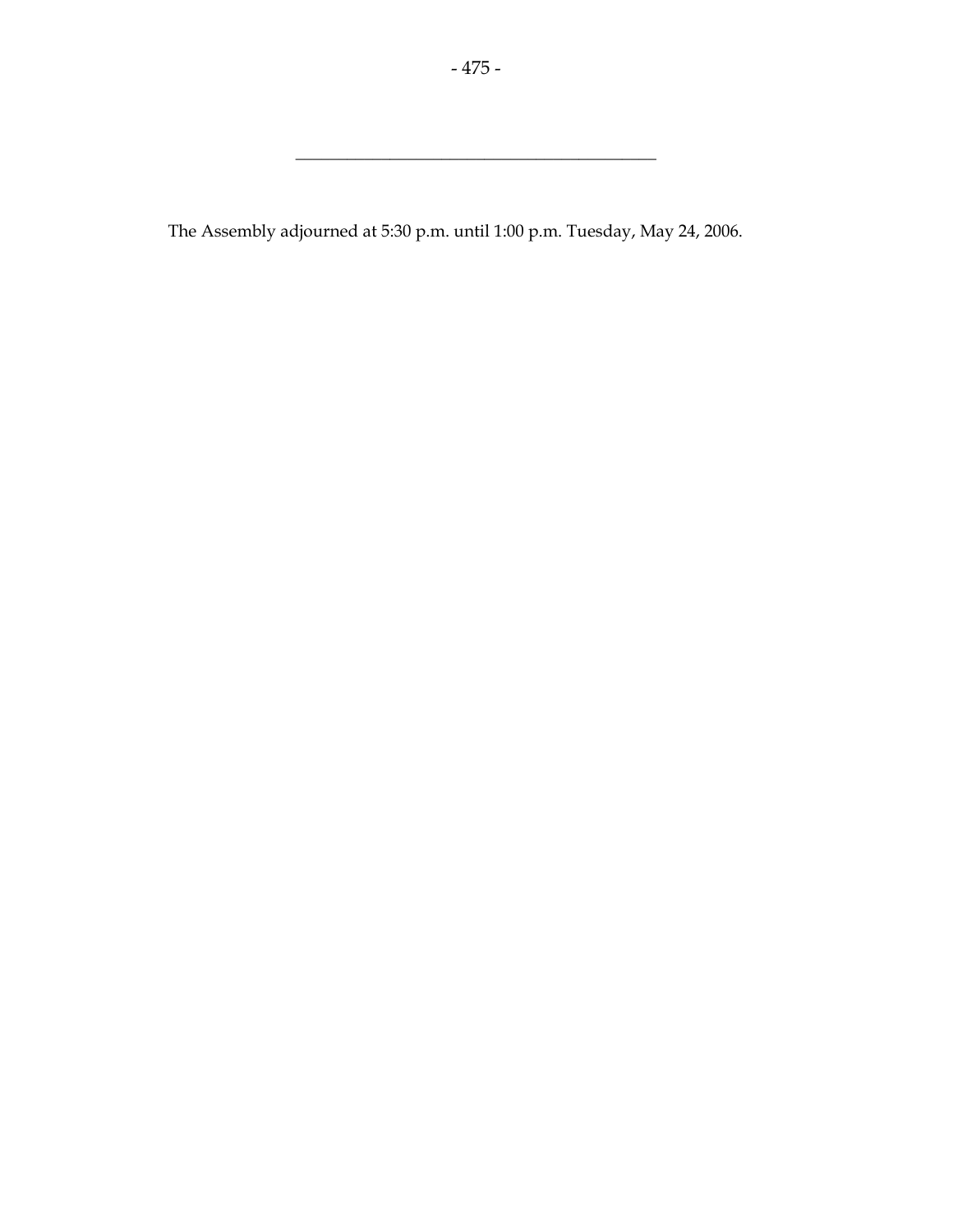### **No. 211**

### **VOTES AND PROCEEDINGS**

### **of the**

### **YUKON LEGISLATIVE ASSEMBLY**

### **31st Legislative Assembly First Session**

### Wednesday, May 24, 2006

The Speaker took the Chair at 1:00 p.m.

#### **TRIBUTES**

#### **National Public Works Week**

 The Hon. Mr. Hart, Minister for Highways and Public Works, recognized May 21, 2006 to May 27, 2006 as National Public Works Week.

#### **In remembrance of Fraser Ralston Pollard**

 Mr. McRobb, Member for Kluane, paid tribute to Fraser Ralston Pollard, a long-time Yukoner, who passed away in 2005.

#### **Congratulations to Yukon Gradulates**

 The Hon. Mr. Edzerza, Minister of Education, congratulated all Yukon graduates on their achievements.

#### **TABLING RETURNS AND DOCUMENTS**

- Hon. Mr. Kenyon, Minister of Economic Development
	- Community Development Fund legislative commitments made May 4, 2006 on Hansard page 6122; Project Approvals by Community covering the period June 23, 2003 to May 23, 2006 and Annual Report covering the period June 23, 2003 to March 31, 2005: letter from Hon. Jim Kenyon, Minister of Economic Development to Eric Fairclough, MLA Mayo-Tatchun **(Filed Document #145)**

Hon. Mr. Hart, Minister of Highways and Public Works

- Property Management Agency 2006/2007 Business Plan

**(Sessional Paper #223)** 

Mr. Fairclough, Member for Mayo-Tatchun

- Big Game Outfitting Land Application Policy: letter dated (May 23, 2006) from Council of Yukon First Nations Grand Chief Andy Carvill to Hon. Dennis Fentie, Premier, Government of Yukon **(Filed Document #146)**
- Consultation procedures **(Filed Document #147)**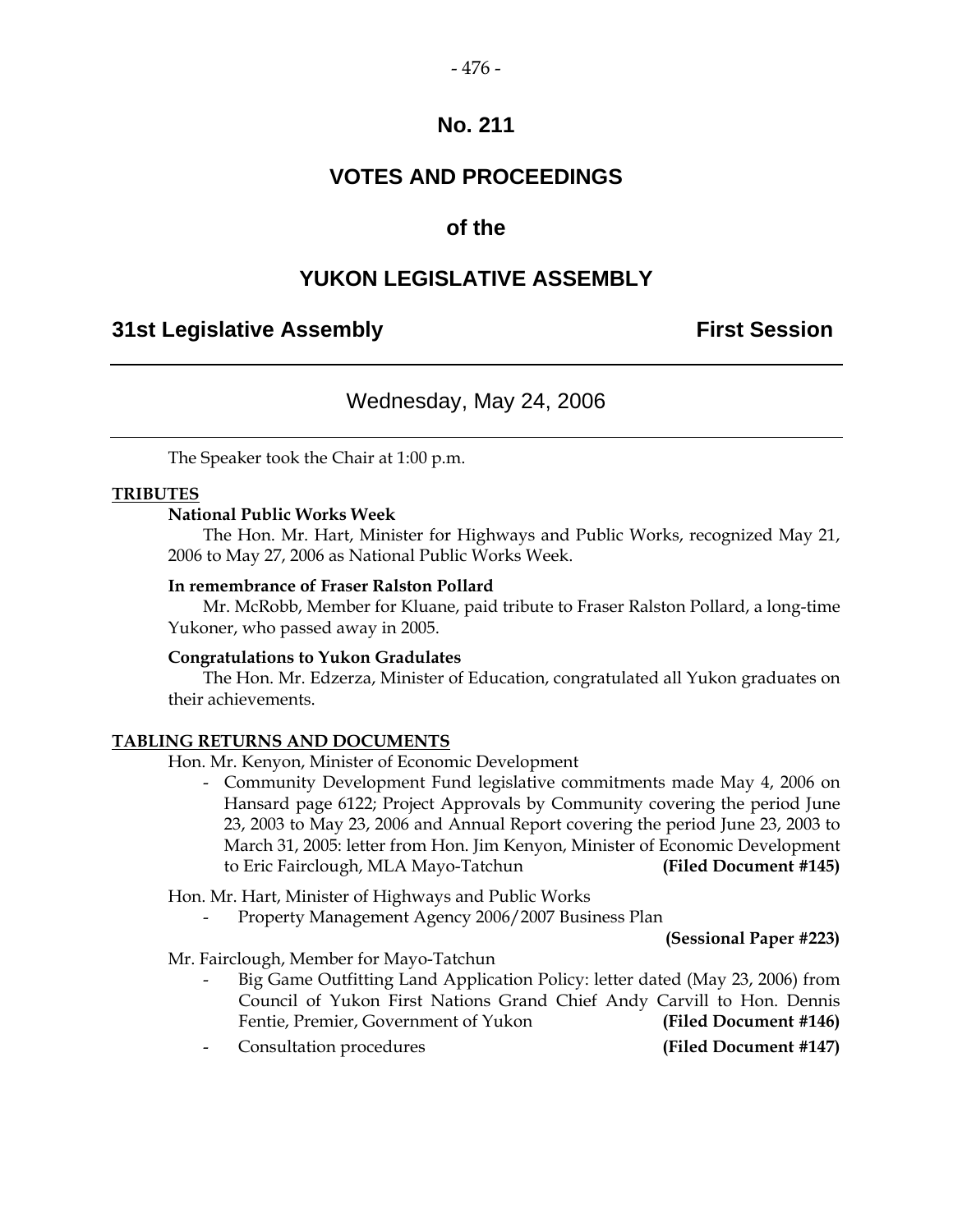Mr. Mitchell, Member for Copperbelt

Consultation process, failure of: letter (dated May 24, 2006) from concerned residents of the Haines Junction area to Hon. Dennis Fentie, Premier

#### **(Filed Document #148)**

#### **COMMITTEE OF THE WHOLE**

According to Order, the Assembly resolved into Committee of the Whole.

The Committee agreed to report the following Bills without amendment:

- Bill #68 Act to Repeal the Physiotherapists Act -Hon. Mr. Hart
- Bill #69 Canadian Blood Services Indemnification Act -Hon. Mr. Cathers

The Committee agreed to report progress on the following Bill:

 Bill #20 - First Appropriation Act, 2006-07 -Hon. Mr. Fentie

The Committee agreed to report the following Bill without amendment:

 Bill #70 - Act to Amend the Income Tax Act (2006) -Hon. Mr. Fentie

The Committee resumed consideration of Bill #20.

#### **Termination of Committee Proceedings as per Standing Order 76(1)**

The Chair made the following statement:

"Order please. The time has reached  $5:00$  p.m. on this the  $30<sup>th</sup>$  day of the  $2006$ Spring Sitting. Standing Order 76(1) states: 'On the day that the Assembly has reached the maximum number of sitting days allocated for that Sitting pursuant to Standing Order 75, the Chair of the Committee of the Whole, if the Assembly is in Committee of the Whole at the time, shall interrupt proceedings at 5:00 p.m. and, with respect to each Government Bill before Committee that the Government House Leader directs to be called, shall:

- (a) put the question on any amendment then before the Committee;
- (b) put the question, without debate or amendment, on a motion moved by a Minister that the Bill, including all clauses, schedules, title and preamble, be deemed to be read and carried;
- (c ) put the question on a motion moved by a Minister that the Bill be reported to the Assembly; and
- (d) when all Bills have been dealt with, recall the Speaker to the Chair to report on the proceedings of the Committee.

It is the duty of the Chair to now conduct the business of the Committee of the Whole in the manner directed by Standing Order 76(1).

The Chair would now ask the Government House Leader to indicate whether Bill #20, the only Bill now before the Committee of the Whole, should be called."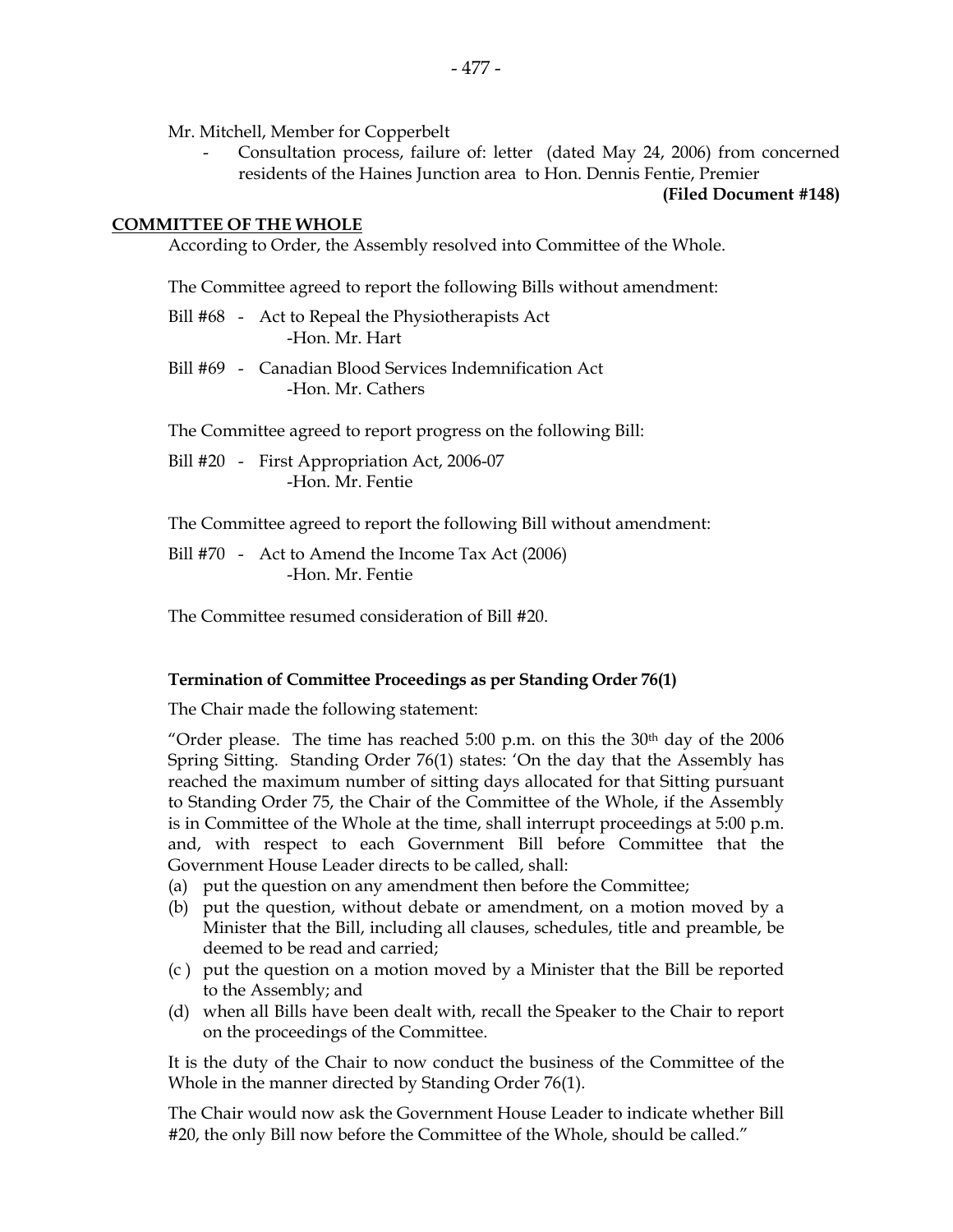The Hon. Mr. Cathers, Government House Leader, identified Bill #20, entitled First Appropriation Act, 2006-07 to be called at this time.

The Committee agreed to report the following Bill without amendment:

Bill #20 - First Appropriation Act, 2006-07 -Hon. Mr. Fentie

The following Bills were reported without amendment:

- Bill #68 Act to Repeal the Physiotherapists Act -Hon. Mr. Hart
- Bill #69 Canadian Blood Services Indemnification Act -Hon. Mr. Cathers
- Bill #70 Act to Amend the Income Tax Act (2006) -Hon. Mr. Fentie
- Bill #20 First Appropriation Act, 2006-07 -Hon. Mr. Fentie

The report of the Chair was adopted.

#### **SPEAKER'S STATEMENT**

#### **THIRD READING OF BILLS AS PER STANDING ORDER 76(2)**

"Standing Order 76(2) states: 'On the sitting day that the Assembly has reached the maximum number of sitting days allocated for the Sitting pursuant to Standing Order 75, the Speaker of the Assembly, when recalled to the Chair after the House has been in Committee of the Whole, shall:

- (d) with respect to each Government Bill standing on the Order Paper for Third Reading and designated to be called by the Government House Leader,
	- (i) receive a motion for a Third Reading and passage of the Bill, and
	- (ii) put the question, without debate or amendment, on that motion.'

I shall, therefore, ask the Government House Leader to identify which of the Bills now standing at Third Reading, the Government wishes to be called."

The Hon. Mr. Cathers, Government House Leader, identified Bill numbers 20, 70, 68 and 69, to be called at this time.

#### **GOVERNMENT BILLS (Third Reading)**

The following Bill was called for Third Reading:

 Bill #20 - First Appropriation Act, 2006-07 -Hon. Mr. Fentie

 The question being put on the motion for Third Reading of Bill #20, it was agreed to on the following recorded Division: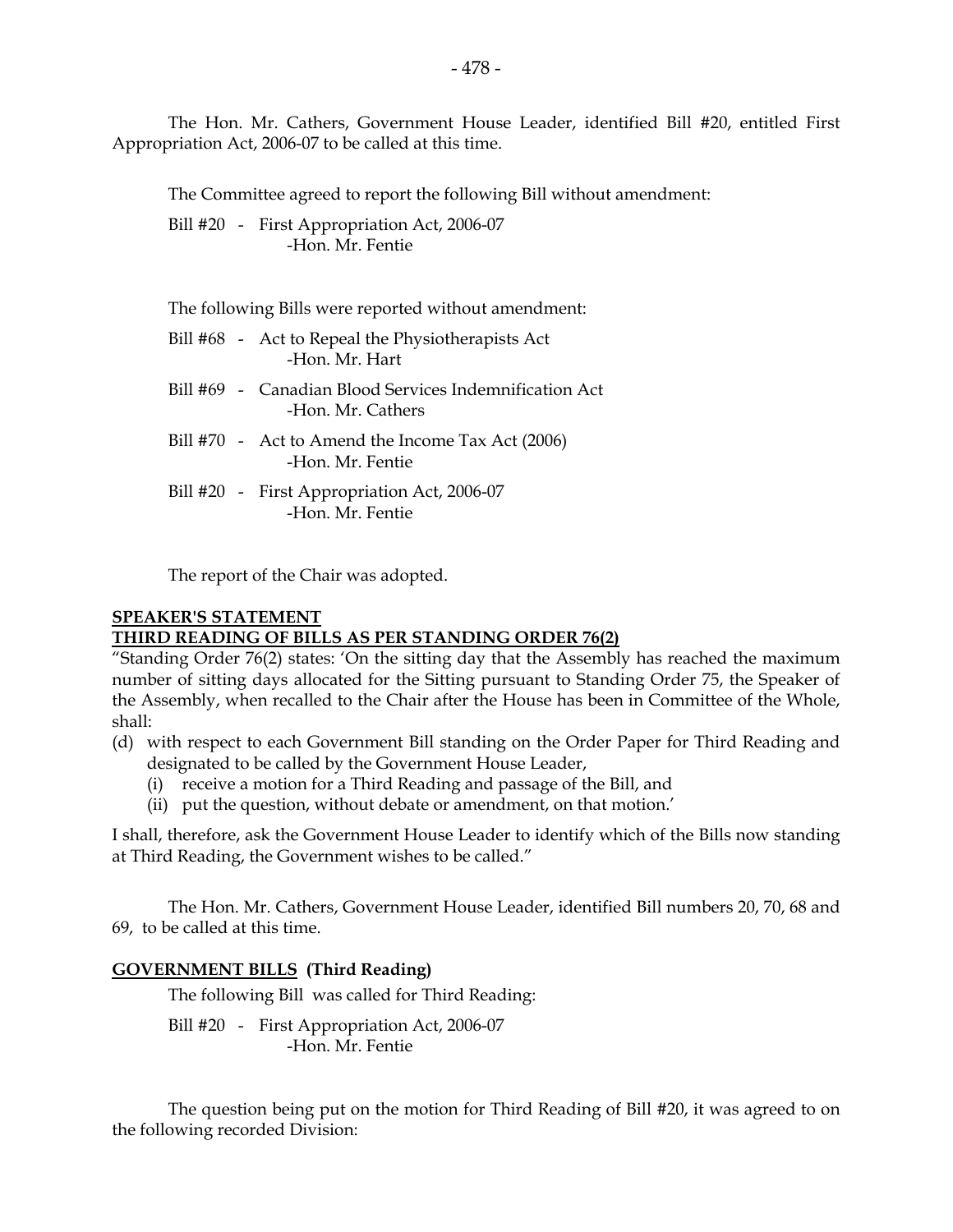|                                       | 1 L L                   |                              |    |
|---------------------------------------|-------------------------|------------------------------|----|
| Fentie<br>Cathers<br>Taylor<br>Kenyon | Edzerza<br>Lang<br>Hart | Rouble<br>Hassard<br>Jenkins | 10 |
|                                       |                         |                              |    |
|                                       | <b>NAY</b>              |                              |    |
| <b>Mitchell</b>                       | Fairclough              | Peter                        |    |
| Duncan                                | Hardy                   | Cardiff                      | 7  |
| McRobb                                |                         |                              |    |

Bill #20, entitled First Appropriation Act, 2006-07, accordingly, passed the House.

 The following Bill was called for Third Reading: Bill #70 - Act to Amend the Income Tax Act (2006) -Hon. Mr. Fentie

 The question being put on the motion for Third Reading of Bill #70, it was agreed to on the following recorded Division:

|         | YEA      |            |    |
|---------|----------|------------|----|
| Fentie  | Rouble   | Fairclough |    |
| Cathers | Hassard  | Hardy      |    |
| Kenyon  | Mitchell | Peter      | 16 |
| Edzerza | Duncan   | Cardiff    |    |
| Lang    | McRobb   | Jenkins    |    |
| Hart    |          |            |    |

#### NAY

0

 Bill #70, entitled Act to Amend the Income Tax Act (2006), accordingly, passed the House.

 The following Bill was called for Third Reading: Bill #68 - Act to Repeal the Physiotherapists Act -Hon. Mr. Hart

 The question being put on the motion for Third Reading of Bill #68, it was agreed to on the following recorded Division:

YEA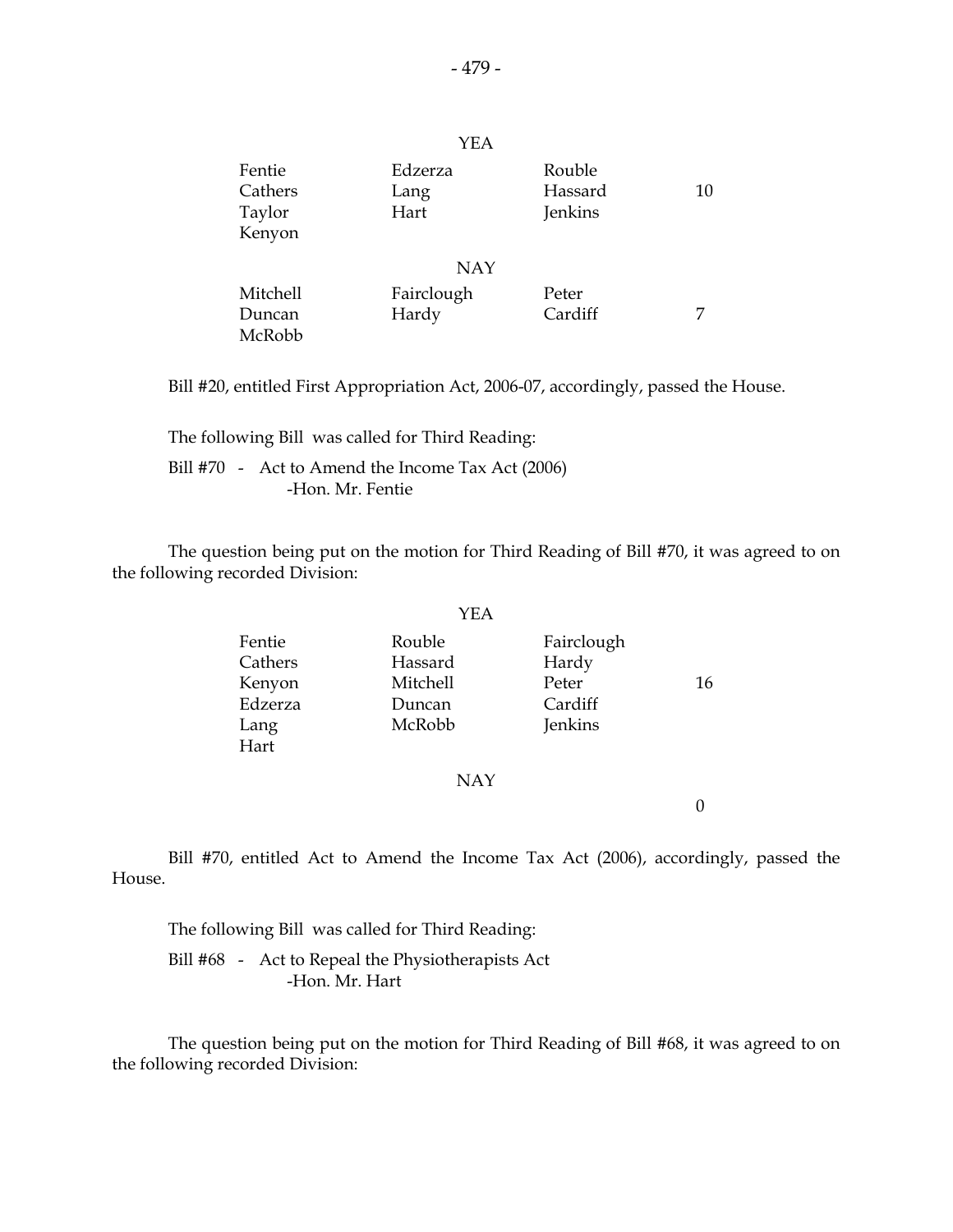|         | YEA             |            |    |
|---------|-----------------|------------|----|
| Fentie  | Hart            | Fairclough |    |
| Cathers | Rouble          | Hardy      |    |
| Taylor  | Hassard         | Peter      | 17 |
| Kenyon  | <b>Mitchell</b> | Cardiff    |    |
| Edzerza | Duncan          | Jenkins    |    |
| Lang    | McRobb          |            |    |
|         | <b>NAY</b>      |            |    |
|         |                 |            |    |
|         |                 |            |    |

Bill #68, entitled Act to Repeal the Physiotherapists Act, accordingly, passed the House.

 The following Bill was called for Third Reading: Bill #69 - Canadian Blood Services Indemnification Act -Hon. Mr. Cathers

 The question being put on the motion for Third Reading of Bill #69, it was agreed to on the following recorded Division:  $Y<sub>ET</sub>$ 

|         | I EA       |            |    |
|---------|------------|------------|----|
| Fentie  | Hart       | Fairclough |    |
| Cathers | Rouble     | Hardy      |    |
| Taylor  | Hassard    | Peter      | 17 |
| Kenyon  | Mitchell   | Cardiff    |    |
| Edzerza | Duncan     | Jenkins    |    |
| Lang    | McRobb     |            |    |
|         | <b>NAY</b> |            |    |

0

 Bill #69, entitled Canadian Blood Services Indemnification Act, accordingly, passed the House.

#### **ASSENT TO BILLS**

 The Assembly received the Commissioner, the Hon. Geraldine Van Bibber, in her capacity as Lieutenant-Governor, to give Assent to certain Bills passed by the House.

The Commissioner, having entered the Chamber, took her seat in the Speaker's chair.

The Speaker, the Hon. Ted Staffen, addressed the Commissioner:

 "Madam Commissioner, the Assembly has, at its present Session, passed certain Bills to which, in the name and on behalf of the Assembly, I respectfully request your Assent."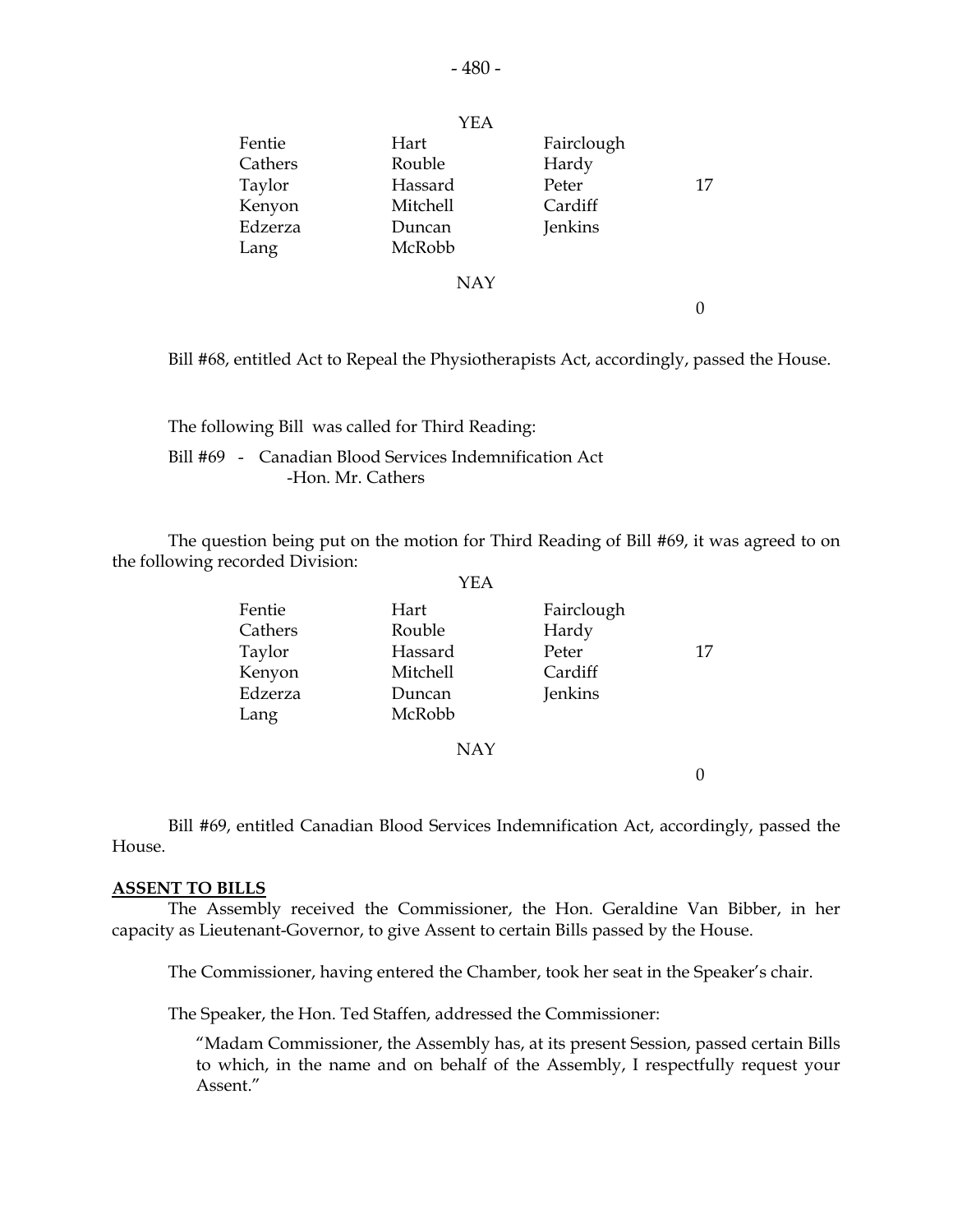The Clerk of the Assembly, Patrick L. Michael, then read the titles of the Bills which had been passed severally as follows:

Safer Communities and Neighbourhoods Act

Act to Amend the Securities Act

Third Appropriation Act, 2005-06

First Appropriation Act, 2006-07

Act to Amend the Income Tax Act (2006)

Act to Repeal the Physiotherapists Act

Canadian Blood Services Indemnification Act

 The Commissioner assented the Bills: "I hereby Assent to the Bills as enumerated by the Clerk."

#### **ADJOURNMENT OF THE SITTING**

The Speaker called the House to order and stated:

 "As the House has reached the maximum number of days permitted for the Fall Sitting, as established pursuant to Standing Order 75(3), and the House had completed consideration of the designated legislation, it is the duty of the Chair to declare that this House now stands adjourned."

\_\_\_\_\_\_\_\_\_\_\_\_\_\_\_\_\_\_\_\_\_\_\_\_\_\_\_\_\_\_\_\_\_\_\_\_\_\_\_\_\_\_

The Assembly adjourned at 5:26 p.m.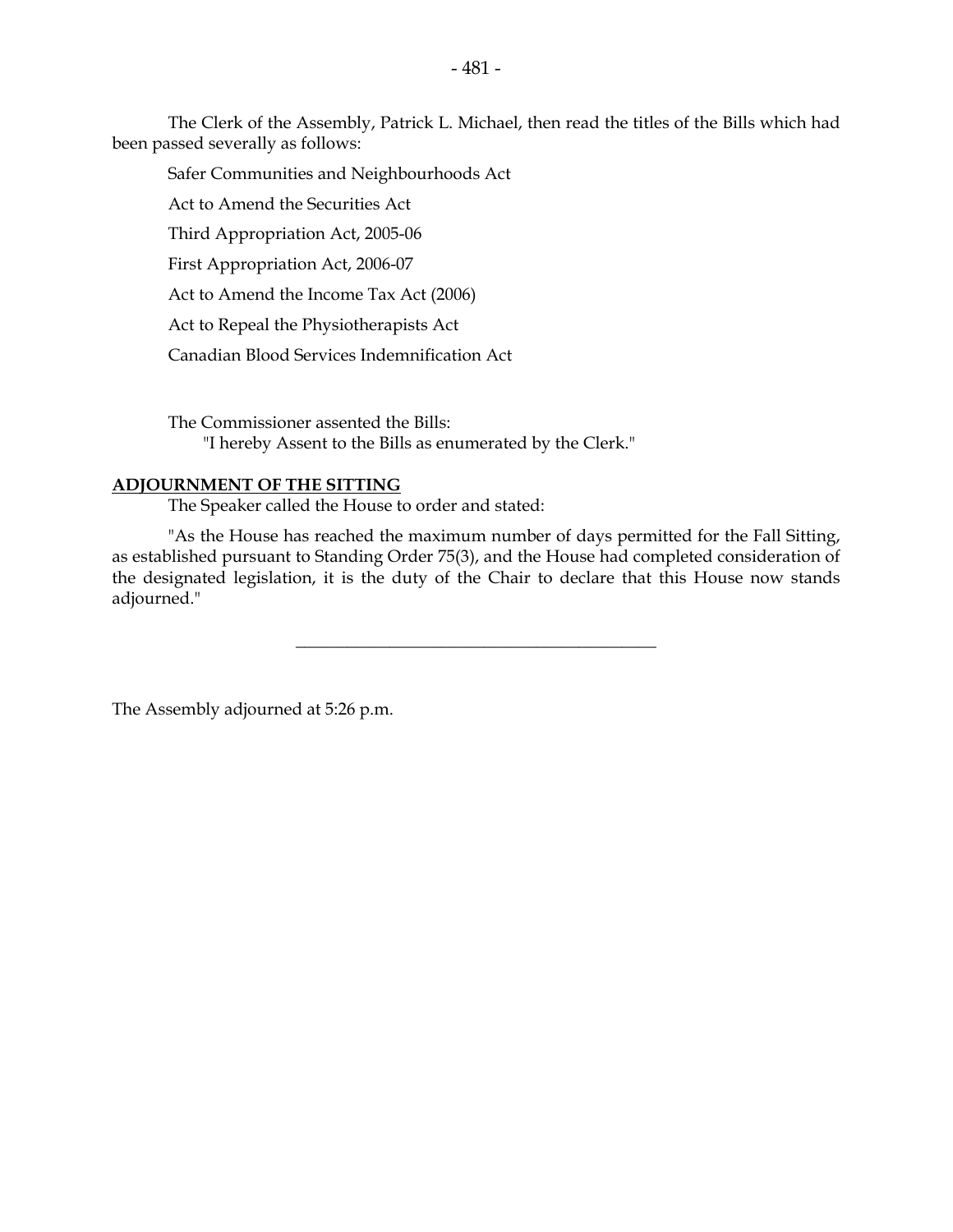### **INDEX TO JOURNALS**

### **First Session Thirty-first Legislature**

### **March 30, 2006 – May 24, 2006**

### **YUKON LEGISLATIVE ASSEMBLY**

|                                           | A                                                        | <b>PAGE</b> |
|-------------------------------------------|----------------------------------------------------------|-------------|
| <b>ADJOURNMENT OF THE SITTING</b>         |                                                          |             |
| <b>ASSENT TO BILLS</b>                    |                                                          |             |
|                                           | B                                                        |             |
|                                           | <b>Abbreviations</b>                                     |             |
| <b>1R</b> - First Reading of Bill         | <b>C/W</b> - (Reported out of)<br>Committee of the Whole | P - Passed  |
| 2R - Second Reading<br>3R - Third Reading |                                                          | A - Assent  |

### **BILLS**

(For Progress of Bills chart see Appendix A)

### **Bills, Government**

| Bill # | <b>Title</b>                                          | 1R       | 2R             | C/W            | 3R&P           | A        |
|--------|-------------------------------------------------------|----------|----------------|----------------|----------------|----------|
| 69     | <b>Canadian Blood Services</b><br>Indemnification Act | 06-03-30 | 06-04-27       | 06-05-24       | 06-05-24       | 06-05-24 |
| 71     | Dawson Municipal Election Act<br>(2006)               | 06-04-03 | $06 - 04 - 10$ | $06 - 04 - 11$ | $06 - 04 - 11$ | 06-04-11 |
| 20     | First Appropriation Act, 2006-07                      | 06-03-30 | 06-04-06       | 06-05-24       | 06-05-24       | 06-05-24 |
| 70     | Income Tax Act (2006), Act to<br>Amend the            | 06-04-04 | 06-04-27       | 06-05-24       | 06-05-24       | 06-05-24 |
| 18     | Interim Supply Appropriation Act,<br>2006-07          | 06-03-30 | 06-04-06       | $06 - 04 - 11$ | 06-04-11       | 06-04-11 |

(continued)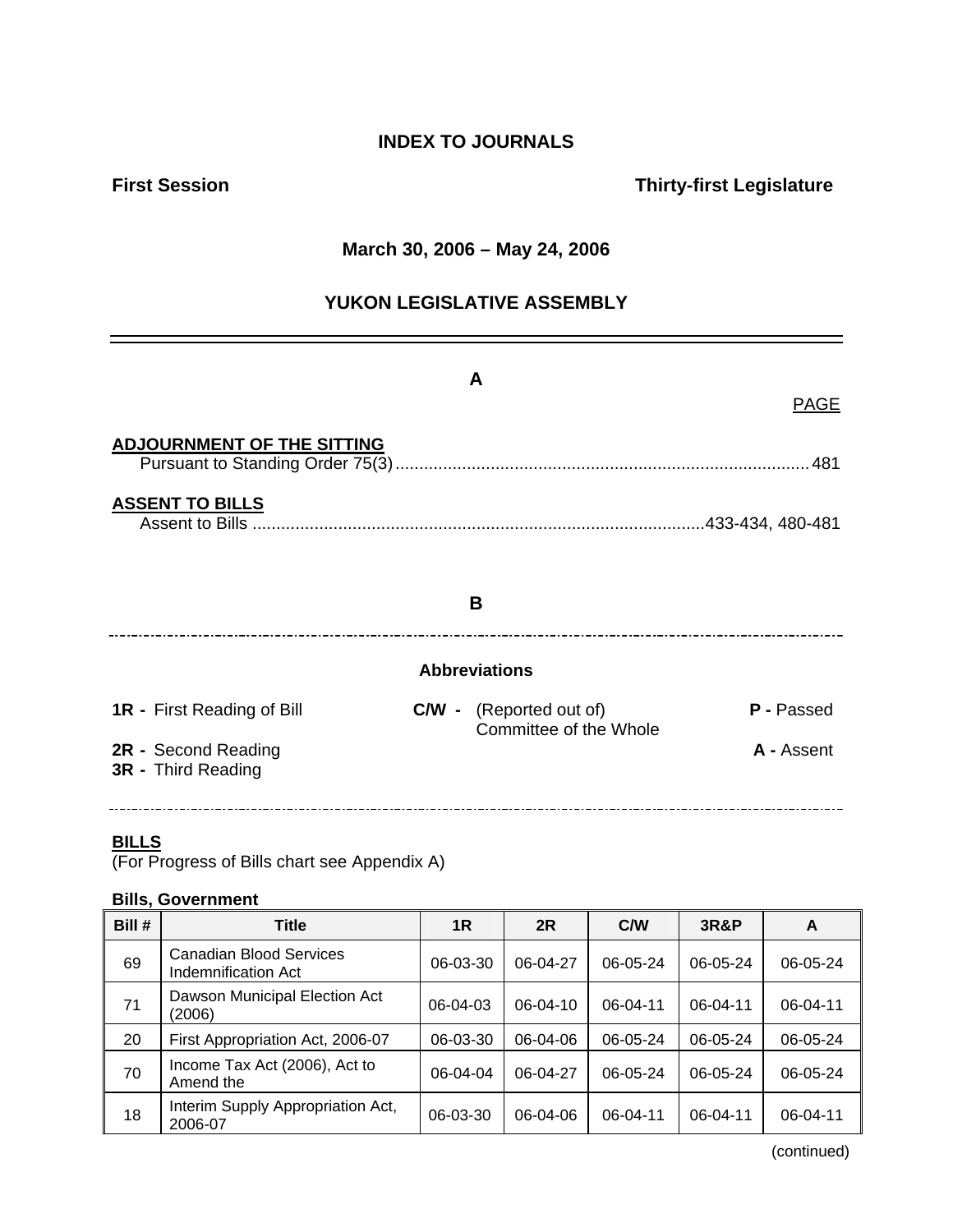| Bill # | Title                                       | 1R       | 2R       | <b>C/W</b> | <b>3R&amp;P</b> | A        |
|--------|---------------------------------------------|----------|----------|------------|-----------------|----------|
| 68     | Physiotherapist Act, Act to Repeal<br>the   | 06-04-03 | 06-04-27 | 06-05-24   | 06-05-24        | 06-05-24 |
| 67     | Safer Communities and<br>Neighbourhoods Act | 06-04-05 | 06-04-27 | 06-05-01   | 06-05-04        | 06-05-24 |
| 66     | Securities Act, Act to Amend the            | 06-03-30 | 06-04-11 | 06-04-11   | 06-05-04        | 06-05-24 |
| 19     | Third Appropriation Act, 2005-06            | 06-03-30 | 06-04-27 | 06-05-17   | 06-05-17        | 06-05-24 |

### **Other Than Government**

| Bill # | <b>Title</b>                                                  | 1 <sub>R</sub> | 2R       | C/W | <b>3R&amp;P</b> | A |
|--------|---------------------------------------------------------------|----------------|----------|-----|-----------------|---|
| 113    | All-Party Committee on<br>Appointments Act                    | 06-04-19       |          |     |                 |   |
| 111    | Dawson Municipal Governance<br>Restoration Act, Act to Repeal | 06-04-11       |          |     |                 |   |
| 102    | Employment Standards Act, An<br>Act to Amend                  | 03-11-06       |          |     |                 |   |
| 106    | Financial Administration Act, Act to<br>Amend the             | 04-10-27       |          |     |                 |   |
| 103    | Heritage Hunting and Fishing Act                              | 04-03-29       |          |     |                 |   |
| 112    | Legislative Assembly Act, Act to<br>Amend the                 | 06-04-13       | 06-05-03 |     |                 |   |
| 108    | Legislative Renewal Act                                       | 05-04-14       |          |     |                 |   |
| 104    | Public Service Act, Act to Amend                              | 04-03-30       |          |     |                 |   |
| 114    | Yukon Ethics and Accountability<br>Act                        | 06-04-19       |          |     |                 |   |
| 110    | Yukon Smoke-Free Places Act                                   | 05-12-12       |          |     |                 |   |

**C** 

#### **CHAIR, COMMITTEE OF THE WHOLE**

**Statements** 

| <b>CHANGES TO ORDER PAPER</b>                                                  |             |
|--------------------------------------------------------------------------------|-------------|
| Motion Nos. 84, 87, 97, 177, 199, 209, 219, 321, 331, 351, 429, 486, 493,      |             |
| 499, 513, 528, 547, 548, 549, 554, 577, 579, 581, 582, 586, 588, 590,          |             |
|                                                                                |             |
| Motion Nos. 34, 304, and 552 removed as the actions requested had been         |             |
|                                                                                |             |
|                                                                                |             |
| Motions for the Production of Papers Nos. 28, and 36 removed at the request    |             |
|                                                                                |             |
| Motion for the Production of Papers #43 removed as the documents requested     |             |
|                                                                                |             |
|                                                                                |             |
| Motion #683 not transferred from Notice Paper at the request of the Member 461 |             |
|                                                                                | (continued) |
|                                                                                |             |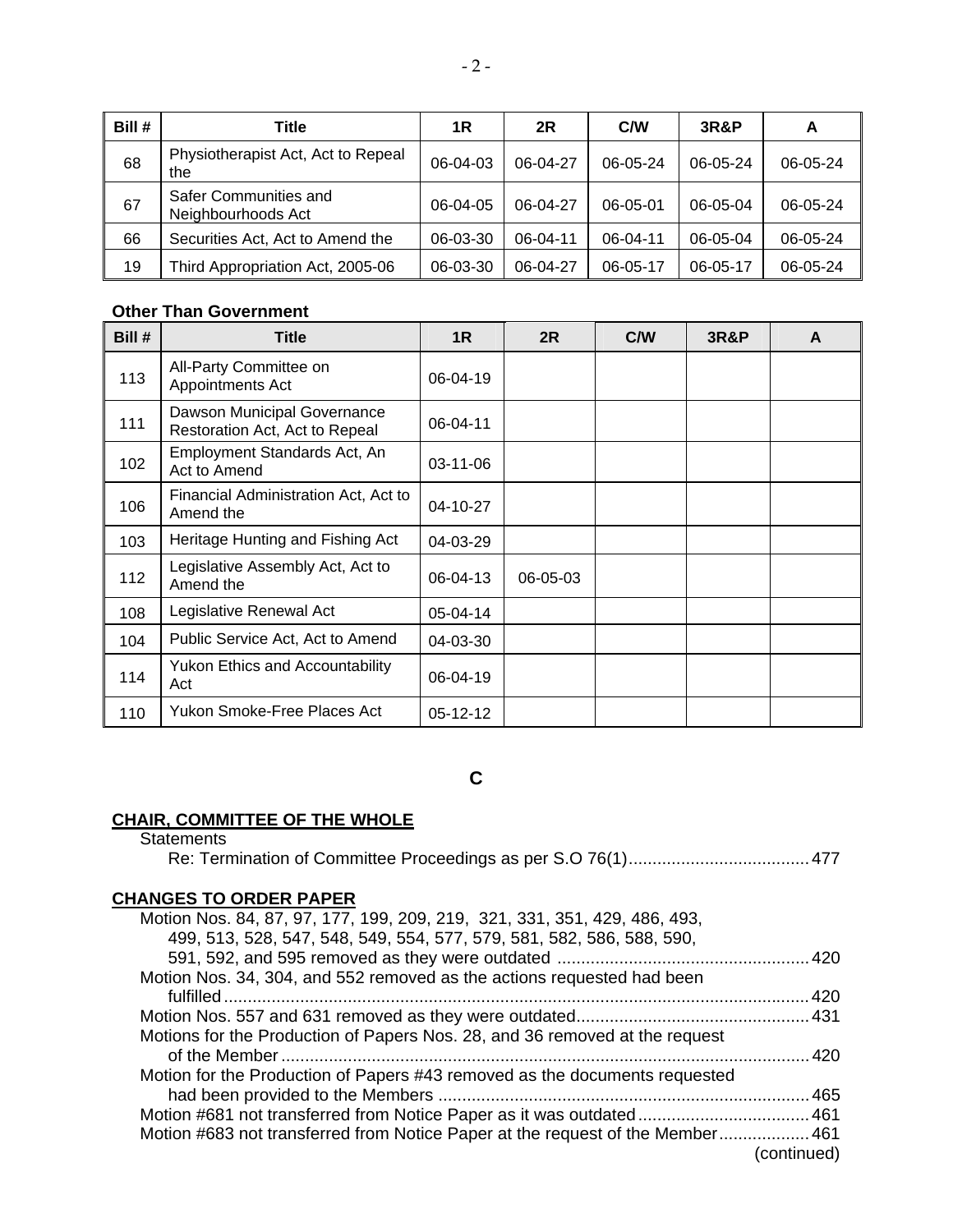### **CHANGES TO ORDER PAPER (continued)**

| Motions Nos. 584, 587, 598, 599, 593, 594, 637, 596 and 597 removed as they |  |  |
|-----------------------------------------------------------------------------|--|--|
|                                                                             |  |  |
|                                                                             |  |  |

### CLERK OF THE LEGISLATIVE ASSEMBLY (Patrick L. Michael)

|--|--|--|--|--|

### **COMMISSIONER** (Hon. Geraldine Van Bibber)

|  | Assent to Bill Nos. 67, 66, 19, 20, 70, 68, 69………………………………………………………………………481 |
|--|------------------------------------------------------------------------------|

# **COMMITTEES, STANDING**<br>Public Accounts

### D

### **DEBATE**

| <u>SAIE</u> |  |
|-------------|--|
| Adjourned:  |  |
|             |  |
|             |  |
|             |  |
|             |  |

#### **DIVISION**

| Motion #688 |  |
|-------------|--|
|             |  |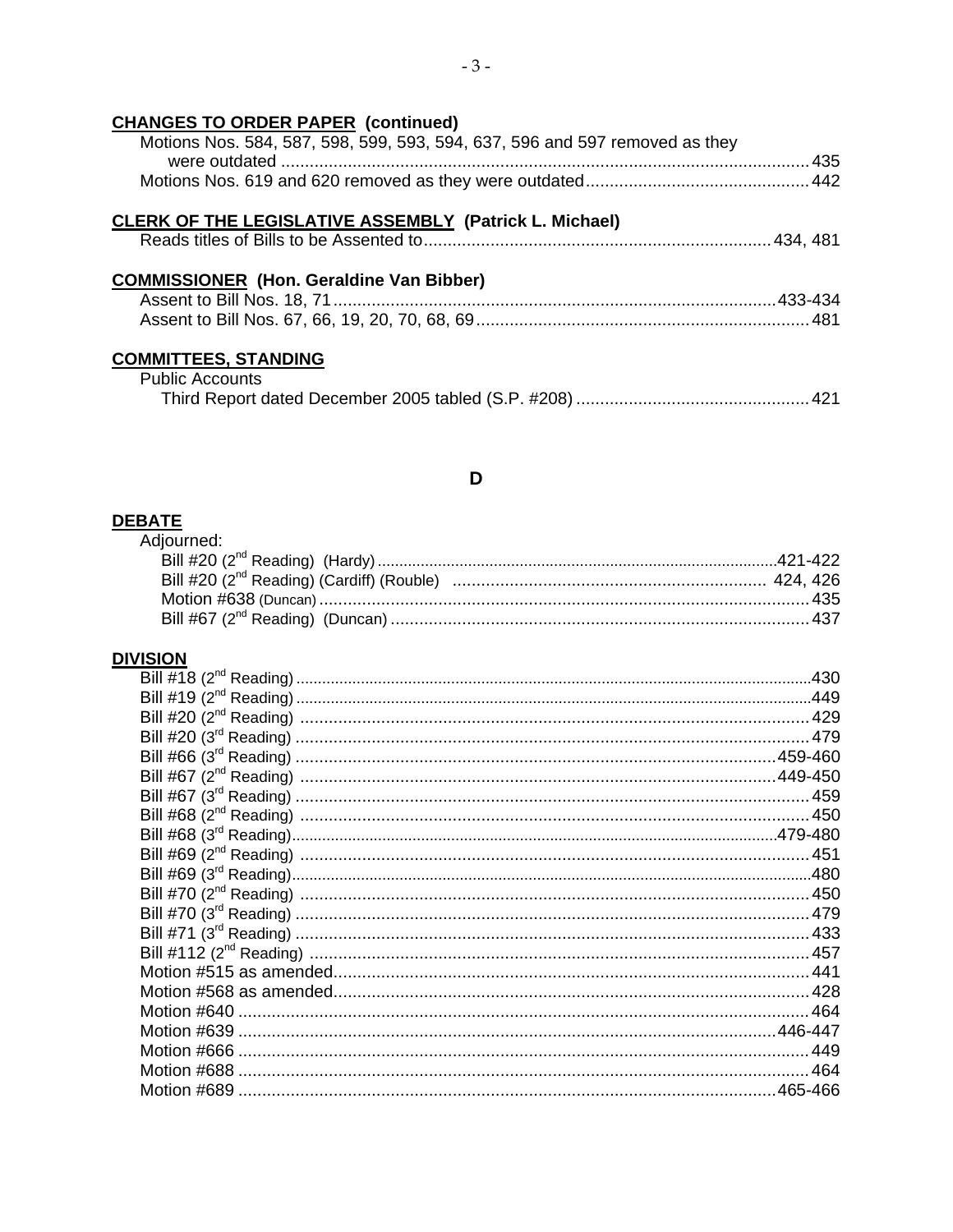### **F**

### **FILED DOCUMENTS**

| Alford, Dominic (Petitioner) and Government of Yukon (Respondents):                                                                                                                                                                                                                                                                                                                     |                     |
|-----------------------------------------------------------------------------------------------------------------------------------------------------------------------------------------------------------------------------------------------------------------------------------------------------------------------------------------------------------------------------------------|---------------------|
| Big Game Outfitting Land Application Policy: letter (dated May 16, 2006) from<br>Arthur Mitchell, MLA, Copperbelt, to David Jones, Yukon Conflict of Interest<br>Commissioner, regarding advice to Hon. Archie Lang, Minister of Energy,                                                                                                                                                |                     |
| Big Game Outfitting Land Application Policy, documents dated April 1, 2006                                                                                                                                                                                                                                                                                                              |                     |
| Big Game Outfitting Land Application Policy: letter dated May 23, 2006 from Council<br>of Yukon First Nations Grand Chief Andy Carvill to Hon. Dennis Fentie, Premier,                                                                                                                                                                                                                  |                     |
| Big Game Outfitting policy, letters re (dated April 27, 2003 and April 8, 2003)<br>between Hon. Archie Lang, Minister of Energy, Mines and Resources and<br>Rose Kushniruk, Chair, Alsek Renewable Resource Council (06-1-141) (Mitchell)468                                                                                                                                            |                     |
| Capital Budget, 2006-07 Summary Community Distribution, Government of                                                                                                                                                                                                                                                                                                                   |                     |
| Community Development Fund legislative commitments made May 4, 2006 on<br>Hansard page 6122; Project Approvals by Community covering the period<br>June 23, 2003 to May 23, 2006 and Annual Report covering the period<br>June 23, 2003 to March 31, 2005: letter from Hon. Jim Kenyon, Minister of<br>Economic Development to Eric Fairclough, MLA Mayo-Tatchun (06-1-145) (Kenyon)476 |                     |
| Conflicts Commissioner advice to Hon. Archie Lang, Minister of Energy, Mines<br>and Resources: letter (dated May 2, 2006) from Arthur Mitchell, Leader of<br>the Yukon Liberal Party to Archie Lang, Minister of Energy, Mines and                                                                                                                                                      |                     |
|                                                                                                                                                                                                                                                                                                                                                                                         |                     |
| Consultation process, failure of: letter (dated May 24, 2006) from concerned<br>residents of the Haines Junction area to Hon. Dennis Fentie, Premier                                                                                                                                                                                                                                    |                     |
|                                                                                                                                                                                                                                                                                                                                                                                         |                     |
| Consultation Protocol (undated and unsigned) between the Tr'ondëk Hwëch'in                                                                                                                                                                                                                                                                                                              |                     |
| Health Care Insurance Programs, Health Services Branch: Statement of<br>Revenue and Expenditures for the years 1998/99 to 2004/05 (06-1-126)427                                                                                                                                                                                                                                         |                     |
| Holly Street East, letters regarding: from Lyle Henderson, Director of Lands<br>Branch (dated November 4, 2005) to Dennis Shewfelt, Director of<br>Operations, City of Whitehorse and from Dennis Shewfelt, Director of<br>Operations, City of Whitehorse (November 10, 2005) to Lyle Henderson,                                                                                        |                     |
| Holly Street lands, Reference Plan 51344 Canada Lands Survey Registration,<br>25445 Land Titles Office: letter from Archie Lang, Minister of Energy,<br>Mines and Resources to Mayor Ernie Bourassa, Mayor of Whitehorse (dated                                                                                                                                                         | .427<br>(continued) |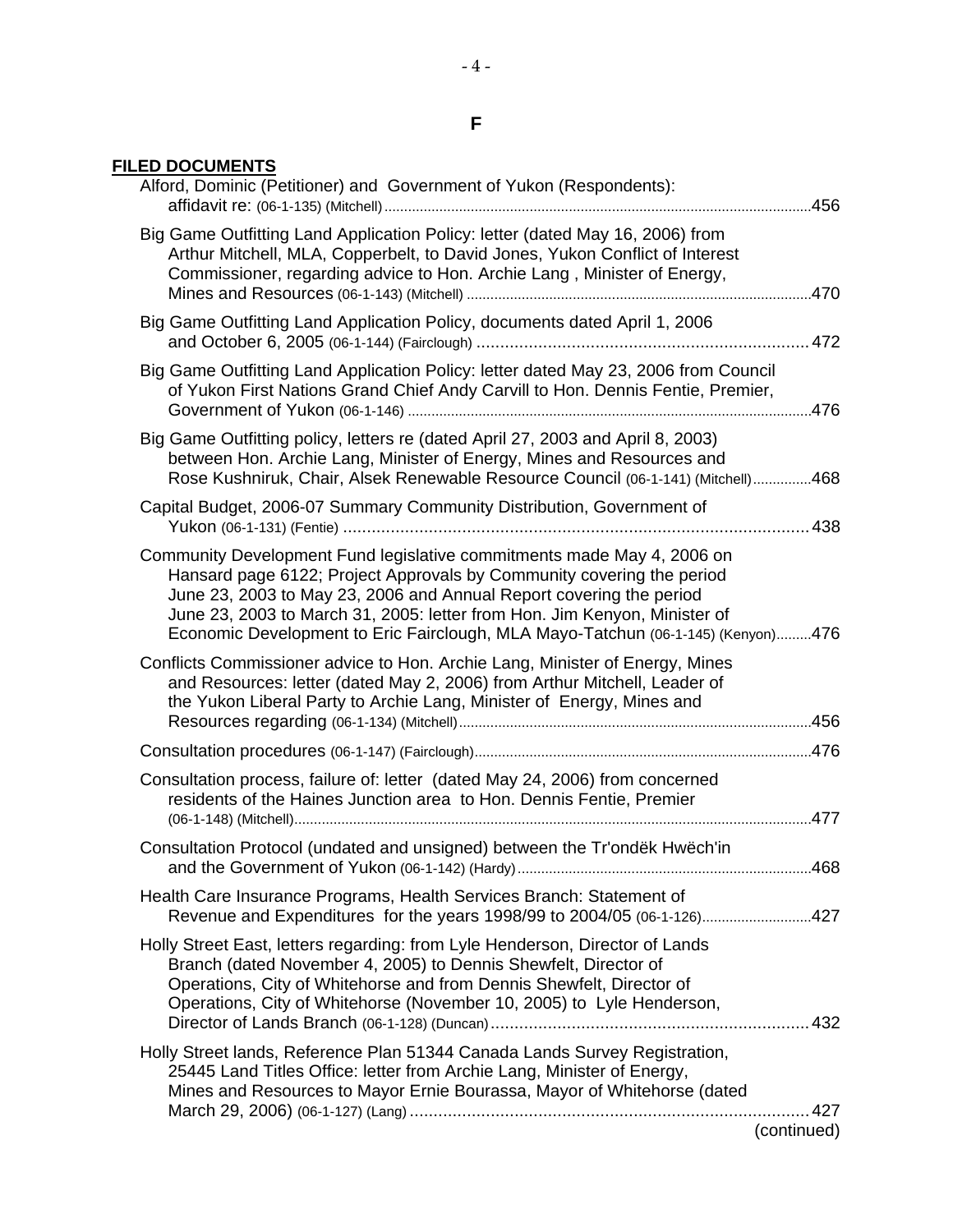### **FILED DOCUMENTS (continued)**

| Lone Wolf Outfitting - Leases and Licenses, Application 2006-0321, letter re:<br>(dated April 21, 2006) from A/Chief Ruth Massie, Ta'an Kwäch'än Council<br>to Hon. Archie Lang, Minister of Energy, Mines and Resources (06-1-133)                                                  |     |
|--------------------------------------------------------------------------------------------------------------------------------------------------------------------------------------------------------------------------------------------------------------------------------------|-----|
| Meadow Lakes Golf Inc. - Land Development: letter (dated April 3, 2006) from<br>David Phillip Jones, Q.C., Conflict of Interest Commissioner, to the Hon.                                                                                                                            |     |
| Meadow Lakes Golf Inc. - land development: communications re (dated<br>March 21, 2006, March 27, 2006, and March 30, 2006) between Hon.<br>Glenn Hart, Minister of Community Services, Marc Tremblay, Deputy<br>Minister of Community Services and David Jones, Conflict of Interest |     |
| Ombudsman Complaint to Office of the: letter (dated March 27, 2006) from                                                                                                                                                                                                             |     |
| Political options, letter (dated February 20, 2006) re: from Eric Fairclough,<br>MLA, Mayo-Tatchun and Gary McRobb, MLA, Kluane to Todd Hardy,                                                                                                                                       |     |
| Political options, letter (dated February 27, 2006) re: Gary McRobb, MLA,                                                                                                                                                                                                            |     |
| Political options, letter (dated March 22, 2006) re: Gary McRobb, MLA, Kluane                                                                                                                                                                                                        |     |
| Quarry Pit (Km 49 Silver Trail): letter re (dated July 16, 2004) to C. & I.<br>Construction from Lyle Henderson, Director, Lands Branch (Yukon)                                                                                                                                      |     |
| Wastewater Treatment: Memorandum of Agreement (dated October 2005)<br>between the Government of Yukon and the Town of the City of Dawson<br>(06-1-125) (Jenkins) ……………………………………………………………………………………………425                                                                              |     |
| Whistleblower Legislation: correspondence among caucuses regarding Select                                                                                                                                                                                                            | 438 |
|                                                                                                                                                                                                                                                                                      |     |

### **I**

### **INTRODUCTIONS**

#### **L**

### **LEGISLATIVE ASSEMBLY**

#### **Sessional Summary** Divisions - 22

 Filed Documents - 24 Government Bills Introduced this sitting - 9 Government Bills Passed - 9 Legislative Returns - 0 Motions Debated, Government - 2 Motions Passed, Government - 2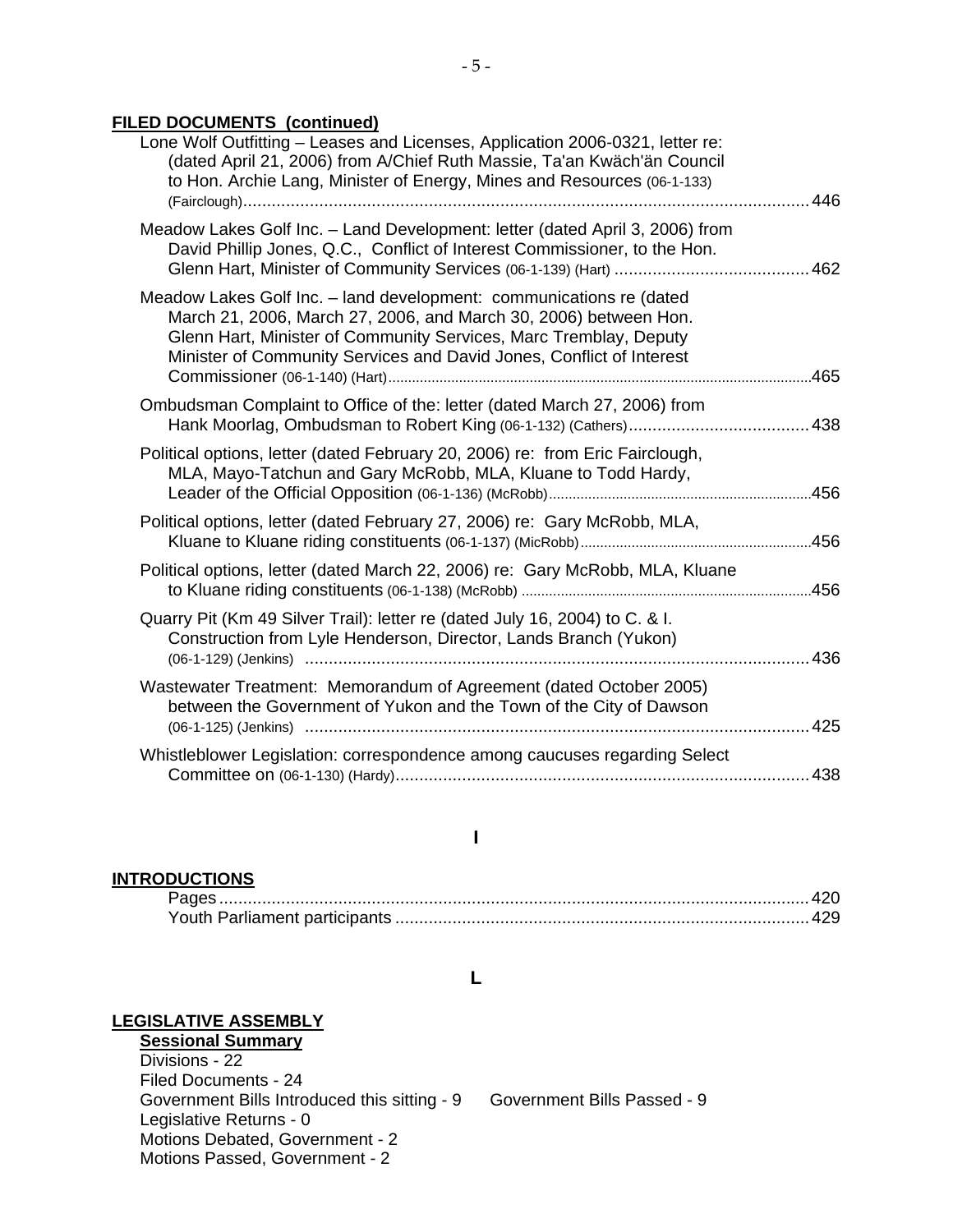### **LENGTH OF SITTING**

|  |  | Government House Leader's Report pursuant to Standing Order 75(4)432 |  |
|--|--|----------------------------------------------------------------------|--|
|--|--|----------------------------------------------------------------------|--|

#### **M**

### **MINISTERIAL STATEMENTS**

| <b>Edzerza</b>                                                                                                    |               |         |                         |                       |
|-------------------------------------------------------------------------------------------------------------------|---------------|---------|-------------------------|-----------------------|
| <b>MOMENT OF SILENCE</b>                                                                                          |               |         |                         |                       |
| <b>MONEY MESSAGE</b>                                                                                              |               |         |                         |                       |
| <b>MOTIONS - GOVERNMENT</b>                                                                                       | <b>Member</b> | Page    | <b>Amendment</b>        | <b>Disposition</b>    |
| Standing Orders to be amended to reflect<br>change in the normal hour of adjournment of<br>the Legislature (#689) | Taylor        | 465-466 |                         | Carried               |
| Yukon Human Rights Commission: appoint<br>Lois Moorcroft and reappoint John McCormick<br>to be members (#666)     | Edzerza       | 448-449 |                         | Carried               |
| <b>MOTIONS - OTHER THAN GOVERNMENT</b>                                                                            | <b>Member</b> | Page    | <b>Amendment</b>        | <b>Disposition</b>    |
| Affordable housing: clear definition of (#568)                                                                    | Cardiff       | 427-428 | 428<br>Carried          | Carried as<br>amended |
| Dogs for Drug Free Schools program:<br>establishment of (#640)                                                    | Hassard       | 464     |                         | Carried               |
| Government of Yukon and all Yukon MLAs to<br>conduct their affairs with highest ethical                           | Duncan        | 440-441 | 440<br>Carried          | Carried as<br>amended |
| standards (#515)                                                                                                  |               |         | $#2 - 440$<br>Negatived |                       |
| Utilizing the Territorial Health Access Fund to<br>increase Yukoner's access to family                            | Hassard       | 446-447 |                         | Carried               |

physicians and other health professionals  $(#639)$ 

> (Continued )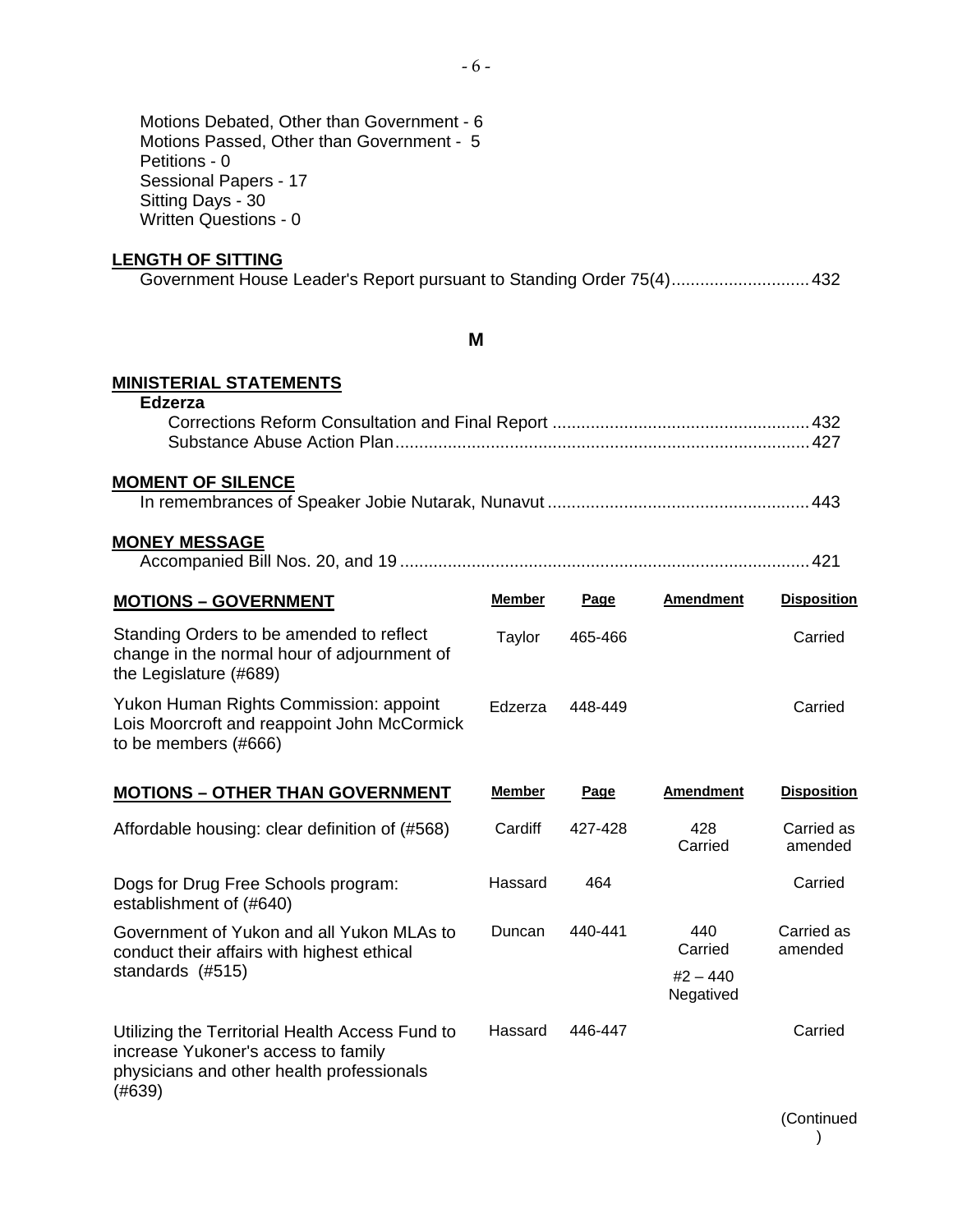| <b>MOTIONS - OTHER THAN GOVERNMENT</b><br>(continued)                                                 | <b>Member</b> | Page        | <b>Amendment</b> | <b>Disposition</b>                           |
|-------------------------------------------------------------------------------------------------------|---------------|-------------|------------------|----------------------------------------------|
| Yukon College to consult with industry and<br>First Nations to identify training priorities<br>(#688) | Rouble        | 463-464     |                  | Carried                                      |
| Yukon economy: government to encourage<br>growth and diversification (#638)                           | Rouble        | 435         | 435<br>Negatived | Adjourned<br>debate                          |
| <b>MOTIONS - URGENT AND PRESSING</b><br><b>NECESSITY (Under Standing Order 28)</b>                    | <b>Member</b> | <b>Page</b> | <b>Amendment</b> | <b>Disposition</b>                           |
| Government of Yukon to take steps to save<br>the Kelowna Accord                                       | Mitchell      | 463         |                  | Unanimous<br>Consent to<br>proceed<br>denied |

**N** 

| <b>NOTICE RE GOVERNMENT PRIVATE MEMBERS' BUSINESS</b>                                                       |  |
|-------------------------------------------------------------------------------------------------------------|--|
|                                                                                                             |  |
|                                                                                                             |  |
| <b>NOTICE RE OPPOSITION PRIVATE MEMBERS' BUSINESS</b>                                                       |  |
|                                                                                                             |  |
|                                                                                                             |  |
|                                                                                                             |  |
| O                                                                                                           |  |
|                                                                                                             |  |
| <b>OFFICIAL OPPOSITION</b>                                                                                  |  |
|                                                                                                             |  |
|                                                                                                             |  |
|                                                                                                             |  |
| P                                                                                                           |  |
|                                                                                                             |  |
| <b>PAGES</b>                                                                                                |  |
|                                                                                                             |  |
|                                                                                                             |  |
| <b>POINT OF INFORMATION</b><br>Mr. Jenkins (Member for Klondike): commit to pairing with the Hon. Mr. Lang, |  |
|                                                                                                             |  |
|                                                                                                             |  |
| <b>PRIVILEGE, POINT OF</b>                                                                                  |  |
| Mr. Mitchell (Leader of the Official Opposition) to correct information given                               |  |
|                                                                                                             |  |
|                                                                                                             |  |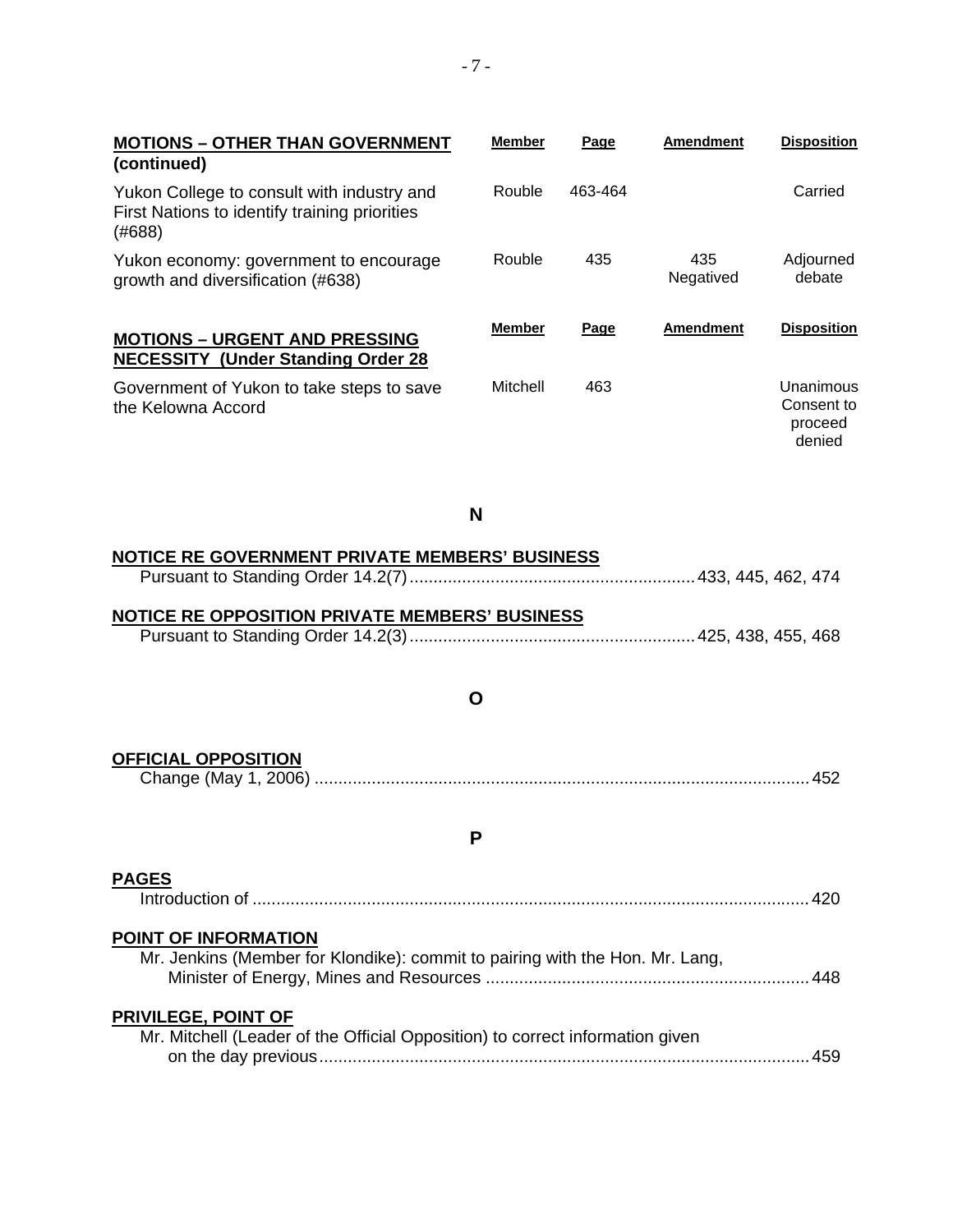### **SESSIONAL PAPERS**

| Absence of Members from Sittings of the Legislative Assembly and its Committees:<br>Report of the Clerk of the Legislative Assembly (dated March 30, 2006)                                             |  |
|--------------------------------------------------------------------------------------------------------------------------------------------------------------------------------------------------------|--|
| By-election in the Electoral District of Copperbelt, November 21, 2005: Report                                                                                                                         |  |
| Carcross-Tagish First Nation Self-Government Agreement (06-1-213) (Edzerza) 436                                                                                                                        |  |
| Community Development Fund Annual Report (June 23, 2003 to March 31, 2005)                                                                                                                             |  |
| Correction in Yukon and the Corrections Consultation: Final Report (dated                                                                                                                              |  |
| Crime Prevention and Victim Services Trust Fund 2004/2005 Annual Report                                                                                                                                |  |
| Election Financing and Political Contributions, 2005: Report of the Chief<br>Electoral Officer of Yukon (dated April 2006) (06-1-217) (Speaker Staffen) 453                                            |  |
|                                                                                                                                                                                                        |  |
| Ombudsman and Information and Privacy Commissioner 2005 Annual Report                                                                                                                                  |  |
| Order-in-Council 2005/218, An Act Approving Yukon Land Claims Final<br>Agreements and First Nation (Yukon) Self-Government Act (dated<br>December 15, 2005) and the Carcross-Tagish First Nation Final |  |
| Property Management Agency 2006/2007 Business Plan (06-1-223) (Hart) 476                                                                                                                               |  |
| Public Accounts, Standing Committee on: Third Report (dated December 2005)                                                                                                                             |  |
|                                                                                                                                                                                                        |  |
| Travel expenses of Members of the Yukon Legislative Assembly 2005-2006,                                                                                                                                |  |
| Yukon College 2004/2005 Annual Report and audited Financial Statements<br>(dated June 30, 2005) prepared by the Office of the Auditor General of                                                       |  |
| Yukon Hospital Corporation Financial Statements (dated March 31, 2005)                                                                                                                                 |  |
|                                                                                                                                                                                                        |  |
| <b>SPEAKER (Hon. Ted Staffen)</b>                                                                                                                                                                      |  |
|                                                                                                                                                                                                        |  |
|                                                                                                                                                                                                        |  |
|                                                                                                                                                                                                        |  |
|                                                                                                                                                                                                        |  |
| Requests moment of silence in remembrance of Speaker Jobie Nutarak,                                                                                                                                    |  |

(continued)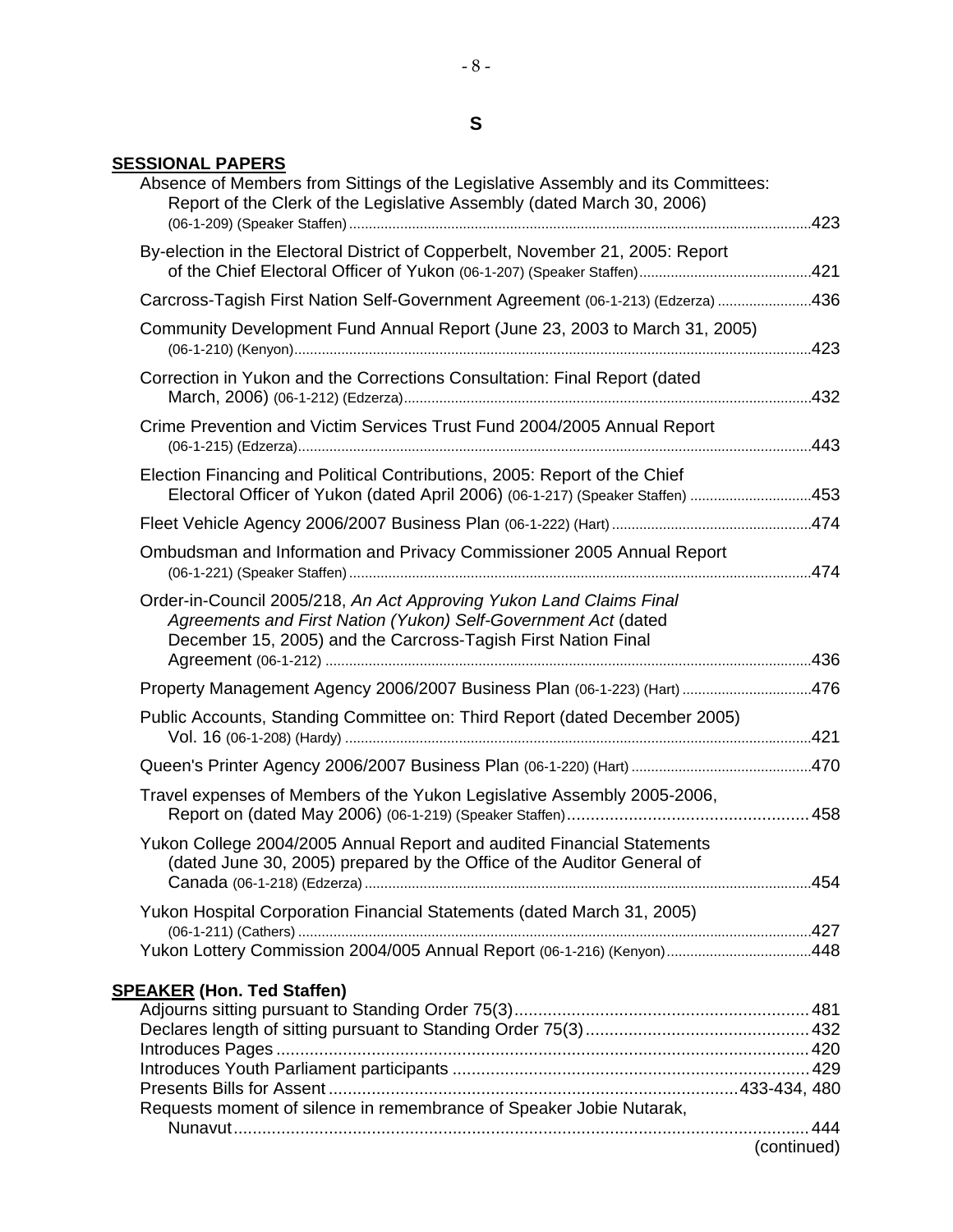### **SPEAKER** (continued)

| Rulings:                                                                   |  |
|----------------------------------------------------------------------------|--|
|                                                                            |  |
|                                                                            |  |
| Statements:                                                                |  |
|                                                                            |  |
| Re: Changes to Order Paper - motions removed  420, 431, 435, 442, 461, 465 |  |
|                                                                            |  |
|                                                                            |  |
|                                                                            |  |
|                                                                            |  |
|                                                                            |  |

### $\mathbf{T}$

### **TERMINATION OF SITTING (S.O. 76)**

### **TRIBUTES**

| (continued) |
|-------------|

### **TRIBUTES** (continued)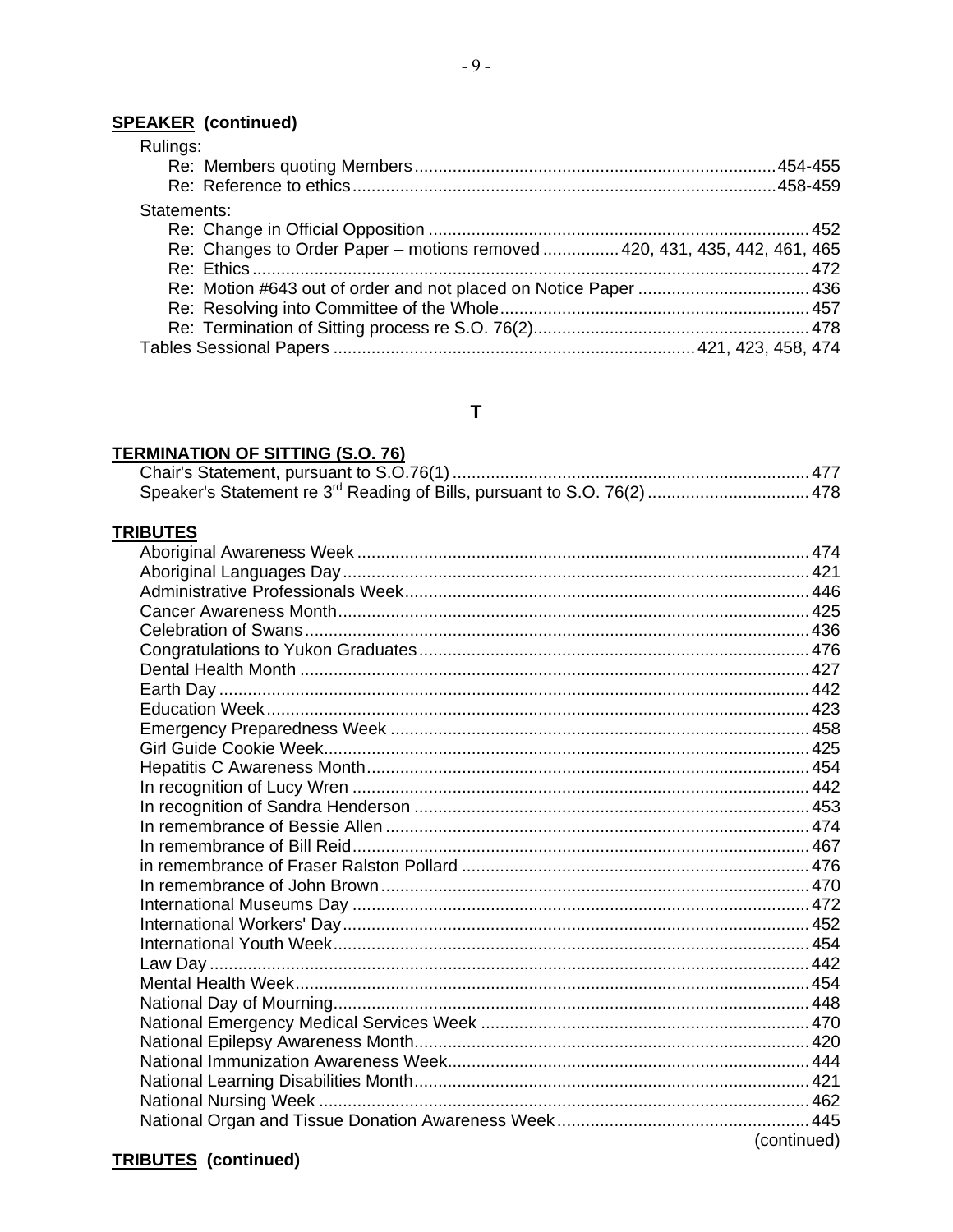# **U**

## **UNANIMOUS CONSENT**

| To proceed with debate of a Motion of Urgent and Pressing necessity |  |
|---------------------------------------------------------------------|--|
|                                                                     |  |

## **W**

### **WITHDRAWAL OF MOTIONS**

| Motion Nos. 84, 87, 97, 177, 199, 209, 219, 321, 331, 351, 429, 486, 493,<br>499, 513, 528, 547, 548, 549, 554, 577, 579, 581, 582, 586, 588, 590, |       |
|----------------------------------------------------------------------------------------------------------------------------------------------------|-------|
|                                                                                                                                                    |       |
| Motion Nos. 34, 304, and 552 removed as the actions requested had been                                                                             |       |
|                                                                                                                                                    | .420  |
|                                                                                                                                                    |       |
| Motion Nos. 584, 587, 593, 594, 596, 597, 598, 599, 637 removed as they                                                                            |       |
|                                                                                                                                                    | . 435 |
|                                                                                                                                                    |       |
| Motions for the Production of Papers Nos. 28, and 36 removed at the request                                                                        |       |
|                                                                                                                                                    | .420  |
| Motion for the Production of Papers #43 removed as the documents requested                                                                         |       |
|                                                                                                                                                    | 465   |
|                                                                                                                                                    |       |
| Motion #683 not transferred from Notice Paper at the request of the Member 461                                                                     |       |
|                                                                                                                                                    |       |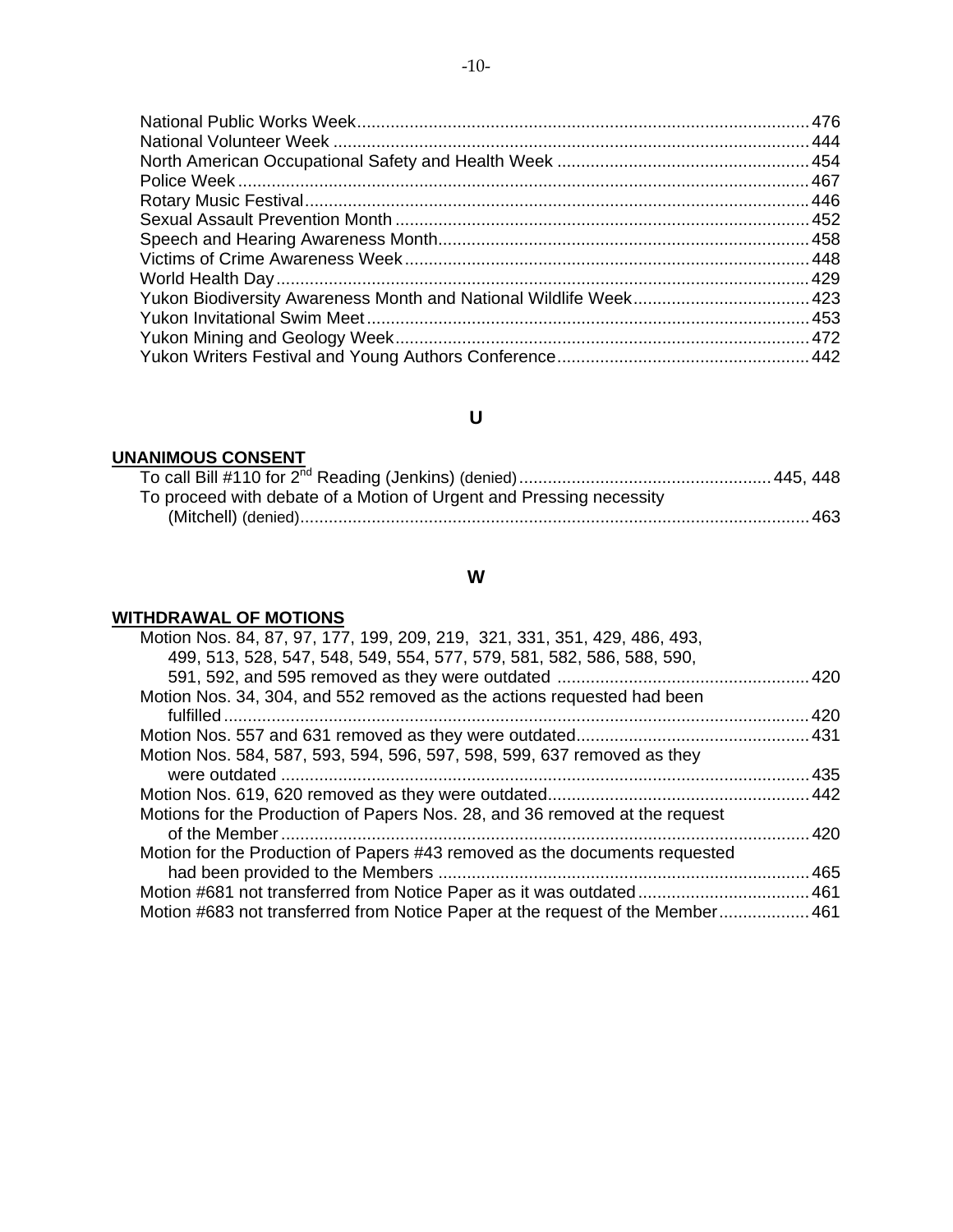# **YUKON LEGISLATIVE ASSEMBLY**

Motions adopted during the continuation of the First Session of the 31st Legislative Assembly

March 30, 2006 – May 24, 2006

 Note: The following is an unofficial consolidation of the substantive motions adopted during the time period noted above. If motions were amended before adoption, the amendment is incorporated in the text and a notation made that the motion was amended.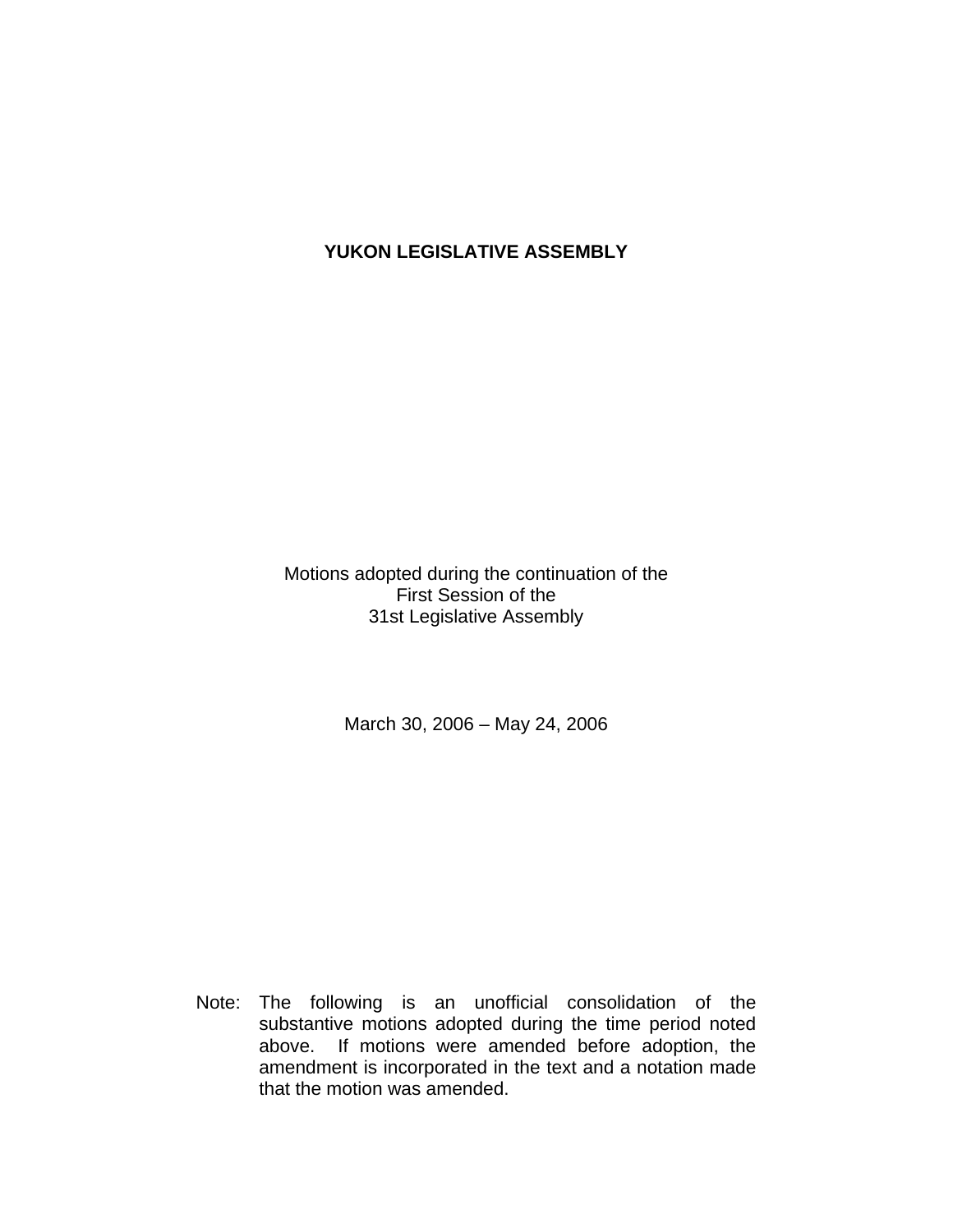### **Consolidation of Motions adopted during the continuation of the First Session of the 31st Legislative Assembly**

March 30, 2006 – May 24, 2006

# **INDEX**

| <b>SUBSTANTIVE MOTIONS (listed in chronological order)</b><br><b>Subject Matter</b> |                                                                               | Page |
|-------------------------------------------------------------------------------------|-------------------------------------------------------------------------------|------|
| 1.                                                                                  | Government of Yukon and all Yukon MLAs to conduct their affairs               |      |
| 2.                                                                                  |                                                                               |      |
| 3.                                                                                  | Utilizing the Territorial Health Access Fund to increase Yukoner's access     |      |
| 4.                                                                                  |                                                                               |      |
| 5.                                                                                  | Yukon Human Rights Commission: appoint Lois Moorcroft and reappoint           |      |
| 6.                                                                                  | Yukon College to consult with industry and First Nations to identify training |      |
| 7.                                                                                  | Standing Orders to be amended to reflect change in the normal hour of         |      |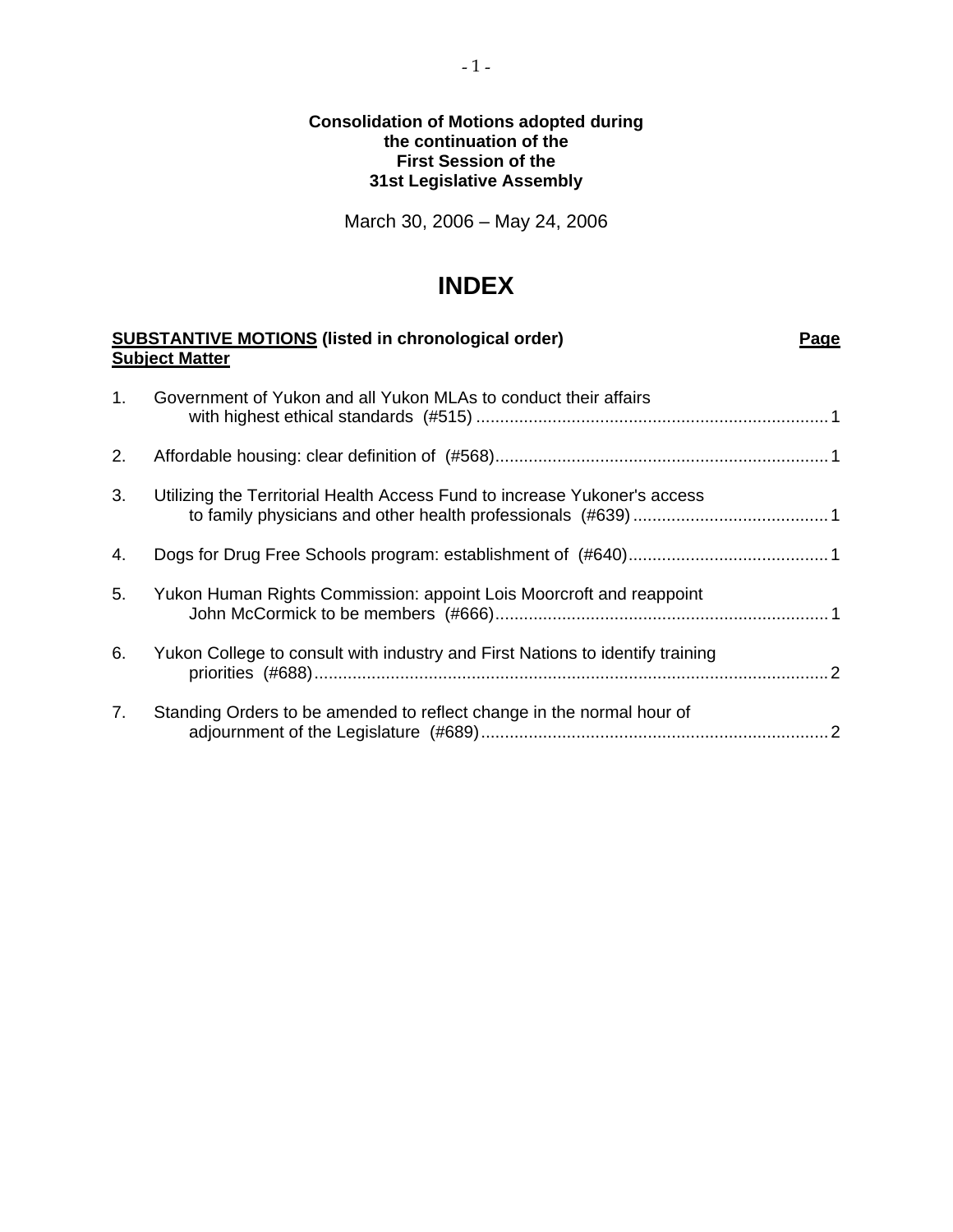### **YUKON LEGISLATIVE ASSEMBLY**

Motions adopted during the continuation of the First Session of the 31st Legislative Assembly

March 30, 2006 – May 24, 2006

#### **Substantive Motions**

1. Motion #515 – Ms. Duncan, Member for Porter Creek South Debated April 19, 2006 Carried April 19, 2006

 That this House urges the Government of Yukon and all Yukon MLAs to conduct their affairs according to the highest ethical standards.

**Amended** 

2. Motion #568 – Mr. Cardiff, Member for Mount Lorne Debated April 5, 2006 Carried April 5, 2006

 THAT this House urges the Government of Yukon to direct the Yukon Housing Corporation to work with our Pan-northern neighbours to lobby the federal government for funding to improve affordable housing programs and to adopt a clear definition of affordable housing based on what consumers can actually afford, rather than current market value.

**Amended** 

3. Motion #639 – Mr. Hassard, Member for Pelly-Nisutlin Debated April 26, 2006 Carried April 26, 2006

 THAT this House urges the Government of Yukon to utilize the Territorial Health Access Fund to increase Yukoner's access to family physicians and other health professionals.

4. Motion #640 – Mr. Hassard, Member for Pelly-Nisutlin Debated May 10, 2006 Carried May 10, 2006

 THAT this House urges the Government of Yukon to examine the establishment of a Dogs for Drug Free Schools program, similar to that program currently being used in Medicine Hat, Alberta.

5. Motion #666 – Hon. Mr. Edzerza, Minister of Justice Debated April 27, 2006 Carried April 27, 2006

 THAT the Yukon Legislative Assembly, pursuant to subsection 17(1) of the *Human Rights Act*, appoint Lois Moorcroft and reappoint John McCormick to be members of the Yukon Human Rights Commission.